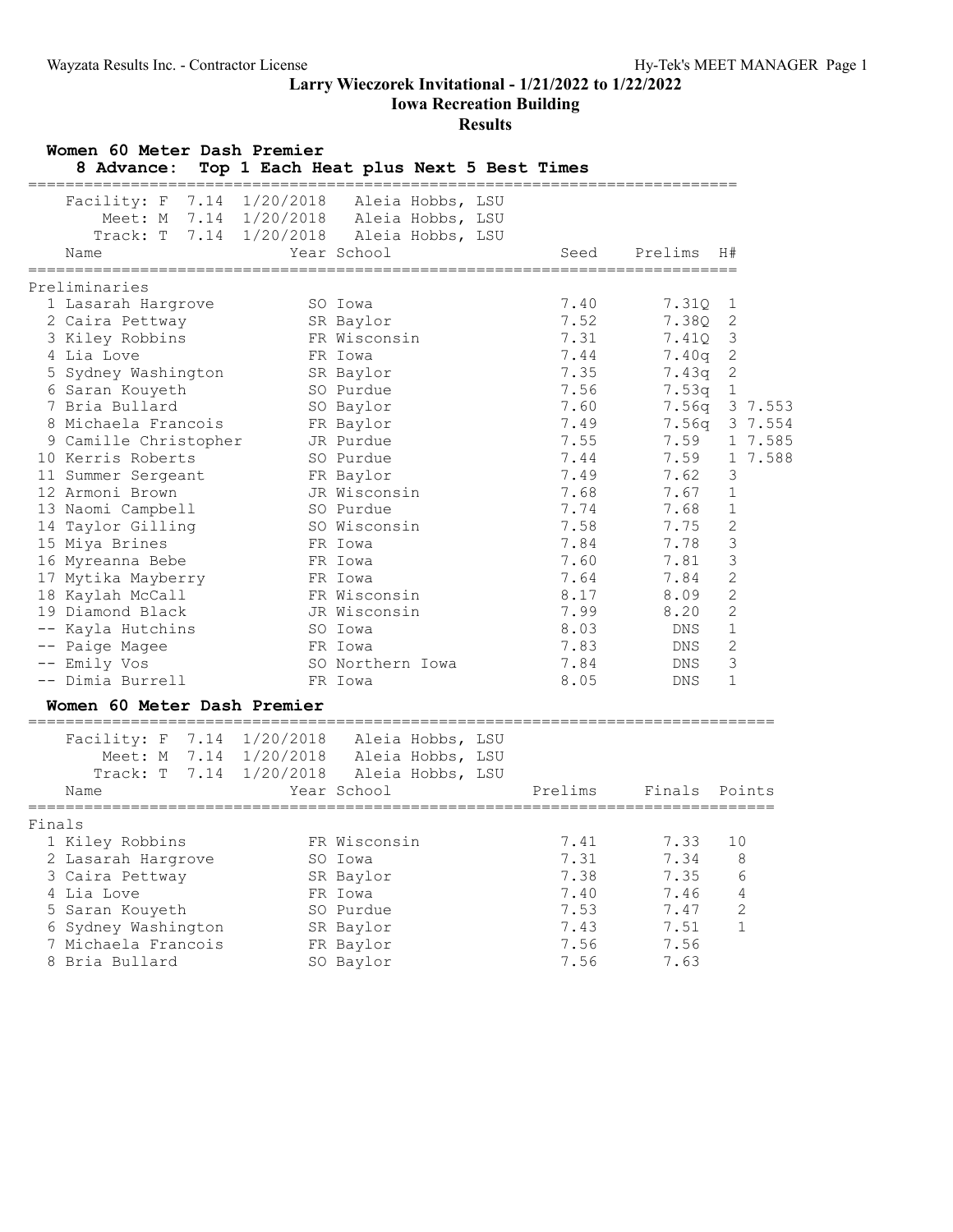## **Larry Wieczorek Invitational - 1/21/2022 to 1/22/2022 Iowa Recreation Building**

# **Results**

**Women 200 Meter Dash Premier**

| Facility: F 23.44 2004 |           | Consuella Moore, Penn State                    |       |                  |                |                |
|------------------------|-----------|------------------------------------------------|-------|------------------|----------------|----------------|
|                        |           | Meet: M 23.54 1/19/2018 Brittany Brown, Iowa   |       |                  |                |                |
|                        |           | Track: T 23.54 1/19/2018 Brittany Brown, Iowa  |       |                  |                |                |
| Name                   |           | Year School                                    | Seed  | Finals H# Points |                |                |
| 1 Kerris Roberts       |           | SO Purdue                                      | 23.73 | 24.19            | 4              | 10             |
| 2 Kavia Francis        |           | SO Baylor                                      | 23.08 | 24.22            | 3              | 8              |
| 3 Mariah Ayers         |           | JR Baylor                                      | 23.08 | 24.24            | 4              | $\sqrt{6}$     |
| 4 Camille Christopher  |           | JR Purdue                                      | 23.95 | 24.58            | $\mathsf 3$    | $\overline{4}$ |
| 5 Sydney Washington    | SR Baylor |                                                | 23.38 | 24.76            | $\sqrt{2}$     | $\overline{c}$ |
| 6 Saran Kouyeth        |           | SO Purdue                                      | 23.99 | 25.00            | $\mathfrak{Z}$ | $\mathbf{1}$   |
| 7 K'Ja Talley          |           | SO Purdue                                      | 24.30 | 25.05            | $\mathbf{1}$   |                |
| 8 Emily Vos            |           | SO Northern Iowa                               | 24.59 | 25.34            | 1              |                |
| 9 Naomi Campbell       |           | SO Purdue                                      | 24.22 | 25.37            | $\overline{2}$ |                |
| 10 Arria Minor         |           | JR Baylor                                      | 23.00 | 25.56            | $\overline{4}$ |                |
| 11 Taylor Gilling      |           | SO Wisconsin                                   | 24.14 | 25.61            | $\overline{c}$ |                |
| -- Nikia Smith         |           | SO Purdue                                      | 24.50 | DNS              | $\mathbf{1}$   |                |
| -- Cierra Williams     |           | SO Purdue                                      | 24.24 | <b>SCR</b>       |                |                |
| -- Lia Love            |           | FR Iowa                                        | 24.30 | <b>SCR</b>       |                |                |
| Women 200 Meter Dash   |           |                                                |       |                  |                |                |
| Facility: F 23.44 2004 |           | Consuella Moore, Penn State                    |       |                  |                |                |
|                        |           | Meet: M 24.37 1/18/2019 Amira Young, Minnesota |       |                  |                |                |
|                        |           | Track: T 23.54 1/19/2018 Brittany Brown, Iowa  |       |                  |                |                |
| Name                   |           | Year School                                    | Seed  | Finals           | H#             |                |
| 1 Michaela Francois    |           | FR Baylor                                      | 24.60 | 24.72            | 3              |                |
| 2 Mariel Bruxvoort     |           | JR Iowa                                        | 24.95 | 24.73            | 3              |                |

| 3 Erin Dowd              | Unattached   | 24.85 | 24.82      | $\overline{4}$ |
|--------------------------|--------------|-------|------------|----------------|
| 4 Summer Sergeant        | FR Baylor    | 24.60 | 24.94      | $\overline{4}$ |
| 5 Bianca Stubler         | SR Wisconsin | 24.95 | 25.06      | $\overline{2}$ |
| 6 Bria Bullard           | SO Baylor    | 24.66 | 25.19      | 4              |
| 7 Tontyana Sanders       | SR Baylor    | 24.95 | 25.44      | 3              |
| 8 Anna Maria Leszczynska | SO Purdue    | 25.50 | 25.48      | $\mathbf 1$    |
| 9 Sarah Bova             | FR Iowa      | 25.00 | 25.59      | 1              |
| 10 Briana Garcia         | SR Baylor    | 25.02 | 25.65      | 2              |
| 11 Jasmine Gryne         | FR Baylor    | 25.00 | 25.87      | 2              |
| 12 Cierra Wash           | SO Baylor    | 25.50 | 26.23      | 1              |
| 13 Kaylah McCall         | FR Wisconsin |       | 27.42      | 2              |
| -- Armoni Brown          | JR Wisconsin | 25.07 | DNS        | 1              |
| -- Chloe Larsen          | FR Iowa      | 25.92 | <b>SCR</b> |                |

### **Women 400 Meter Dash**

============================================================================ Facility: F 52.35 1/20/2018 Georgeanne Moline, Nike Meet: M 55.07 1/18/2020 Shannon Meisberger, Arizona

| Name                                        | Track: T 52.35 1/20/2018 Georgeanne Moline, Nike<br>Year School | Seed  | Finals H# |  |
|---------------------------------------------|-----------------------------------------------------------------|-------|-----------|--|
| 1 Anna Maria Leszczynska<br>26.819 (26.819) | SO Purdue<br>56.978 (30.160)                                    | 56.33 | 56.98 3   |  |
| 2 Sarah Bova<br>27.035 (27.035)             | FR Iowa<br>57.050 (30.015)                                      | 56.20 | 57.05 3   |  |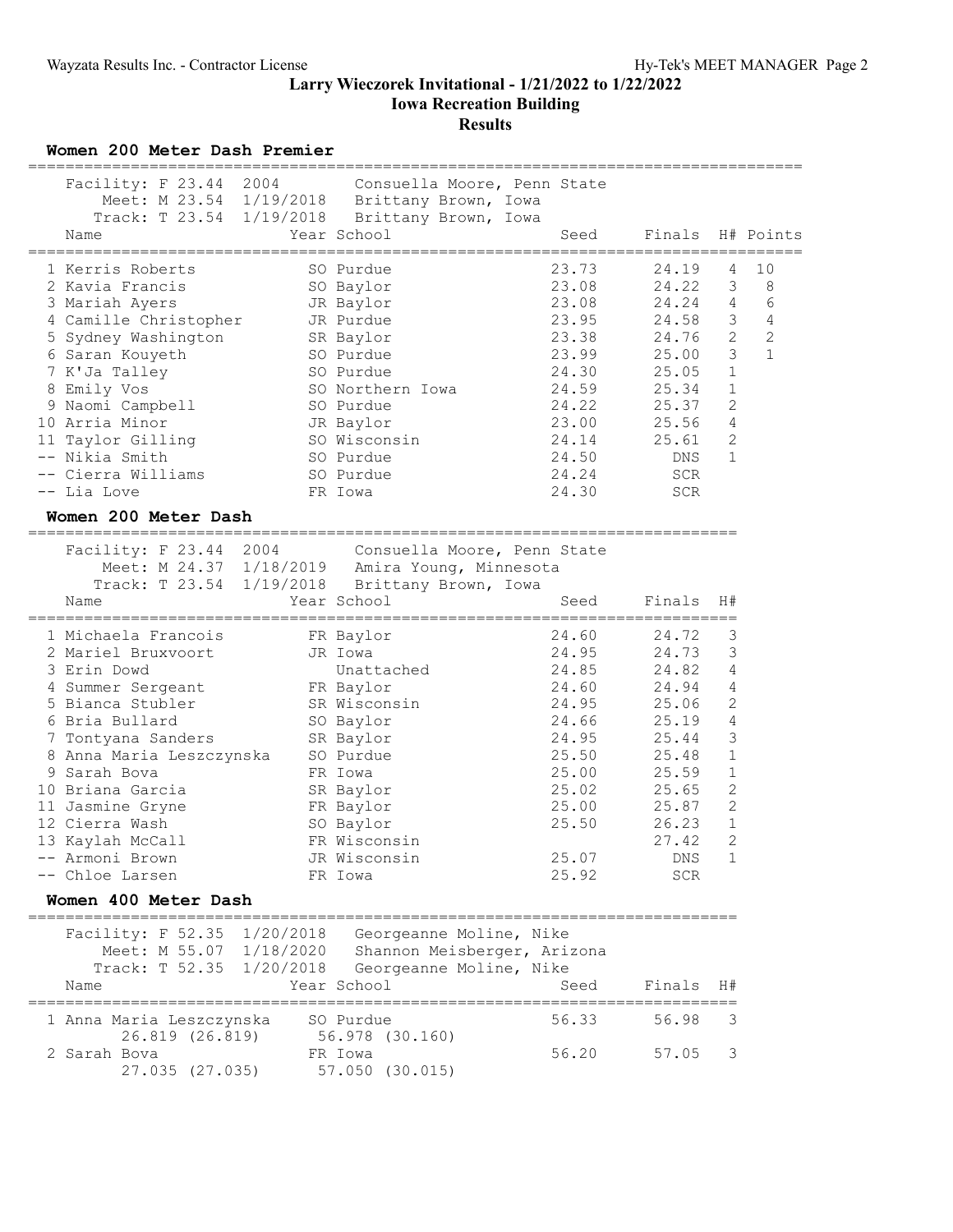## **Larry Wieczorek Invitational - 1/21/2022 to 1/22/2022 Iowa Recreation Building**

## **Results**

| Women 400 Meter Dash            |                  |       |           |                |
|---------------------------------|------------------|-------|-----------|----------------|
| 3 Chloe Larsen                  | FR Iowa          | 57.35 | $57.17$ 2 |                |
| 26.522 (26.522)                 | 57.164 (30.642)  |       |           |                |
| 4 Danielle Bellino SR Wisconsin |                  | 56.50 | 57.18     | 3              |
| 27.604 (27.604) 57.178 (29.574) |                  |       |           |                |
| 5 Laney Fitzpatrick             | FR Iowa          | 56.87 | 57.56     | 3              |
| 27.566 (27.566)                 | 57.555 (29.990)  |       |           |                |
| 6 Cailyn Biegalski              | SR Wisconsin     | 57.50 | 58.34     | 2              |
| 27.356 (27.356)                 | 58.335 (30.980)  |       |           |                |
| 7 Auriona Kimbrough             | SO Northern Iowa | 56.91 | 58.40     | 2              |
| 26.330 (26.330)                 | 58.398 (32.068)  |       |           |                |
| 8 Briana Garcia                 | SR Baylor        | 58.04 | 58.56     | 1              |
| 26.730 (26.730)                 | 58.558 (31.828)  |       |           |                |
| 9 Ainsley Schlicher             | FR Northern Iowa | 58.20 | 59.02     | 1              |
| 27.431 (27.431)                 | 59.015 (31.585)  |       |           |                |
| 10 Cierra Wash                  | SO Baylor        | 57.97 | 59.10     | $\overline{1}$ |
| 27.183 (27.183)                 | 59.091 (31.909)  |       |           |                |
| 11 Tyler Gray                   | SO Northern Iowa | 57.50 | 1:00.82   | -2             |
| 26.664 (26.664)                 | 1:00.817(34.153) |       |           |                |
|                                 |                  |       |           |                |

### **Women 400 Meter Dash Premier**

=================================================================================== Facility: F 52.35 1/20/2018 Georgeanne Moline, Nike

| Name                                     | Facility: F 52.35 1/20/2018 Georgeanne Moline, Nike<br>Meet: M 52.35 1/20/2018 Georgeanne Moline, Nike<br>Track: T 52.35 1/20/2018 Georgeanne Moline, Nike<br>Year School Year |       | Seed Finals H# Points |                |                |        |
|------------------------------------------|--------------------------------------------------------------------------------------------------------------------------------------------------------------------------------|-------|-----------------------|----------------|----------------|--------|
| 1 Imaobong Nse Uko             FR Baylor | 25.405 (25.405) 54.597 (29.192)                                                                                                                                                | 53.00 | 54.60 4 10            |                |                |        |
| 2 Cierra Williams SO Purdue              | 25.967 (25.967) 55.245 (29.279)                                                                                                                                                | 53.70 | 55.25                 |                | $4\quad 8$     |        |
| 3 Erin Dowd                              | Unattached<br>26.139 (26.139) 55.559 (29.420)                                                                                                                                  | 55.05 | 55.56 2               |                |                |        |
| 4 Tesa Roberts                           | FR Iowa<br>25.710 (25.710) 55.578 (29.868)                                                                                                                                     | 54.42 | 55.58                 |                | $4\quad 6$     |        |
| 5 Mariel Bruxvoort JR Iowa               | 26.034 (26.034) 55.598 (29.564)                                                                                                                                                | 54.90 | 55.60                 | 3 <sup>7</sup> | $\overline{4}$ |        |
| 6 Shianne Dacosta <a> FR Purdue</a>      | 26.055 (26.055) 56.037 (29.982)                                                                                                                                                | 54.50 | 56.04 3               |                | 2              |        |
| 7 Gontse Morake                          | FR Baylor<br>25.798 (25.798) 56.633 (30.835)                                                                                                                                   | 54.50 | 56.64 3 1             |                |                |        |
| 8 Jasmine Gryne                          | FR Baylor<br>26.861 (26.861) 56.819 (29.958)                                                                                                                                   | 55.00 | 56.82 2               |                |                | 56.819 |
| 9 Jill Bennett<br>26.295 (26.295)        | SO Northern Iowa<br>56.820 (30.525)                                                                                                                                            | 55.26 | 56.82                 | 2              |                | 56.820 |
| 10 Demitra Carter                        | SR Baylor<br>27.157 (27.157) 57.912 (30.755)                                                                                                                                   | 56.00 | 57.92                 | 1              |                |        |
| 11 Tontyana Sanders SR Baylor            | 27.272 (27.272) 58.036 (30.764)                                                                                                                                                | 56.08 | 58.04 1               |                |                |        |
| -- Morgan Stewart SR Baylor              |                                                                                                                                                                                | 55.46 | DNS                   | 1              |                |        |
| -- Payton Wensel                         | JR Iowa                                                                                                                                                                        | 55.78 | SCR                   |                |                |        |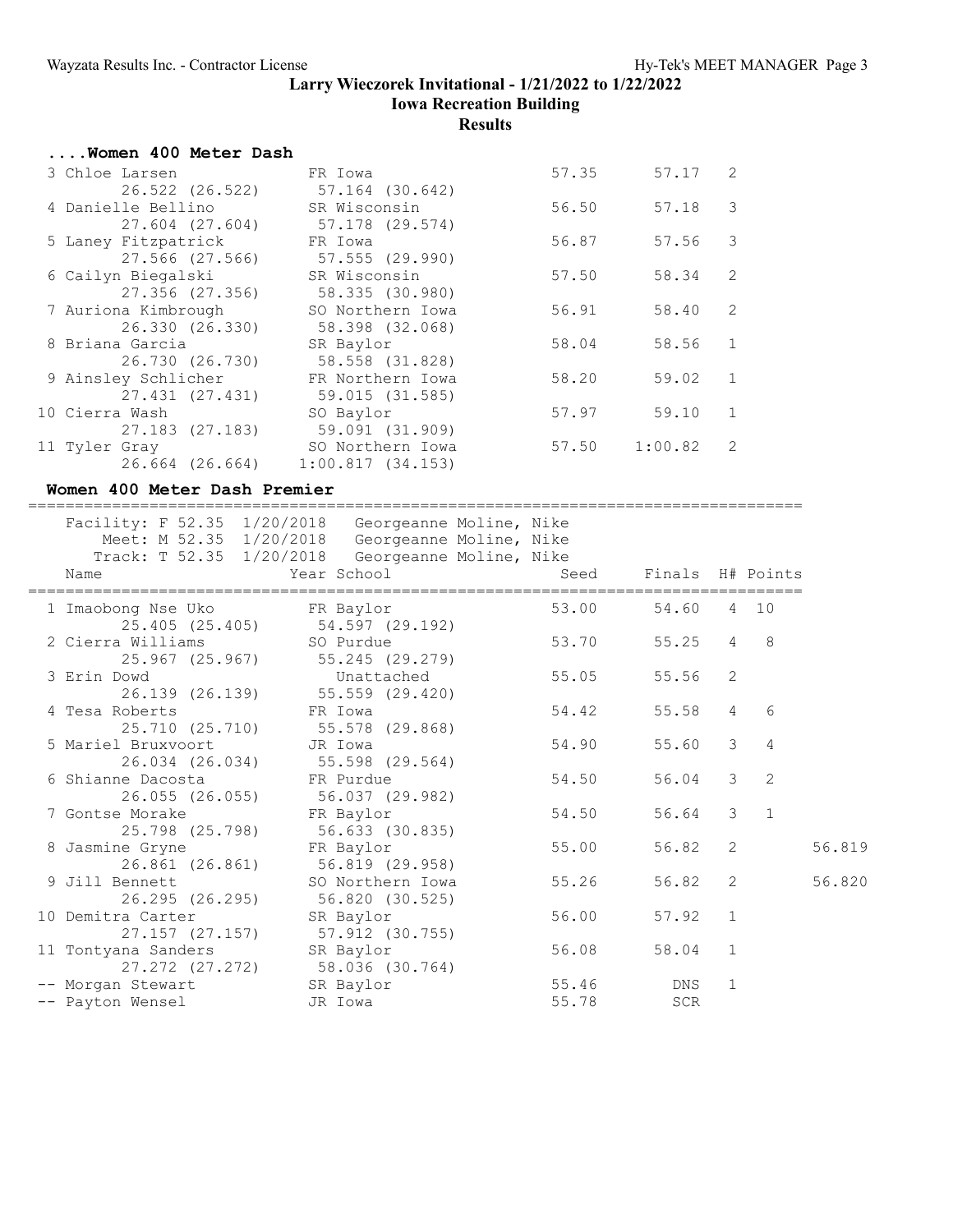### **Larry Wieczorek Invitational - 1/21/2022 to 1/22/2022 Iowa Recreation Building Results**

**Women 600 Meter Run Premier**

| Facility: F 1:27.45 2008 Kineke Alexander, Iowa                    |                     |                     |                       |                     |                |                |
|--------------------------------------------------------------------|---------------------|---------------------|-----------------------|---------------------|----------------|----------------|
| Meet: M 1:27.59 1/18/2019 Georganne Moline, Unattached             |                     |                     |                       |                     |                |                |
| Track: T 1:27.59 1/18/2019 Georganne Moline, Unattached            |                     |                     |                       |                     |                |                |
| Name                                                               | Year School         |                     | Seed                  | Finals H# Points    |                |                |
| 1 Mallory King                                                     | SR Iowa             |                     |                       | $1:29.47$ $1:30.03$ |                | $3 \quad 10$   |
| 27.385 (27.385) 57.648 (30.264) 1:30.022 (32.374)                  |                     |                     |                       |                     |                |                |
| 2 Jaiden Itson                                                     | ER Iowa             |                     |                       | $1:31.20$ $1:31.12$ | 3              | 8              |
|                                                                    |                     |                     | $1:31.114$ $(33.163)$ |                     |                |                |
| 27.595 (27.595) 57.952 (30.357)<br>3 Danielle Bellino SR Wisconsin |                     |                     |                       | 1:32.30 1:31.26     | $\overline{2}$ | 6              |
| 29.263 (29.263) 59.381 (30.118)                                    |                     |                     | $1:31.255$ $(31.874)$ |                     |                |                |
| 4 Alli Bookin-Nosbisch FR Iowa                                     |                     |                     |                       | $1:30.84$ $1:31.47$ | 3              | $\overline{4}$ |
| 27.709 (27.709) 58.334 (30.626)                                    |                     |                     | $1:31.462$ $(33.128)$ |                     |                |                |
| 5 Clare Pitcher                                                    | FR Iowa             |                     |                       | $1:29.96$ $1:31.52$ | $\overline{2}$ | $\overline{2}$ |
| 29.450 (29.450) 59.983 (30.533)                                    |                     |                     | $1:31.518$ (31.536)   |                     |                |                |
| 6 Payton Wensel                                                    | JR Iowa             |                     |                       | $1:29.87$ $1:31.68$ | 3              | $\mathbf{1}$   |
| 27.539 (27.539) 57.930 (30.392)                                    |                     |                     | 1:31.680(33.751)      |                     |                |                |
| 7 Grace Bookin-Nosbisch                                            | FR Iowa             |                     |                       | $1:34.72$ $1:33.40$ | $\overline{2}$ |                |
| 29.630 (29.630)                                                    | $1:00.409$ (30.780) |                     | $1:33.394$ (32.985)   |                     |                |                |
| 8 Cailyn Biegalski                                                 | SR Wisconsin        |                     |                       | $1:36.00$ $1:33.85$ | $\mathbf 1$    |                |
| 29.305 (29.305) 1:00.923 (31.618)                                  |                     |                     | $1:33.843$ $(32.920)$ |                     |                |                |
| 9 Laney Fitzpatrick                                                | FR Iowa             |                     |                       | $1:34.00$ $1:35.20$ | $\overline{2}$ |                |
| 29.685 (29.685) 1:00.882 (31.197)                                  |                     |                     | 1:35.191(34.309)      |                     |                |                |
| 10 Ellie Armbruster                                                | FR Gonzaga          |                     |                       | $1:37.00$ $1:37.05$ | $\mathbf{1}$   |                |
| 29.572 (29.572)                                                    |                     | 1:02.786 (33.215)   | $1:37.048$ $(34.262)$ |                     |                |                |
| 11 Logan Akason                                                    | SO Iowa             |                     |                       | $1:37.35$ $1:37.88$ | $\mathbf{1}$   |                |
| 29.933 (29.933)                                                    |                     | $1:02.983$ (33.050) | $1:37.877$ (34.894)   |                     |                |                |
| -- Lily Williams                                                   | SO Baylor           |                     | 1:34.00               | <b>SCR</b>          |                |                |
| -- Maggie Munson                                                   | FR Wisconsin        |                     | 1:37.00               | <b>SCR</b>          |                |                |
| -- Chloe Larsen                                                    | FR Iowa             |                     | 1:39.00               | SCR                 |                |                |
| -- Katie Moore                                                     | FR Iowa             |                     | 1:35.34               | <b>SCR</b>          |                |                |
|                                                                    |                     |                     |                       |                     |                |                |

### **Women 800 Meter Run Premier**

| Facility: F 2:03.48 1/20/2018   | Carly Muscaro, Unattached<br>Meet: M 2:03.48 1/20/2018 Carly Muscaro, Unattached                                   |                     |                                                                  |  |
|---------------------------------|--------------------------------------------------------------------------------------------------------------------|---------------------|------------------------------------------------------------------|--|
| Name                            | Track: T 2:03.48 1/20/2018 Carly Muscaro, Unattached<br><b>Example 2</b> Year School Controller Seed Finals Points |                     |                                                                  |  |
|                                 | 1 Mallory King               SR Iowa                 2:05.23     2:09.40     10                                    |                     |                                                                  |  |
|                                 | 31.397 (31.397) 1:04.095 (32.699) 1:36.599 (32.504) 2:09.395 (32.797)<br>2 Alli Bookin-Nosbisch Br Iowa            |                     | $2:09.89$ $2:10.76$ 8                                            |  |
|                                 |                                                                                                                    |                     | $1:38.858$ (33.248) $2:10.751$ (31.894)                          |  |
|                                 | 3 Clare Pitcher FR Iowa<br>32.314 (32.314) 1:05.588 (33.274)                                                       |                     | $2:08.64$ $2:11.88$ 6<br>$1:38.662$ (33.074) $2:11.872$ (33.210) |  |
| 4 Grace Bookin-Nosbisch FR Iowa |                                                                                                                    |                     | $2:12.00$ $2:12.28$ 4                                            |  |
|                                 | 5 Bianca Stubler SR Wisconsin                                                                                      |                     | 1:39.600(33.473)2:12.272(32.673)<br>$2:12.23$ $2:12.39$ 2        |  |
|                                 | 33.323 (33.323) 1:05.887 (32.565)                                                                                  |                     | $1:39.255$ (33.368) $2:12.383$ (33.128)                          |  |
| 6 Victoria Heiligenthal         | SO Wisconsin                                                                                                       |                     | $2:07.50$ $2:13.05$ 1                                            |  |
|                                 | 7 Sophia Jungling TR Northern Iowa                                                                                 | $2:10.49$ $2:14.11$ | $1:38.765$ (33.574) 2:13.047 (34.282)                            |  |
|                                 |                                                                                                                    |                     | $1:40.219$ (33.561) $2:14.108$ (33.890)                          |  |
| 8 Andrea Ertz                   | SR Mount Mercy<br>33.697 (33.697) 1:06.223 (32.526)                                                                | $2:12.46$ $2:14.12$ | $1:39.934$ (33.712) $2:14.119$ (34.185)                          |  |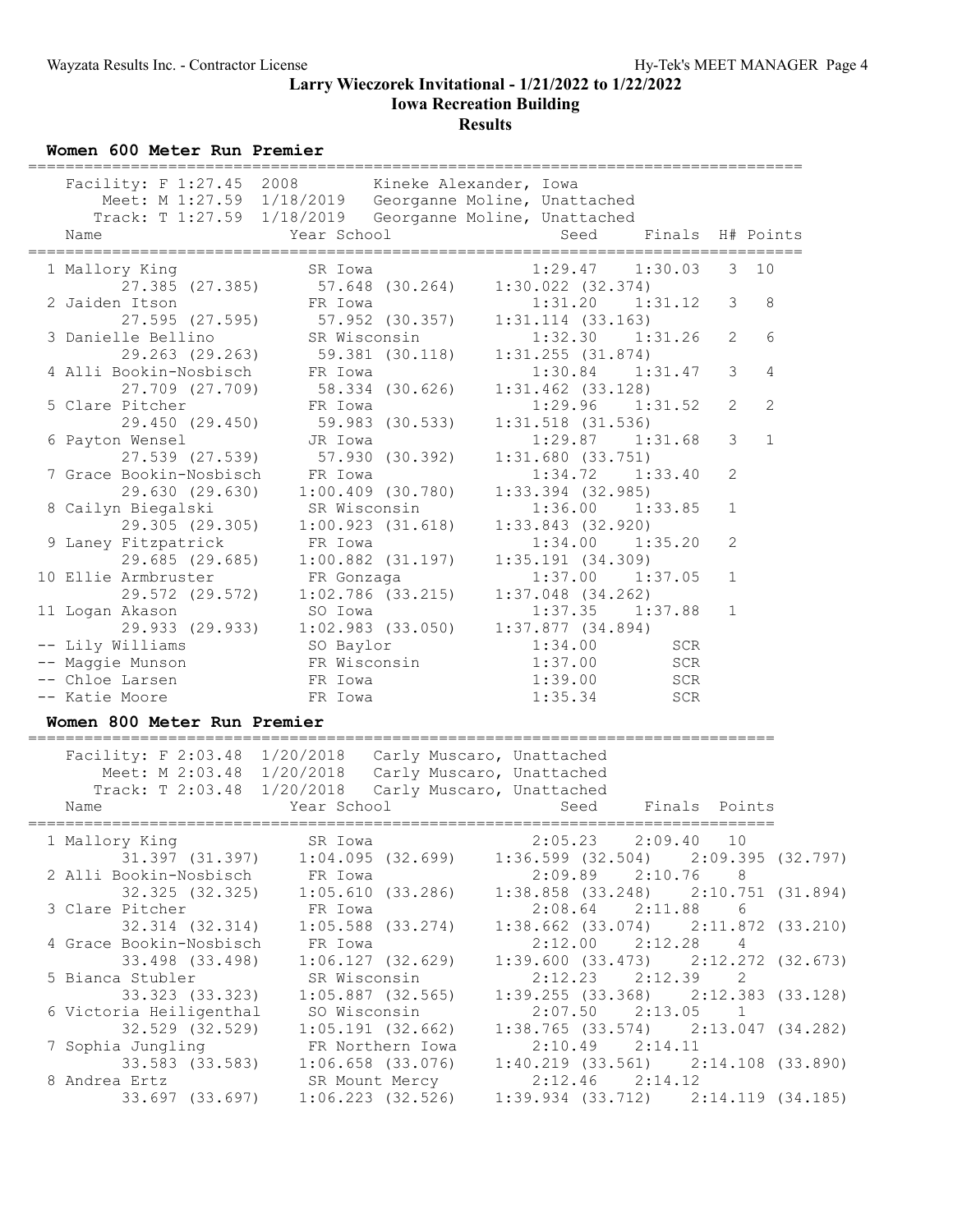**Iowa Recreation Building**

| Women 800 Meter Run Premier                                                    |                                                                                                                                                                                                                                                                                                                           |                                  |                                         |  |
|--------------------------------------------------------------------------------|---------------------------------------------------------------------------------------------------------------------------------------------------------------------------------------------------------------------------------------------------------------------------------------------------------------------------|----------------------------------|-----------------------------------------|--|
| 9 Ellie Friesen                                                                | Friesen<br>TR Baylor<br>33.713 (33.713) 1:06.418 (32.706) 1:39.908 (33.490) 2:14.344 (34.437)                                                                                                                                                                                                                             |                                  |                                         |  |
|                                                                                |                                                                                                                                                                                                                                                                                                                           |                                  |                                         |  |
| -- Jaiden Itson                                                                | n FR Iowa<br>FR Wisconsin                                                                                                                                                                                                                                                                                                 | 2:12.17                          | <b>SCR</b>                              |  |
| -- Emma Watcke                                                                 |                                                                                                                                                                                                                                                                                                                           | $2:11.00$ SCR                    |                                         |  |
| -- Madison Mooney Manus JR Wisconsin                                           |                                                                                                                                                                                                                                                                                                                           | 2:05.64                          | SCR                                     |  |
| Women 800 Meter Run                                                            |                                                                                                                                                                                                                                                                                                                           |                                  |                                         |  |
| Facility: F 2:03.48 1/20/2018 Carly Muscaro, Unattached                        |                                                                                                                                                                                                                                                                                                                           |                                  |                                         |  |
|                                                                                | Meet: M 2:13.11 1/19/2019 Emma Milburn, Illinois                                                                                                                                                                                                                                                                          |                                  |                                         |  |
|                                                                                | Track: T 2:03.48 1/20/2018 Carly Muscaro, Unattached                                                                                                                                                                                                                                                                      |                                  |                                         |  |
|                                                                                |                                                                                                                                                                                                                                                                                                                           |                                  |                                         |  |
| 1 Katie Moore                                                                  |                                                                                                                                                                                                                                                                                                                           |                                  |                                         |  |
|                                                                                | Moore FR Iowa 2:13.00 2:16.66<br>31.865 (31.865) 1:06.756 (34.891) 1:42.065 (35.310) 2:16.657 (34.592)                                                                                                                                                                                                                    |                                  |                                         |  |
|                                                                                |                                                                                                                                                                                                                                                                                                                           |                                  | $2:14.37$ $2:17.08$                     |  |
| 2 Alyssa Bienfang<br>32.089 (32.089) 1:06.979 (34.890) 1:4                     |                                                                                                                                                                                                                                                                                                                           |                                  | $1:42.368$ (35.390) $2:17.075$ (34.708) |  |
| 3 Katie Nimrod                                                                 |                                                                                                                                                                                                                                                                                                                           |                                  |                                         |  |
|                                                                                |                                                                                                                                                                                                                                                                                                                           |                                  |                                         |  |
| 4 Paige Holub                                                                  |                                                                                                                                                                                                                                                                                                                           |                                  |                                         |  |
|                                                                                |                                                                                                                                                                                                                                                                                                                           |                                  |                                         |  |
|                                                                                |                                                                                                                                                                                                                                                                                                                           |                                  |                                         |  |
| -- Samantha Strauss<br>-- Peyton Sippy BR Iowa<br>-- Peyton Sippy JR Wisconsin | 32.089 (32.089) 1:06.979 (33.000)<br>Nimrod JR Northern Iowa 2:18.81 2:18.04<br>32.325 (32.325) 1:07.315 (34.991) 1:42.776 (35.461) 2:18.037 (35.262)<br>Holub JR Northern Iowa 2:15.66 2:18.55<br>32.551 (32.551) 1:07.661 (35.111) 1                                                                                    | $2:13.00$ SCR                    |                                         |  |
| -- Maggie Munson FR Wisconsin                                                  |                                                                                                                                                                                                                                                                                                                           |                                  | 2:16.00 SCR                             |  |
| Women 1 Mile Run                                                               |                                                                                                                                                                                                                                                                                                                           |                                  |                                         |  |
|                                                                                |                                                                                                                                                                                                                                                                                                                           |                                  |                                         |  |
|                                                                                |                                                                                                                                                                                                                                                                                                                           |                                  |                                         |  |
| Facility: F 4:39.74 1/20/2018 Claire Green, Arizona                            |                                                                                                                                                                                                                                                                                                                           |                                  |                                         |  |
|                                                                                | Meet: M 5:04.61 1/19/2019 Morgan Gigandet, Iowa State                                                                                                                                                                                                                                                                     |                                  |                                         |  |
|                                                                                | Track: T 4:39.74 1/20/2018 Claire Green, Arizona                                                                                                                                                                                                                                                                          |                                  |                                         |  |
| Name                                                                           | Year School                                                                                                                                                                                                                                                                                                               | Seed                             | Finals                                  |  |
|                                                                                |                                                                                                                                                                                                                                                                                                                           |                                  |                                         |  |
| 1 Mya Bunke                                                                    |                                                                                                                                                                                                                                                                                                                           |                                  |                                         |  |
|                                                                                |                                                                                                                                                                                                                                                                                                                           |                                  |                                         |  |
| 2 Erinn Hill                                                                   |                                                                                                                                                                                                                                                                                                                           |                                  |                                         |  |
|                                                                                |                                                                                                                                                                                                                                                                                                                           |                                  |                                         |  |
|                                                                                |                                                                                                                                                                                                                                                                                                                           |                                  |                                         |  |
| 3 Abby Ryon                                                                    |                                                                                                                                                                                                                                                                                                                           |                                  |                                         |  |
|                                                                                | 3:14.738 (39.565) 3:53.123 (38.386) 4:30.123 (37.000) 5:05.983 (35.861)<br>1.1 FR Wisconsin 4:59.00 5:05.983 (35.861)<br>38.329 (38.329) 1:16.628 (38.299) 1:55.664 (39.036) 2:35.444 (39.781)<br>3:15.031 (39.587) 3:53.434 (38.404<br>$\frac{1}{38.031}$ (38.031) 1:16.060 (38.029) 1:55.343 (39.284) 2:35.366 (40.023) |                                  |                                         |  |
|                                                                                | $3:15.311$ (39.946) $3:54.111$ (38.800)                                                                                                                                                                                                                                                                                   |                                  | $4:32.743$ (38.633) $5:09.257$ (36.514) |  |
| 4 Logan Akason                                                                 | SO Iowa                                                                                                                                                                                                                                                                                                                   |                                  | $5:02.25$ $5:12.78$                     |  |
| 37.661 (37.661)                                                                | $1:15.706$ (38.046)                                                                                                                                                                                                                                                                                                       |                                  | $1:55.109$ (39.403) $2:35.032$ (39.923) |  |
| $3:15.516$ (40.485)                                                            | $3:55.339$ $(39.823)$                                                                                                                                                                                                                                                                                                     |                                  | $4:35.295$ (39.956) $5:12.780$ (37.486) |  |
| 5 Mia Rampton                                                                  | JR Northern Iowa                                                                                                                                                                                                                                                                                                          | 5:18.50                          | 5:15.51                                 |  |
| 38.189 (38.189)                                                                | $1:16.346$ (38.157)                                                                                                                                                                                                                                                                                                       |                                  | $1:55.685$ (39.340) $2:35.634$ (39.949) |  |
| $3:15.837$ (40.203)                                                            | $3:55.798$ (39.961)                                                                                                                                                                                                                                                                                                       |                                  | $4:36.164$ (40.367) $5:15.509$ (39.346) |  |
| 6 Samantha Strauss                                                             | FR Iowa                                                                                                                                                                                                                                                                                                                   |                                  | 5:22.99                                 |  |
| 38.778 (38.778)                                                                | 1:16.891(38.114)                                                                                                                                                                                                                                                                                                          | $1:56.282$ (39.391)              | 2:36.333(40.051)                        |  |
| $3:17.183$ (40.850)<br>-- Claire Edmondson                                     | $3:59.415$ (42.232)<br>SO Iowa                                                                                                                                                                                                                                                                                            | $4:41.888$ $(42.474)$<br>5:13.46 | $5:22.986$ $(41.098)$<br>SCR            |  |
| -- Katie Moore                                                                 | FR Iowa                                                                                                                                                                                                                                                                                                                   | 5:07.34                          | SCR                                     |  |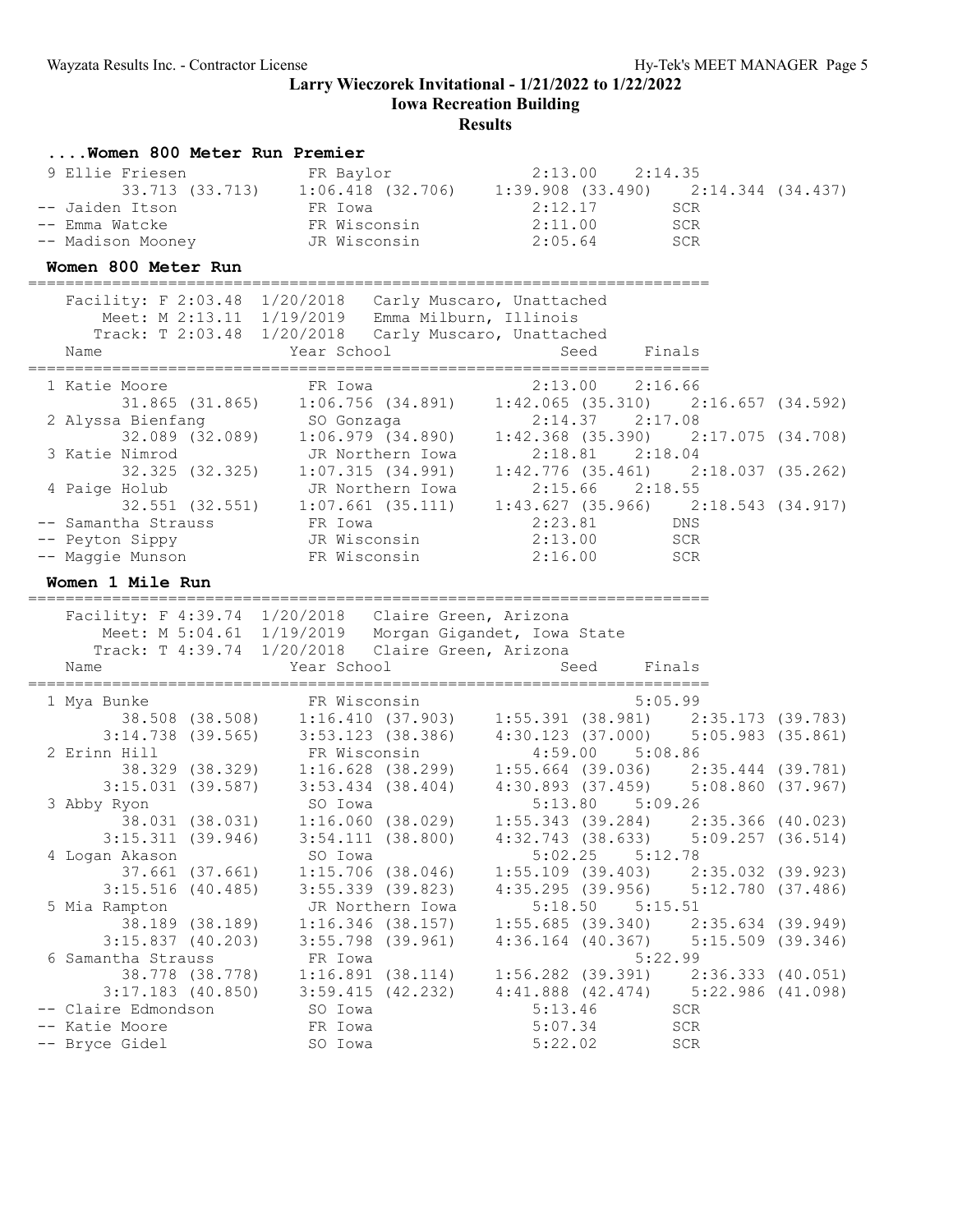## **Larry Wieczorek Invitational - 1/21/2022 to 1/22/2022 Iowa Recreation Building Results**

**Women 1 Mile Run Premier**

|                               |                                                                                   | ===============================             |                       |  |
|-------------------------------|-----------------------------------------------------------------------------------|---------------------------------------------|-----------------------|--|
|                               | Facility: F 4:39.74 1/20/2018 Claire Green, Arizona                               |                                             |                       |  |
|                               | Meet: M 4:39.74 1/20/2018 Claire Green, Arizona                                   |                                             |                       |  |
|                               | Track: T 4:39.74 1/20/2018 Claire Green, Arizona                                  |                                             |                       |  |
| Name                          | Year School                                                                       | Seed                                        | Finals Points         |  |
|                               |                                                                                   |                                             |                       |  |
| 1 Alex Wilson                 | Unattached                                                                        | 4:35.00  4:35.48F                           |                       |  |
|                               | $35.974$ (35.974) 1:10.768 (34.795) 1:46.915 (36.147) 2:23.155 (36.241)           |                                             |                       |  |
|                               | $2:58.727$ (35.572) 3:31.990 (33.263) 4:03.772 (31.783) 4:35.477 (31.705)         |                                             |                       |  |
| 2 Lucinda Crouch              | JR Wisconsin                                                                      | $4:48.00$ $4:44.72$ 10                      |                       |  |
|                               | 36.257 (36.257) 1:11.065 (34.808) 1:47.195 (36.130) 2:23.451 (36.257)             |                                             |                       |  |
| 2:59.337(35.886)              | $3:34.994$ (35.658) $4:10.081$ (35.088) $4:44.713$ (34.632)                       |                                             |                       |  |
| 3 Alicia Anderson             |                                                                                   | $4:54.63$ $4:48.02$                         |                       |  |
|                               |                                                                                   |                                             |                       |  |
|                               |                                                                                   | $4:12.917(36.684)$ $4:48.019(35.102)$       |                       |  |
| $3:00.052$ $(36.104)$         | 3:36.233 (36.182)                                                                 |                                             |                       |  |
| 4 Shea Ruhly                  | FR Wisconsin                                                                      | $4:49.00$ $4:49.13$                         | 6                     |  |
|                               | 36.419 (36.419) 1:11.181 (34.763)                                                 | $1:47.331$ (36.150) $2:23.602$ (36.271)     |                       |  |
|                               | $2:59.561$ (35.959) 3:35.281 (35.720)                                             | $4:11.320$ (36.039) $4:49.129$ (37.810)     |                       |  |
| 5 Danielle Orie               | JR Wisconsin                                                                      | $4:49.00$ $4:51.18$ 4                       |                       |  |
|                               | $36.845$ (36.845) $1:11.325$ (34.480)                                             | $1:47.448$ (36.124) $2:23.741$ (36.293)     |                       |  |
| $2:59.807$ (36.067)           | 3:35.802 (35.996)                                                                 | $4:13.073$ $(37.272)$ $4:51.175$ $(38.102)$ |                       |  |
| 6 Emma Gordon                 | SR Iowa                                                                           | $4:54.09$ $4:56.11$                         | 2                     |  |
| 36.671 (36.671)               | $1:11.578$ $(34.907)$                                                             | $1:47.903$ (36.325) $2:24.517$ (36.614)     |                       |  |
| $3:01.653$ (37.137)           | 3:39.539 (37.887)                                                                 | $4:17.693$ (38.154) $4:56.103$ (38.411)     |                       |  |
| 7 Sarah Shulze                | SO Wisconsin                                                                      |                                             | $4:56.57$ 1           |  |
|                               | 37.223 (37.223) 1:12.034 (34.811)                                                 | $1:48.621$ (36.588) $2:26.303$ (37.682)     |                       |  |
| $3:03.985$ $(37.683)$         | 3:42.110(38.125)                                                                  | $4:19.867$ (37.758) $4:56.561$ (36.694)     |                       |  |
| 8 Hayden Gold                 | FR Baylor                                                                         | $4:57.00$ $5:05.28$                         |                       |  |
| 36.907 (36.907)               | 1:11.696(34.790)                                                                  | $1:48.181$ (36.486) $2:25.732$ (37.551)     |                       |  |
| $3:04.773$ (39.042)           | $3:44.765$ (39.992)                                                               | $4:25.177$ (40.412) $5:05.276$ (40.100)     |                       |  |
| -- Victoria Heiligenthal      | SO Wisconsin                                                                      |                                             |                       |  |
| 35.726 (35.726)               | SO Wisconsin 4:45.00 DNF<br>1:10.537 (34.812) 1:46.679 (36.142) 2:22.915 (36.236) |                                             |                       |  |
| $3:00.271$ $(37.356)$         |                                                                                   |                                             |                       |  |
| -- Jillian Greene             | SO Gonzaga                                                                        | 4:55.00                                     | DNS                   |  |
| -- Peyton Sippy               | JR Wisconsin 4:48.00                                                              |                                             | <b>SCR</b>            |  |
| -- Kylie Finger               | FR Wisconsin                                                                      | 4:54.50                                     | SCR                   |  |
| -- Alissa Niggemann           |                                                                                   | 4:47.00                                     | SCR                   |  |
| -- Madison Mooney             | SR Wisconsin<br>JR Wisconsin                                                      | 4:45.92                                     | <b>SCR</b>            |  |
| -- Emma Watcke                | FR Wisconsin                                                                      | 4:48.00                                     | SCR                   |  |
|                               |                                                                                   |                                             |                       |  |
| Women 3000 Meter Run          |                                                                                   |                                             |                       |  |
| Facility: F 9:25.22 1/20/2018 |                                                                                   | Militsa Mircheva, Florida State             |                       |  |
| Meet: M 9:55.01 1/17/2020     |                                                                                   | Victoria Heiligenthal, Wisconsin            |                       |  |
| Track: T 9:25.22              | 1/20/2018                                                                         | Militsa Mircheva, Florida State             |                       |  |
|                               | Year School                                                                       | Seed                                        | Finals                |  |
| Name                          |                                                                                   |                                             | $=$ $=$ $=$ $=$       |  |
| 1 Micah Poellet               | FR Iowa                                                                           | 10:10.00                                    | 10:03.65              |  |
| 40.748 (40.748)               | $1:22.498$ $(41.751)$                                                             | $2:02.989$ $(40.491)$                       | $2:43.226$ (40.237)   |  |
| $3:22.842$ (39.616)           | $4:03.902$ $(41.061)$                                                             | 4:44.375(40.473)                            | $5:24.700$ $(40.326)$ |  |
| $6:04.728$ $(40.028)$         | $6:44.362$ $(39.634)$                                                             | $7:25.609$ $(41.248)$                       | $8:06.085$ $(40.477)$ |  |
| 8:46.530(40.446)              | $9:26.566$ (40.036)                                                               | $10:03.644$ (37.078)                        |                       |  |
|                               |                                                                                   |                                             |                       |  |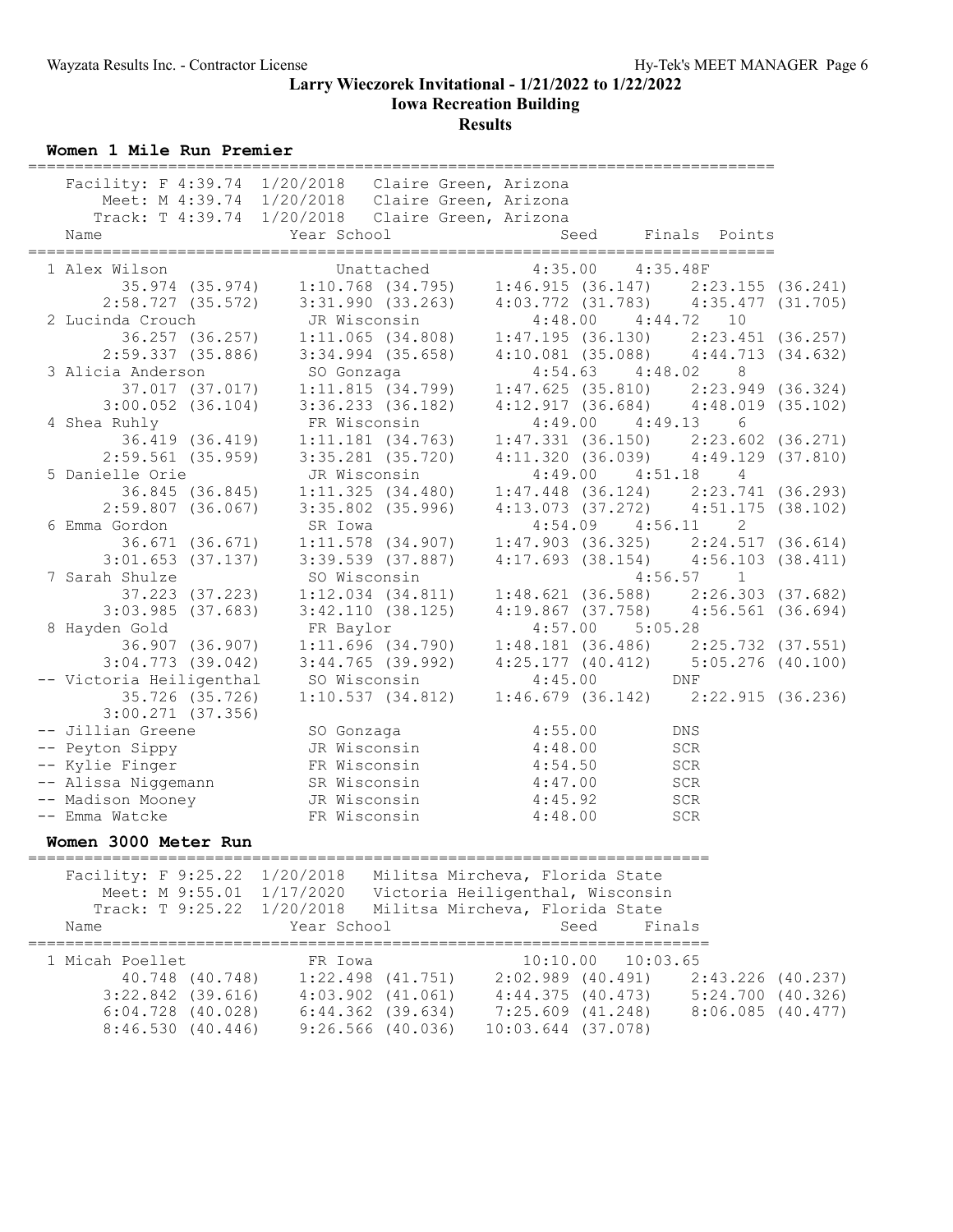**Iowa Recreation Building**

## **Results**

# **....Women 3000 Meter Run**

| 2 Makenna Edwards  |                       | SO Gonzaga                         |                                     | $10:10.00$ $10:09.25$ |                                                                            |  |
|--------------------|-----------------------|------------------------------------|-------------------------------------|-----------------------|----------------------------------------------------------------------------|--|
|                    | 40.996 (40.996)       | $1:22.062$ $(41.066)$              |                                     |                       | $2:00.76$ (38.70) $2:40.318$ (39.56)                                       |  |
|                    | $3:20.222$ $(39.904)$ | $4:00.132$ $(39.911)$              |                                     |                       | $4:39.957$ (39.826) $5:20.195$ (40.238)                                    |  |
|                    | $6:01.350$ $(41.156)$ | 6:44.150(42.801)                   | 7:26.516 (42.366)                   |                       | $8:08.944$ $(42.428)$                                                      |  |
|                    | $8:51.502$ (42.559)   | 9:31.980(40.478)                   | $10:09.247$ (37.268)                |                       |                                                                            |  |
| 3 Lauren Bales     |                       | FR Purdue                          |                                     | 10:15.00  10:10.13    |                                                                            |  |
|                    | 41.262 (41.262)       | $1:22.586$ (41.325)                |                                     |                       | $2:02.031$ (39.445) $2:41.257$ (39.226)                                    |  |
|                    | $3:20.986$ (39.729)   | $4:00.922$ (39.936)                |                                     |                       | $4:41.410$ (40.488) $5:21.788$ (40.379)                                    |  |
|                    | $6:03.373$ $(41.585)$ | $6:44.588$ $(41.216)$              | 7:25.998 (41.410)                   |                       | $8:07.118$ $(41.120)$                                                      |  |
|                    | $8:49.546$ (42.428)   | $9:32.248$ (42.703)                | 10:10.130(37.882)                   |                       |                                                                            |  |
| 4 Lillian Schmidt  |                       | FR Iowa                            |                                     | $10:20.00$ $10:11.85$ |                                                                            |  |
|                    | 41.723 (41.723)       | $1:23.026$ $(41.304)$              | $2:02.862$ (39.836)                 |                       | $2:42.733$ (39.871)                                                        |  |
|                    | $3:22.594$ (39.861)   | $4:03.734$ $(41.141)$              |                                     |                       | 2:02.862 (39.836) 2:42.733 (39.871)<br>4:44.645 (40.912) 5:25.007 (40.362) |  |
|                    | $6:05.214$ $(40.207)$ | $6:46.238$ $(41.024)$              |                                     |                       | 7:28.325 (42.088) 8:11.232 (42.908)                                        |  |
|                    | $8:53.232$ $(42.000)$ | $9:34.732$ $(41.500)$              | $10:11.844$ (37.112)                |                       |                                                                            |  |
| 5 Lilly Visser     |                       | SO Gonzaga                         |                                     | 10:26.17  10:13.61    |                                                                            |  |
|                    | 41.991 (41.991)       | $1:23.336$ $(41.346)$              |                                     |                       |                                                                            |  |
|                    | $3:23.464$ (39.710)   | 4:04.320(40.856)                   |                                     |                       | 2:03.554 (40.218) 2:43.754 (40.200)<br>4:45.801 (41.482) 5:26.936 (41.135) |  |
|                    | $6:08.043$ $(41.108)$ | 6:49.895(41.852)                   |                                     |                       | $7:31.199$ (41.304) 8:13.471 (42.273)                                      |  |
|                    | $8:55.639$ (42.168)   | 9:35.155(39.516)                   | 10:13.610(38.456)                   |                       |                                                                            |  |
| 6 Madeline Block   |                       | JR Iowa                            |                                     | 10:18.75 10:17.03     |                                                                            |  |
|                    | 41.132 (41.132)       | $1:21.805$ (40.674)                |                                     |                       | $2:00.54$ (38.74) $2:40.067$ (39.53)                                       |  |
|                    | $3:19.978$ (39.912)   | $3:59.858$ (39.880)                |                                     |                       | $4:39.685$ (39.827) $5:19.819$ (40.134)                                    |  |
|                    | $5:59.746$ (39.928)   | $6:39.508$ (39.763)                |                                     |                       | $7:21.688$ (42.181) 8:05.655 (43.967)                                      |  |
|                    | 8:49.705(44.050)      | $9:34.746$ (45.041)                | $10:17.028$ $(42.283)$              |                       |                                                                            |  |
| 7 Ellie Twedt      |                       | SO Iowa                            |                                     | 10:15.00  10:19.54    |                                                                            |  |
|                    | 41.526 (41.526)       | $1:22.892$ $(41.366)$              |                                     |                       | $2:03.294$ (40.402) $2:43.502$ (40.208)                                    |  |
|                    | $3:23.729$ (40.228)   | $4:04.580$ (40.852)                |                                     |                       | $4:45.513$ (40.934) $5:26.367$ (40.854)                                    |  |
|                    | $6:07.767$ $(41.400)$ | $6:49.648$ $(41.882)$              |                                     |                       | 7:32.163 (42.515) 8:14.618 (42.455)                                        |  |
|                    | $8:57.823$ (43.205)   | $9:40.018$ $(42.195)$              | $10:19.538$ (39.520)                |                       |                                                                            |  |
| 8 Kate Donaldson   |                       | FR Gonzaga                         |                                     | 10:10.00  10:25.73    |                                                                            |  |
|                    | 41.149 (41.149)       | 1:22.290(41.142)                   |                                     |                       | $2:00.92$ (38.64) $2:40.546$ (39.63)                                       |  |
|                    | $3:20.406$ (39.861)   | $4:00.338$ $(39.932)$              |                                     |                       |                                                                            |  |
|                    | $6:03.603$ $(42.023)$ | $6:46.168$ $(42.565)$              | 7:29.404 (43.237)                   |                       | 4:40.474 (40.137) 5:21.581 (41.107)<br>7:29.404 (43.237) 8:13.258 (43.854) |  |
|                    | $8:57.568$ $(44.310)$ | 9:41.816(44.249)                   | 10:25.725(43.909)                   |                       |                                                                            |  |
| 9 Anna Morozov     |                       |                                    |                                     | $10:17.55$ $10:35.87$ |                                                                            |  |
|                    | 41.478 (41.478)       | JR Purdue<br>$1:22.798$ $(41.320)$ |                                     |                       |                                                                            |  |
|                    |                       |                                    |                                     |                       | $2:02.554$ (39.756) $2:42.456$ (39.902)                                    |  |
|                    | $3:21.862$ (39.406)   | 4:03.180(41.319)                   |                                     |                       | 4:44.980 (41.800) 5:26.710 (41.730)<br>7:36.389 (44.375) 8:21.766 (45.377) |  |
|                    | $6:08.828$ $(42.118)$ | $6:52.014$ $(43.187)$              |                                     |                       |                                                                            |  |
|                    | $9:08.072$ $(46.307)$ | $9:53.912$ $(45.840)$              | $10:35.862$ $(41.951)$              |                       |                                                                            |  |
| 10 Haley Mansfield |                       | FR Purdue                          | 10:20.00 10:57.98                   |                       |                                                                            |  |
|                    | 41.730 (41.730)       | $1:23.109$ $(41.380)$              | 2:02.782 (39.674) 2:42.646 (39.864) |                       |                                                                            |  |
|                    | $3:21.958$ (39.313)   | $4:04.067$ $(42.109)$              |                                     |                       | 4:46.031 (41.964) 5:29.803 (43.772)<br>7:51.816 (47.877) 8:39.500 (47.684) |  |
|                    | $6:16.519$ $(46.716)$ | $7:03.940$ (47.422)                |                                     |                       |                                                                            |  |
|                    | $9:27.755$ (48.256)   | $10:13.880$ $(46.125)$             | $10:57.976$ $(44.096)$              |                       |                                                                            |  |
| -- Kaitlin Knape   |                       | FR Iowa                            | 10:30.00                            |                       | <b>DNS</b>                                                                 |  |

#### **Women 3000 Meter Run Premier**

================================================================================ Facility: F 9:24.49 1/9/2021 Bethany Hasz, Minnesota Meet: M 9:25.22 1/20/2018 Militsa Mircheva, Florida State Track: T 9:24.49 1/9/2021 Bethany Hasz, Minnesota Name The Year School Seed Finals Points ================================================================================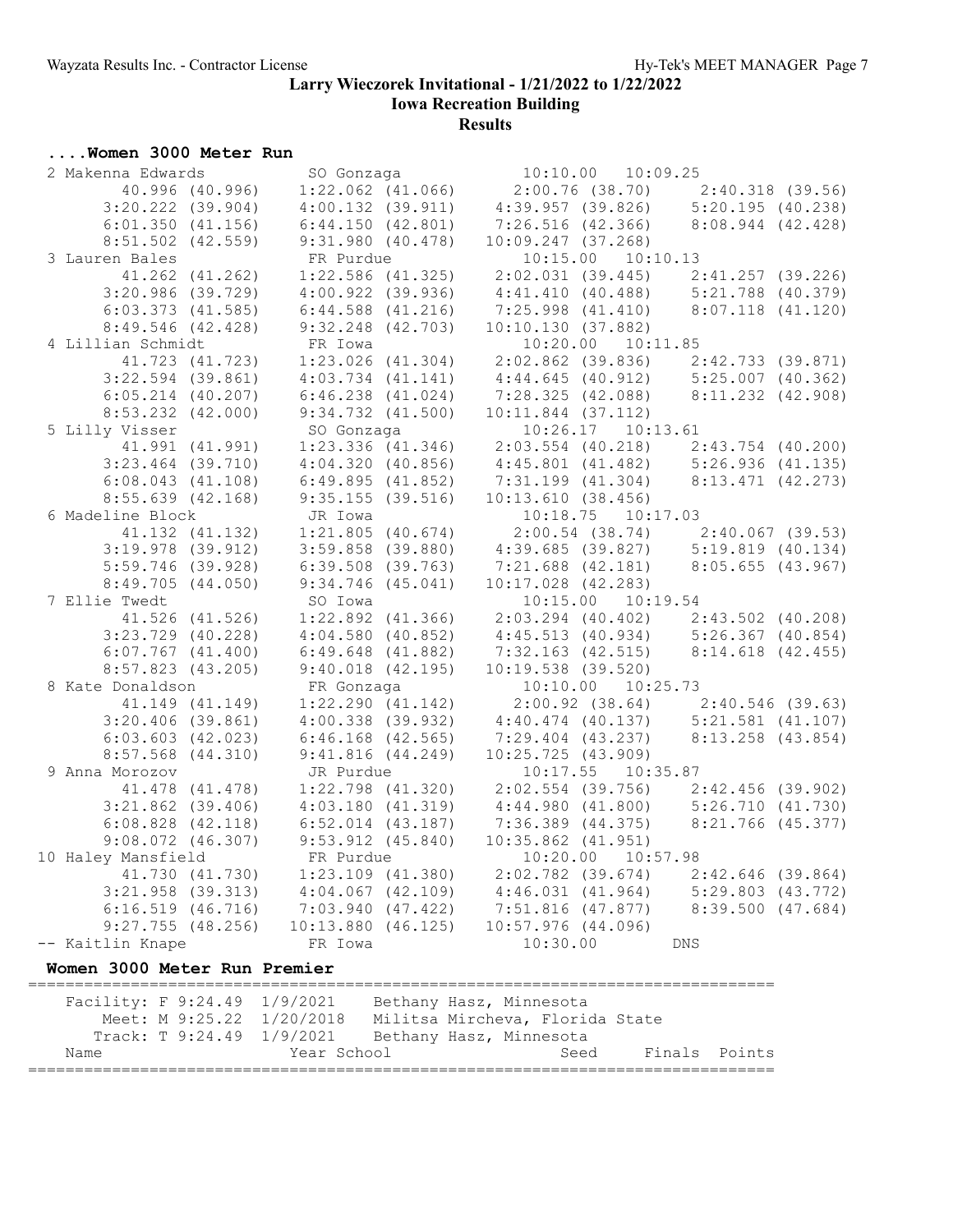**Iowa Recreation Building**

| Women 3000 Meter Run Premier                   |                                                        |                                 |                                 |                       |                       |                                                                                                                   |  |
|------------------------------------------------|--------------------------------------------------------|---------------------------------|---------------------------------|-----------------------|-----------------------|-------------------------------------------------------------------------------------------------------------------|--|
| 1 Sarah Shulze                                 |                                                        |                                 | SO Wisconsin 9:43.09 9:43.98 10 |                       |                       |                                                                                                                   |  |
| 42.126 (42.126)                                |                                                        |                                 |                                 |                       |                       | $1:22.174$ (40.049) $2:00.121$ (37.947) $2:37.994$ (37.873)                                                       |  |
| $3:16.304$ $(38.310)$                          |                                                        | $3:54.024$ (37.720)             |                                 |                       |                       | 4:33.305 (39.281) 5:12.376 (39.071)                                                                               |  |
| $5:51.123$ (38.748)                            |                                                        | 6:30.296 (39.173)               |                                 |                       |                       | 7:09.783 (39.487) 7:48.994 (39.211)                                                                               |  |
| 8:28.108 (39.114)                              |                                                        | $9:07.296$ (39.188)             |                                 |                       | 9:43.973 (36.678)     |                                                                                                                   |  |
| 2 Vivian Hacker                                |                                                        | JR Wisconsin                    |                                 |                       | $9:50.00$ $9:45.14$ 8 |                                                                                                                   |  |
| 42.403 (42.403)                                |                                                        | $1:22.429$ $(40.027)$           |                                 |                       |                       | $2:00.550$ (38.121) $2:39.162$ (38.613)                                                                           |  |
| $3:18.256$ (39.094)                            |                                                        | $3:57.251$ (38.996)             |                                 |                       |                       | 4:36.631 (39.380) 5:16.419 (39.789)                                                                               |  |
| $5:55.874$ (39.455)                            |                                                        | $6:35.903$ (40.029)             |                                 |                       |                       | $7:15.461$ (39.559) $7:54.711$ (39.250)                                                                           |  |
| 8:33.436 (38.725)                              |                                                        | 9:11.177(37.741)                |                                 | 9:45.140(33.963)      |                       |                                                                                                                   |  |
| 3 Aubrie Fisher                                |                                                        | JR Wartburg                     |                                 |                       | $9:54.00$ $9:47.35$   |                                                                                                                   |  |
| 42.244 (42.244)                                |                                                        | 1:22.346 (40.102)               |                                 |                       |                       | $2:00.791$ (38.445) $2:38.526$ (37.735)                                                                           |  |
| 3:17.020(38.494)                               |                                                        | $3:56.019$ (39.000)             |                                 |                       |                       | $4:35.622$ (39.603) $5:15.569$ (39.948)                                                                           |  |
| $5:55.502$ (39.934)                            |                                                        | $6:35.686$ (40.184)             |                                 |                       |                       | 7:15.623 (39.938) 7:55.600 (39.977)                                                                               |  |
| 8:34.936 (39.337)                              |                                                        | 9:12.375(37.439)                |                                 |                       | $9:47.349$ (34.975)   |                                                                                                                   |  |
| 4 Elisabeth Danis                              |                                                        |                                 |                                 |                       | $9:43.42$ $9:47.40$ 6 |                                                                                                                   |  |
| 42.615 (42.615)                                |                                                        | SR Gonzaga<br>1:22.764 (40.150) |                                 |                       |                       |                                                                                                                   |  |
| $3:16.767$ (38.494)                            |                                                        | $3:55.746$ (38.979)             |                                 |                       |                       | 2:00.610 (37.846) 2:38.274 (37.665)<br>4:35.295 (39.549) 5:15.254 (39.960)                                        |  |
| $5:55.106$ (39.852)                            |                                                        | $6:35.257$ $(40.151)$           |                                 |                       |                       | $7:15.158$ (39.901) $7:55.009$ (39.851)                                                                           |  |
| $8:33.731$ (38.723)                            |                                                        | 9:11.570(37.839)                |                                 | $9:47.398$ $(35.828)$ |                       |                                                                                                                   |  |
| 5 Liz Hogan                                    |                                                        | SR Gonzaga                      |                                 |                       | $9:55.00$ $9:57.85$ 4 |                                                                                                                   |  |
| 42.823 (42.823)                                |                                                        | $1:23.063$ $(40.241)$           |                                 |                       |                       |                                                                                                                   |  |
| $3:17.907$ (38.592)                            |                                                        | $3:56.709$ $(38.802)$           |                                 |                       |                       | 2:01.428 (38.365) 2:39.316 (37.888)<br>4:36.362 (39.654) 5:16.182 (39.820)<br>7:15.895 (39.954) 7:55.904 (40.009) |  |
| $5:55.761$ (39.579)                            |                                                        | $6:35.942$ (40.182)             |                                 |                       |                       |                                                                                                                   |  |
| 8:35.916(40.012)                               |                                                        | 9:17.360(41.445)                |                                 | $9:57.842$ (40.482)   |                       |                                                                                                                   |  |
| 6 Kelli Tosic                                  |                                                        | FR Iowa                         |                                 |                       | $9:47.84$ $9:59.84$ 2 |                                                                                                                   |  |
| 42.835 (42.835)                                |                                                        | $1:23.023$ $(40.188)$           |                                 |                       |                       | $2:01.744$ (38.722) $2:40.334$ (38.590)                                                                           |  |
| $3:20.002$ (39.668)                            |                                                        | $4:00.056$ $(40.054)$           |                                 |                       |                       | 4:40.123 (40.068) 5:20.313 (40.190)<br>7:22.132 (41.626) 8:03.766 (41.634)                                        |  |
| $5:59.697$ (39.384)                            |                                                        | 6:40.507(40.810)                |                                 |                       |                       |                                                                                                                   |  |
| $8:44.559$ (40.793)                            |                                                        | $9:23.938$ (39.380)             |                                 | $9:59.834$ (35.896)   |                       |                                                                                                                   |  |
| 7 Kate Crawford                                |                                                        | FR Northern Iowa                |                                 |                       |                       | $10:05.00$ $10:02.25$ 1                                                                                           |  |
| 42.486 (42.486)                                |                                                        | 1:22.627(40.141)                |                                 |                       |                       | 2:01.032 (38.406) 2:38.990 (37.958)                                                                               |  |
| $3:17.488$ (38.499)                            |                                                        |                                 |                                 |                       |                       |                                                                                                                   |  |
| $5:56.142$ (40.178)                            |                                                        | $6:36.743$ $(40.602)$           |                                 |                       |                       |                                                                                                                   |  |
| $8:41.409$ $(41.186)$                          |                                                        |                                 |                                 |                       |                       | $0:30.743$ (40.602) 7:18.322 (41.579) 8:00.224 (41.902)<br>9:23.020 (41.611) 10:02.250 (39.230) 8:00.224 (41.902) |  |
| 8 Megan Slamkowski SR Purdue 10:01.48 10:07.38 |                                                        |                                 |                                 |                       |                       |                                                                                                                   |  |
|                                                |                                                        |                                 |                                 |                       |                       | 42.998 (42.998) 1:22.839 (39.842) 2:00.942 (38.103) 2:38.692 (37.750)                                             |  |
|                                                |                                                        |                                 |                                 |                       |                       | 3:17.247 (38.556) 3:56.199 (38.952) 4:35.857 (39.659) 5:15.781 (39.924)                                           |  |
| $5:55.306$ (39.526)                            |                                                        | $6:35.652$ $(40.346)$           |                                 |                       |                       | 7:16.767 (41.116) 7:59.004 (42.237)                                                                               |  |
|                                                | 8:43.103 (44.099) 9:26.491 (43.388) 10:07.379 (40.889) |                                 |                                 |                       |                       |                                                                                                                   |  |
| 9 Mya Bunke                                    |                                                        | FR Wisconsin                    |                                 | 9:50.00               | 10:15.26              |                                                                                                                   |  |
| 43.086 (43.086)                                |                                                        | $1:23.289$ (40.204)             |                                 | $2:01.857$ (38.568)   |                       | 2:39.639(37.782)                                                                                                  |  |
| $3:18.591$ (38.952)                            |                                                        | $3:57.974$ (39.384)             |                                 | $4:38.014$ $(40.040)$ |                       | 5:19.020(41.006)                                                                                                  |  |
| $6:00.531$ $(41.512)$                          |                                                        | $6:43.418$ $(42.888)$           |                                 | 7:27.050(43.632)      |                       | $8:10.361$ $(43.311)$                                                                                             |  |
| $8:54.207$ $(43.846)$                          |                                                        | $9:37.581$ (43.375)             |                                 | 10:15.260(37.679)     |                       |                                                                                                                   |  |
| 10 Brittney Hansen                             |                                                        | SO Gonzaga                      |                                 | 10:05.08              | 10:15.64              |                                                                                                                   |  |
| 42.762 (42.762)                                |                                                        | $1:23.183$ $(40.421)$           |                                 | 2:01.510(38.327)      |                       | $2:39.476$ (37.966)                                                                                               |  |
| $3:18.093$ (38.618)                            |                                                        | $3:57.026$ (38.933)             |                                 | $4:37.071$ $(40.045)$ |                       | 5:18.300(41.230)                                                                                                  |  |
| $6:00.406$ $(42.106)$                          |                                                        | $6:43.277$ $(42.871)$           |                                 | 7:27.417(44.141)      |                       | 8:10.856(43.439)                                                                                                  |  |
| $8:53.295$ (42.439)                            |                                                        | $9:36.754$ $(43.460)$           |                                 | 10:15.631(38.877)     |                       |                                                                                                                   |  |
| -- Gabby Skopec                                |                                                        | NA Unat-Iowa                    |                                 | 9:59.12               |                       | DNS                                                                                                               |  |
| -- Brooke McKee                                |                                                        | SO Iowa                         |                                 | 9:40.00               |                       | DNS                                                                                                               |  |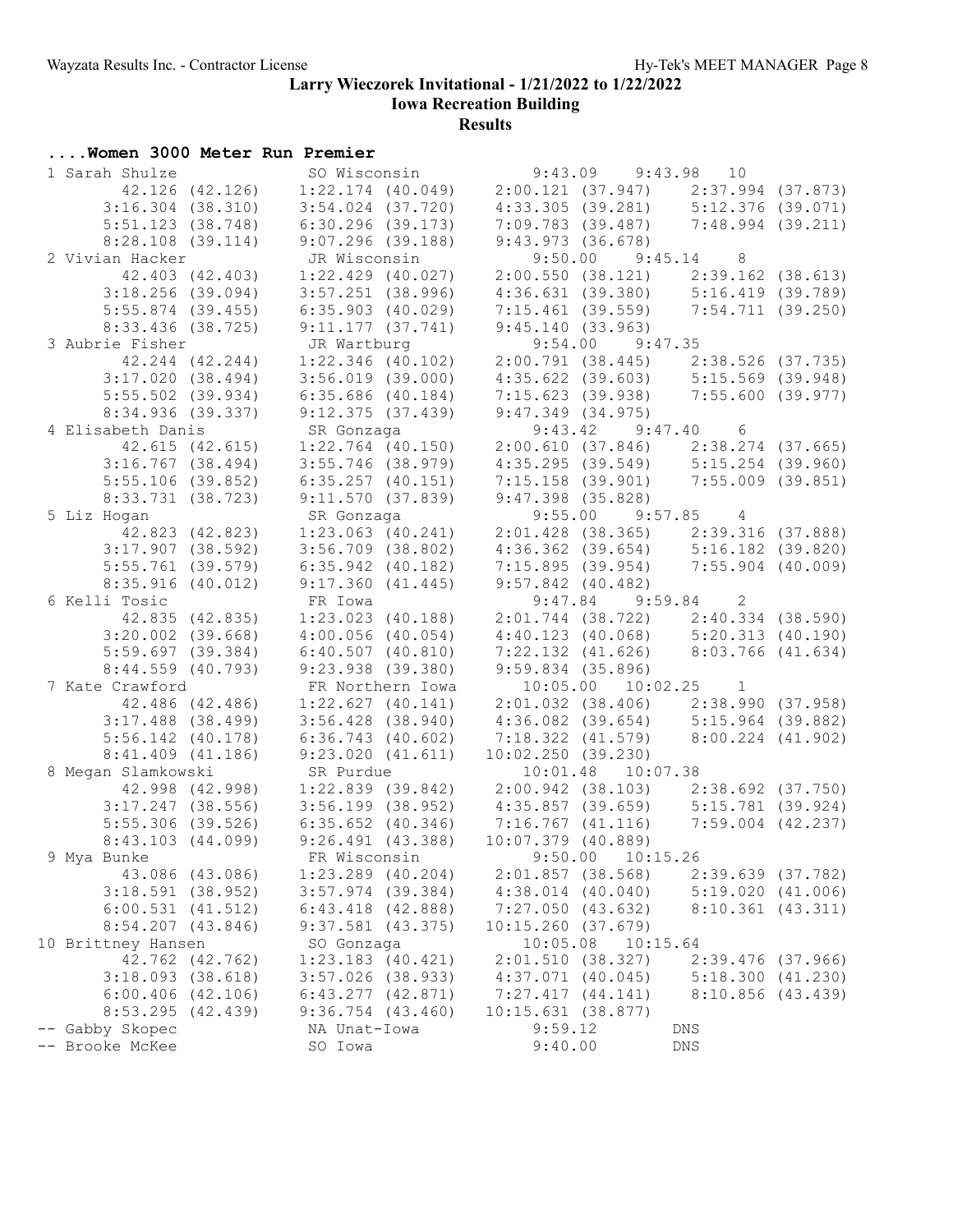**Iowa Recreation Building**

| Name                                          | Track: T 8.01 1/20/2018 | Jasmin Stowers, Nike                         | Meet: M 8.12 1/20/2018 Tonea Marshall, LSU |                  |                |       |
|-----------------------------------------------|-------------------------|----------------------------------------------|--------------------------------------------|------------------|----------------|-------|
|                                               |                         | Year School                                  | Seed                                       | Prelims          | H#             |       |
| Preliminaries                                 |                         |                                              |                                            |                  |                |       |
| 1 Ackera Nugent                               |                         | SO Baylor                                    | 7.92                                       | M 8.11Q          | 2              |       |
| 2 Destiny Huven                               |                         | SO Wisconsin                                 | 8.26                                       | 8.35Q            | $\mathbf{1}$   |       |
| 3 Myreanna Bebe                               |                         | FR Iowa                                      | 8.30                                       | 8.36q            | 2              |       |
| 4 Kennedy Bailey                              |                         | SR Baylor                                    | 8.27                                       | 8.38q            | $\mathbf{2}$   |       |
| 5 Nikia Smith                                 |                         | SO Purdue                                    | 8.49                                       | 8.48q            | $\mathbf{2}$   |       |
| 6 Tionna Tobias                               |                         | SO Iowa                                      | 8.45                                       | 8.50q 1          |                |       |
| 7 K'Ja Talley                                 |                         | SO Purdue                                    | 8.44                                       | 8.51q            | $\mathbf{1}$   |       |
| 8 Paige Magee                                 | FR Iowa                 |                                              | 8.26                                       | 8.57q            | 1              |       |
| 9 Miya Brines                                 | FR Iowa                 |                                              | 8.71                                       | 8.66             | 1              |       |
| 10 Jade McDonald                              | FR Iowa                 |                                              | 8.79                                       | 8.76             | 1              |       |
| 11 Jayla Ellis                                |                         | SO Purdue                                    | 8.52                                       | 8.81             | 2              |       |
|                                               |                         | SO Wisconsin                                 | 8.99                                       | 8.85             | $\mathbf 1$    |       |
| 12 Mackenzie Heyroth<br>13 Kaylah McCall      |                         | FR Wisconsin                                 | 9.49                                       | 9.05             | 2              |       |
| 14 Paige Kisley                               |                         | FR Northern Iowa                             | 8.99                                       | 9.07             | 1              |       |
| 15 Jordan Hirsbrunner                         |                         | SR Wisconsin                                 | 8.80                                       | 9.11             | 2              |       |
| 16 Ellie Johnson                              |                         | FR Iowa                                      | 8.90                                       | 9.21             | 2              |       |
| Women 60 Meter Hurdles Premier                |                         |                                              |                                            |                  |                |       |
|                                               |                         |                                              |                                            |                  |                |       |
| Facility: F 8.01 1/20/2018                    |                         | Tonea Marshall, LSU                          |                                            |                  |                |       |
|                                               |                         | Meet: M 8.12 1/20/2018 Tonea Marshall, LSU   |                                            |                  |                |       |
|                                               |                         | Track: T 8.01 1/20/2018 Jasmin Stowers, Nike |                                            |                  |                |       |
| Name                                          |                         | Year School                                  | Prelims                                    | Finals Points    |                |       |
| Finals                                        |                         |                                              |                                            |                  |                |       |
| 1 Ackera Nugent                               |                         | SO Baylor                                    | 8.11                                       | 7.90F            | 10             |       |
| 2 Kennedy Bailey                              |                         | SR Baylor                                    | 8.38                                       | 8.30             | 8              |       |
| 3 Destiny Huven                               |                         | SO Wisconsin                                 | 8.35                                       | 8.33             | 6              |       |
| 4 Tionna Tobias                               |                         | SO Iowa                                      | 8.50                                       | 8.44             | $\overline{4}$ |       |
| 5 K'Ja Talley                                 |                         | SO Purdue                                    | 8.51                                       | 8.49             | 2              | 8.485 |
| 6 Nikia Smith                                 |                         | SO Purdue                                    | 8.48                                       | 8.49             | $\mathbf{1}$   | 8.490 |
| 7 Myreanna Bebe                               |                         | FR Iowa                                      | 8.36                                       | 8.53             |                |       |
| 8 Paige Magee                                 |                         | FR Iowa                                      | 8.57                                       | 8.62             |                |       |
| Women 4x400 Meter Relay Premier               |                         |                                              |                                            |                  |                |       |
| ----------------------------                  |                         |                                              |                                            |                  |                |       |
| Facility: F 3:33.80 1/19/2019                 |                         | Unattached, Unattached                       |                                            |                  |                |       |
|                                               |                         | B Thomas, G Moline, C Hill, M Barrie         |                                            |                  |                |       |
| Meet: M 3:33.80 1/19/2019                     |                         | Unattached, Unattached                       |                                            |                  |                |       |
|                                               |                         | B Thomas, G Moline, C Hill, M Barrie         |                                            |                  |                |       |
| Track: T 3:33.80 1/19/2019                    |                         | Unattached, Unattached                       |                                            |                  |                |       |
| School                                        |                         | B Thomas, G Moline, C Hill, M Barrie         | Seed                                       | Finals H# Points |                |       |
|                                               |                         |                                              | ======                                     |                  |                |       |
| $\mathsf{r}_{\mathsf{A}}\mathsf{r}$<br>1 Iowa |                         |                                              | 3:36.50                                    | 3:38.95          | 2 10           |       |
|                                               |                         |                                              |                                            |                  |                |       |
| 1) Mariel Bruxvoort JR                        |                         | 2) Jaiden Itson FR                           |                                            |                  |                |       |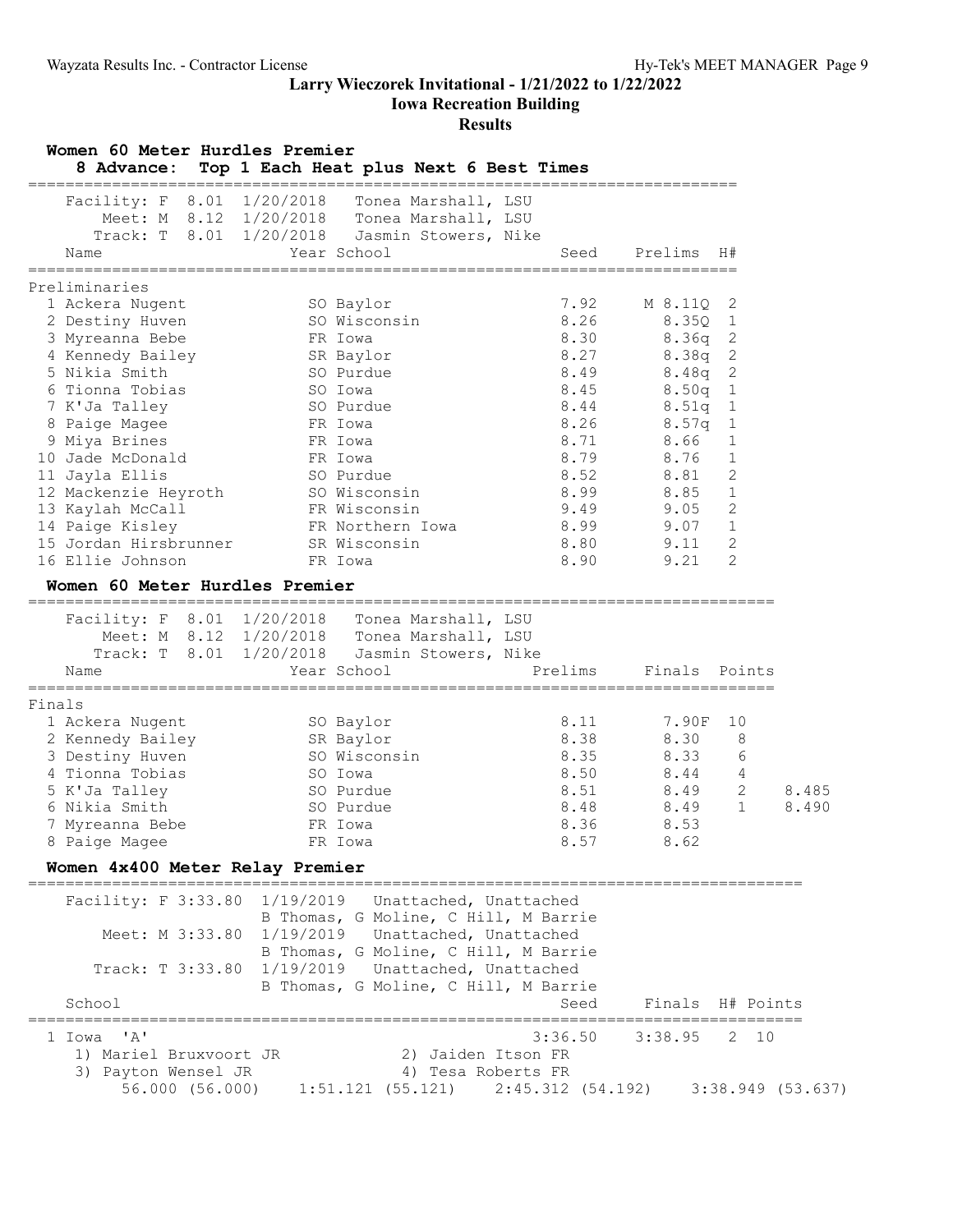**Iowa Recreation Building**

#### **Results**

**....Women 4x400 Meter Relay Premier** 2 Baylor 'A' 3:32.00 3:40.87 2 8 1) Kavia Francis SO 2) Mariah Ayers JR 3) Aaliyah Miller SR 4) Gontse Morake FR 55.349 (55.349) 1:50.261 (54.912) 2:45.071 (54.810) 3:40.865 (55.794) 3 Purdue 'A' 3:33.70 3:43.53 2 6 1) K'Ja Talley SO 2) Cierra Williams SO 3) Saran Kouyeth SO 4) Shianne Dacosta FR 56.322 (56.322) 1:51.938 (55.617) 2:48.113 (56.175) 3:43.530 (55.417) 4 Baylor 'B' 3:40.00 3:51.75 1 1) Jasmine Gryne FR 2) Briana Garcia SR 3) Demitra Carter SR 4) Sydney Washington SR 58.561 (58.561) 1:56.721 (58.160) 2:52.519 (55.798) 3:51.746 (59.228) 5 Northern Iowa 'A' 3:45.41 3:53.04 2 4 1) Emily Vos SO 2) Jill Bennett SO 3) Auriona Kimbrough SO 4) Ainsley Schlicher FR 59.706 (59.706) 1:57.325 (57.620) 2:54.640 (57.316) 3:53.034 (58.394)<br>6 Iowa 'B' 3:42.00 3:53.36 1 3:42.00 3:53.36 1 1) Laney Fitzpatrick FR 2) Sarah Bova FR 3) Chloe Larsen FR 4) Logan Akason SO 1:00.104 (1:00.104) 1:56.255 (56.152) 2:52.910 (56.655) 3:53.357 (1:00.448) -- Wisconsin 'B' 4:03.00 DNF 1 1) Taylor Gilling SO 2) Destiny Huven SO 3) Kiley Robbins FR 4) Armoni Brown JR  $1:01.840$  (1:01.840) 2:05.361 (1:03.522) 3:11.179 (1:05.819)<br>-- Wisconsin 'A' -- Wisconsin 'A' SCR 1) Bianca Stubler SR 2) 3) Madison Mooney JR 4) Danielle Bellino SR -- Iowa 'C' 3:48.00 SCR 3) Grace Bookin-Nosbisch FR 4) Tionna Tobias SO **Women High Jump** ========================================================================================== Facility: F 1.83m 2002 Carri Long, Unattached Facility: F 1.83m 2007 Peaches Roach, Iowa Meet: M 1.81m 1/17/2020 Janae Moffitt, Purdue Meet: M 1.80m 1/19/2018 Nina Schultz, Kansas State Track: T 1.81m 1/17/2020 Janae Moffitt, Purdue Track: T 1.80m 1/19/2018 Nina Schultz, Kansas State Name Year School Seed Finals Points ========================================================================================== 1 Moorea Long 6 SR Baylor 1.67m 1.67m 5-05.75 10 1.37 1.42 1.47 1.52 1.57 1.62 1.67 1.70 PPP PPP PPP PPP PPP XO O XXX 2 My'Khiyah Williams SO Purdue 1.69m 1.67m 5-05.75 8 1.37 1.42 1.47 1.52 1.57 1.62 1.67 1.70 PPP PPP PPP PPP XO O XO XXX 3 Maria Gorham JR Iowa 1.70m 1.62m 5-03.75 6 1.37 1.42 1.47 1.52 1.57 1.62 1.67 PPP PPP PPP PPP O O XXX 4 Kiersten Fisher FR Iowa 1.60m 1.62m 5-03.75 4 1.37 1.42 1.47 1.52 1.57 1.62 1.67 PPP PPP O XO O XXX 5 Jade Hunter **FR** Iowa 1.60m 1.57m 5-01.75 2 1.37 1.42 1.47 1.52 1.57 1.62 PPP PPP PPP O O XXX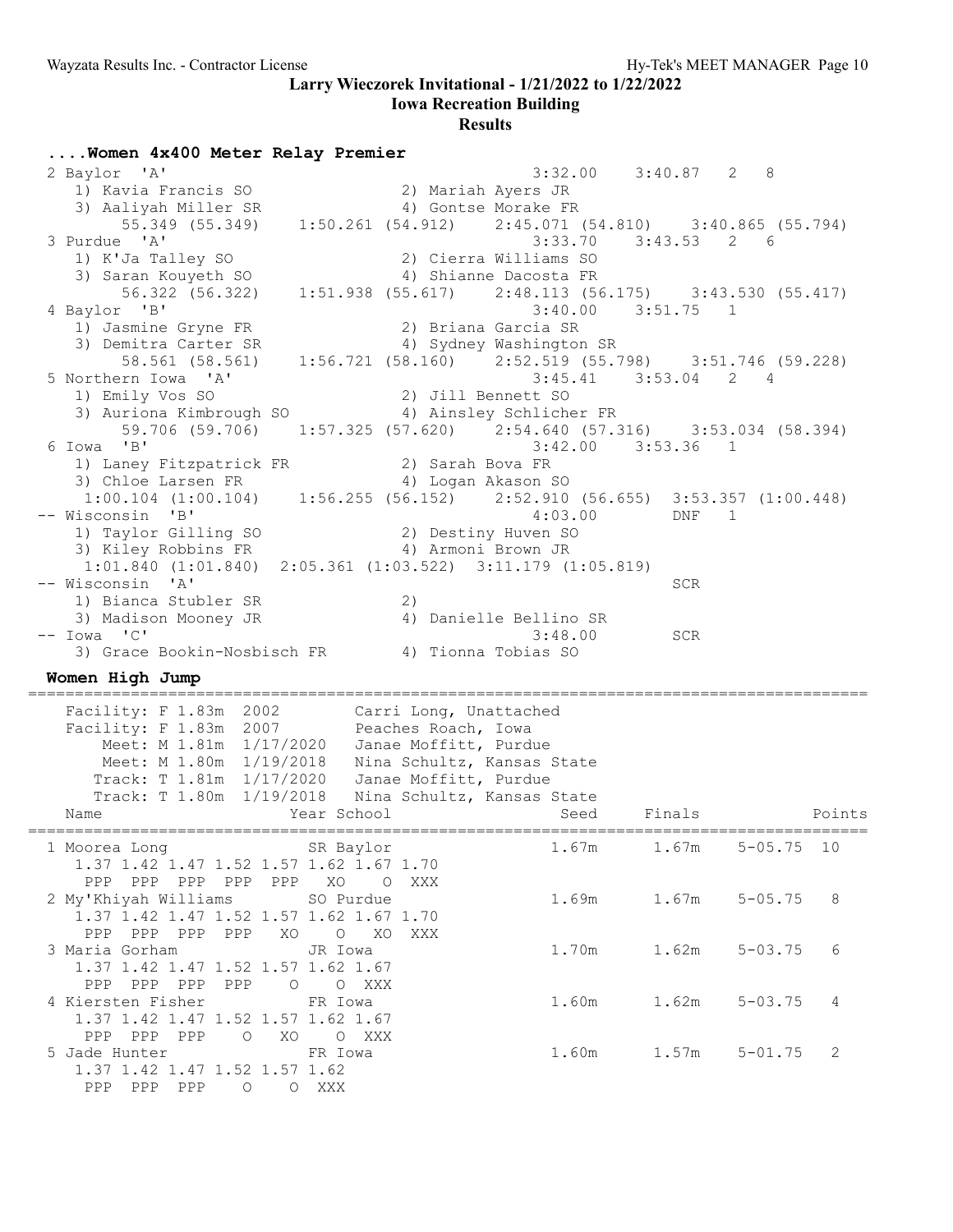**Iowa Recreation Building**

**Results**

| Women High Jump                         |            |       |            |             |    |
|-----------------------------------------|------------|-------|------------|-------------|----|
| 6 Anne Guest                            | FR Iowa    | 1.60m | 1.57m      | $5 - 01.75$ | -1 |
| 1.37 1.42 1.47 1.52 1.57 1.62           |            |       |            |             |    |
| XO<br>PPP<br>PPP<br>PPP<br>$\Omega$     | XXX        |       |            |             |    |
| 6 Mariah Hoepner                        | Unattached | 1.75m | 1.57m      | $5 - 01.75$ |    |
| 1.37 1.42 1.47 1.52 1.57 1.62           |            |       |            |             |    |
| PPP<br>PPP<br>$\circ$<br>XO<br>$\Omega$ | XXX        |       |            |             |    |
| 8 Ellie Johnson                         | FR Iowa    | 1.45m | 1.52m      | $4 - 11.75$ |    |
| 1.37 1.42 1.47 1.52 1.57                |            |       |            |             |    |
| XXO<br>XO.<br>O XXX<br>$\circ$          |            |       |            |             |    |
| -- Ella Meeuwsen                        | FR Iowa    | 1.60m | DNS        |             |    |
|                                         |            |       |            |             |    |
|                                         |            |       |            |             |    |
| -- Tionna Tobias                        | SO Iowa    | 1.65m | <b>DNS</b> |             |    |

## **Women Pole Vault**

| Facility: F 4.40m 1/14/2017 Emily Grove, Unattached<br>Meet: M 4.35m 1/18/2020 Tuesdi Tidwell, Baylor                           | Track: T 4.40m 1/14/2017 Emily Grove, Unattached |                             |                    |                    |                |
|---------------------------------------------------------------------------------------------------------------------------------|--------------------------------------------------|-----------------------------|--------------------|--------------------|----------------|
| Name                                                                                                                            | Year School                                      |                             | Seed Finals Points |                    |                |
| 1 Tuesdi Tidwell SR Baylor<br>3.20 3.35 3.50 3.65 3.80 3.95 4.10 4.35 4.45<br>PPP PPP PPP PPP PPP PPP O XO XXX                  |                                                  | 4.46m  4.35mM  14-03.25  10 |                    |                    |                |
| 2 Tia Dorshorst Manuel JR Wisconsin<br>3.20 3.35 3.50 3.65 3.80 3.95 4.10<br>PPP PPP PPP 0 0 0 XXX                              |                                                  | 4.10m 3.95m 12-11.50 7      |                    |                    |                |
| 2 Jessica Bray TR Purdue<br>3.20 3.35 3.50 3.65 3.80 3.95 4.10<br>PPP PPP PPP PPP 0 0 XXX                                       |                                                  | 4.17m 3.95m 12-11.50 7      |                    |                    |                |
| 4 Hailey Orlowski SR Wisconsin<br>3.20 3.35 3.50 3.65 3.80 3.95 4.10<br>PPP PPP PPP O XXO XXO XXX                               |                                                  | $4.17m$ $3.95m$ $12-11.50$  |                    |                    | $\overline{4}$ |
| 5 Tessa Sheets SR Purdue<br>3.20 3.35 3.50 3.65 3.80 3.95<br>PPP PPP PPP 0 XO XXX                                               |                                                  | $4.00m$ $3.80m$ $12-05.50$  |                    |                    | 2              |
| 6 Anne Busse TR Purdue<br>3.20 3.35 3.50 3.65 3.80 3.95<br>PPP PPP XO XXO XXO XXX                                               |                                                  | 3.62m 3.80m 12-05.50 1      |                    |                    |                |
| 7 Julia Moore 6 FR Wisconsin<br>3.20 3.35 3.50 3.65 3.80<br>PPP PPP PPP 0 XXX                                                   |                                                  |                             |                    | $3.65m$ $11-11.75$ |                |
| 8 Lindsay Absher 50 Purdue<br>3.20 3.35 3.50 3.65 3.80<br>PPP PPP XXO O XXX                                                     |                                                  | 3.76m 3.65m 11-11.75        |                    |                    |                |
| 9 Lauren Bilau           FR Wisconsin             3.45m       3.65m   11-11.75<br>3.20 3.35 3.50 3.65 3.80<br>PPP PPP XO XO XXX |                                                  |                             |                    |                    |                |
| 10 Alex Kubicek 50 Baylor 50 8.17m 3.65m 11-11.75<br>3.20 3.35 3.50 3.65 3.80<br>PPP XXO O XO XXX                               |                                                  |                             |                    |                    |                |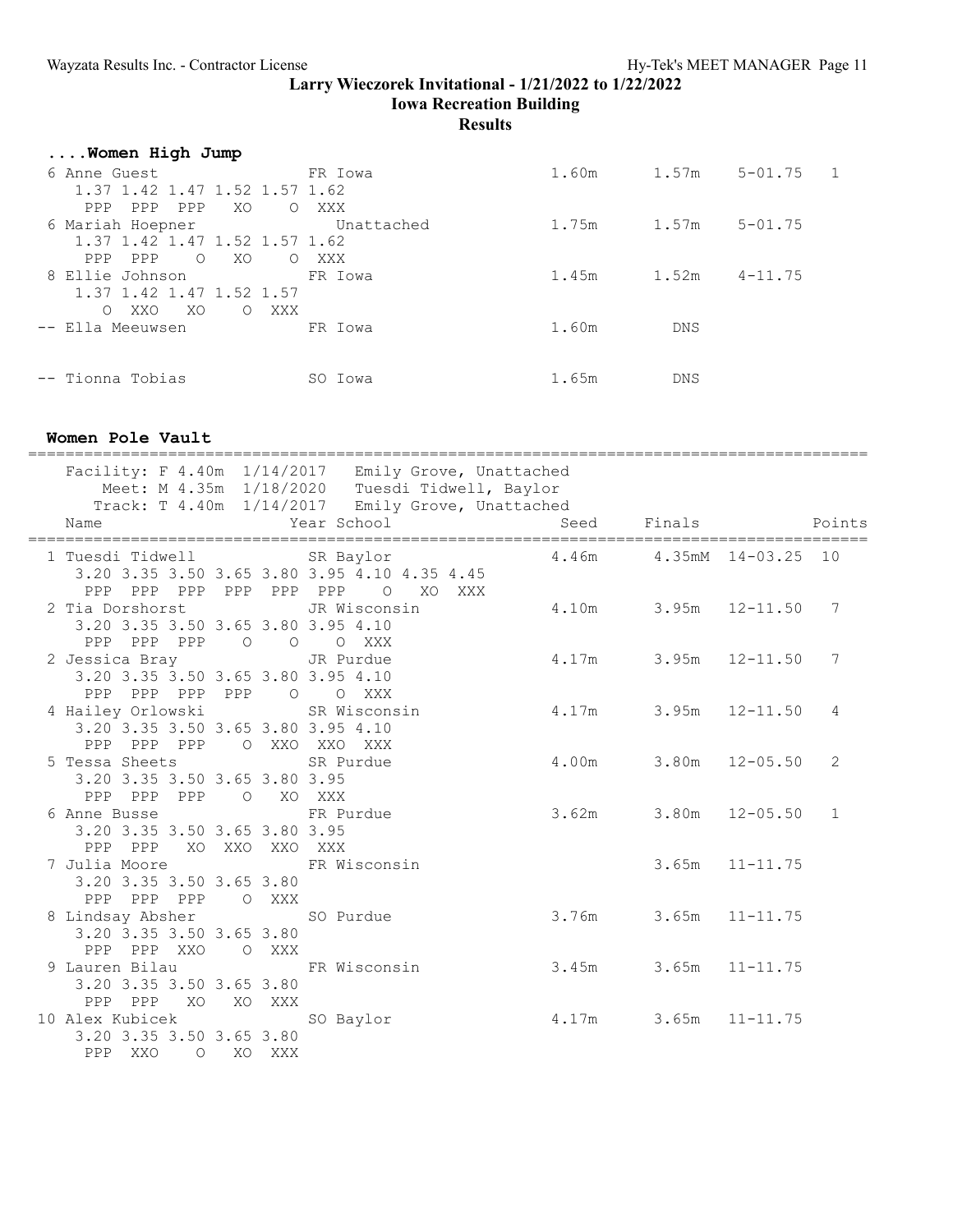**Iowa Recreation Building**

# **Results**

| Women Pole Vault                               |                  |       |       |              |
|------------------------------------------------|------------------|-------|-------|--------------|
| 11 Cierra Laux                                 | JR Northern Iowa | 3.86m | 3.65m | $11 - 11.75$ |
| 3.20 3.35 3.50 3.65 3.80                       |                  |       |       |              |
| <b>PPP</b><br>$\circ$<br>$\circ$<br>XXO<br>XXX |                  |       |       |              |
| 12 Rylie Smith                                 | JR Baylor        | 3.65m | 3.50m | $11 - 05.75$ |
| 3.20 3.35 3.50 3.65                            |                  |       |       |              |
| <b>PPP</b><br>XO<br>XO XXX                     |                  |       |       |              |
| 13 Isabelle Holtzen                            | JR Northern Iowa | 3.71m | 3.35m | $10 - 11.75$ |
| 3.20 3.35 3.50                                 |                  |       |       |              |
| PPP<br>O XXX                                   |                  |       |       |              |
| 14 CP Breit                                    | FR Wisconsin     |       | 3.20m | $10 - 06.00$ |
| 3.20 3.35                                      |                  |       |       |              |
| XXX<br>XO.                                     |                  |       |       |              |
| -- Kenzi Kluge                                 | FR Wisconsin     |       | ΝH    |              |
| 3.20 3.35 3.50                                 |                  |       |       |              |
| <b>PPP</b><br>XXX<br>PPP                       |                  |       |       |              |

**Women Long Jump**

| Facility: F 6.50m 1/18/2019 Jahisha Thomas, Great Britain<br>Meet: M 6.50m 1/18/2019 Jahisha Thomas, Great Britain<br>Track: T 6.50m 1/18/2019  Jahisha Thomas, Great Britain |                                 |       |                    |                |
|-------------------------------------------------------------------------------------------------------------------------------------------------------------------------------|---------------------------------|-------|--------------------|----------------|
| Year School and Seed Finals and Points<br>Name                                                                                                                                |                                 |       |                    |                |
| 1 Jahisha Thoomas 6 British Athletics 6.69m 6.48m 21-03.25<br>6.48m FOUL FOUL 6.23m FOUL FOUL                                                                                 |                                 |       |                    |                |
| 2 Tionna Tobias 60 SO Iowa                                                                                                                                                    | FOUL<br>6.07m 6.13m 20-01.50 10 |       |                    |                |
| FOUL 5.83m FOUL 5.85m 6.13m FOUL                                                                                                                                              |                                 |       |                    |                |
| 3 Caira Pettway SR Baylor 6.02m                                                                                                                                               |                                 |       | 5.91m  19-04.75    | 8              |
| 5.86m FOUL 5.91m 4.31m FOUL 5.86m                                                                                                                                             |                                 |       |                    |                |
| 4 Diamond Black JR Wisconsin 5.74m 5.85m 19-02.50<br>FOUL FOUL 5.46m 5.45m FOUL 5.85m                                                                                         |                                 |       |                    | 6              |
| 5 Kayla Hutchins SO Iowa                                                                                                                                                      | 5.63m                           | 5.59m | $18 - 04.25$       | $\overline{4}$ |
| FOUL FOUL 5.59m 5.05m FOUL FOUL<br>6 Jade McDonald Go FR Iowa                                                                                                                 | $5.76m$ $5.44m$ $17-10.25$      |       |                    | 2              |
| FOUL FOUL 5.39m 5.44m FOUL 5.18m                                                                                                                                              |                                 |       |                    |                |
| 7 De'Anna Robinson FR Iowa                                                                                                                                                    | 5.70m                           |       | $5.38m$ $17-08.00$ | 1              |
| 5.38m 5.25m 5.37m 5.33m 5.18m PASS                                                                                                                                            |                                 |       |                    |                |
| 8 Mackenzie Heyroth SO Wisconsin                                                                                                                                              | 5.40m                           |       | $5.33m$ $17-06.00$ |                |
| 5.15m 5.32m 5.33m 5.04m 5.17m 5.27m                                                                                                                                           |                                 |       |                    |                |
| 9 Jordan Hirsbrunner SR Wisconsin                                                                                                                                             | 5.55m                           |       | 5.31m 17-05.25     |                |
| 5.31m FOUL FOUL 5.07m 4.94m 5.09m                                                                                                                                             |                                 |       |                    |                |
| 10 Alexandra Rutenis FR Baylor                                                                                                                                                | 5.33m                           |       | $5.29m$ $17-04.25$ |                |
| FOUL 5.03m 5.29m 5.24m 5.14m 5.20m<br>11 Armoni Brown JR Wisconsin 5.95m                                                                                                      |                                 |       | $5.09m$ $16-08.50$ |                |
| FOUL 5.09m FOUL                                                                                                                                                               |                                 |       |                    |                |
| $--$ Dimia Burrell FR Iowa $5.22m$ DNS                                                                                                                                        |                                 |       |                    |                |
| -- Alex Madlock SR Baylor 6.39m DNS                                                                                                                                           |                                 |       |                    |                |
|                                                                                                                                                                               |                                 |       |                    |                |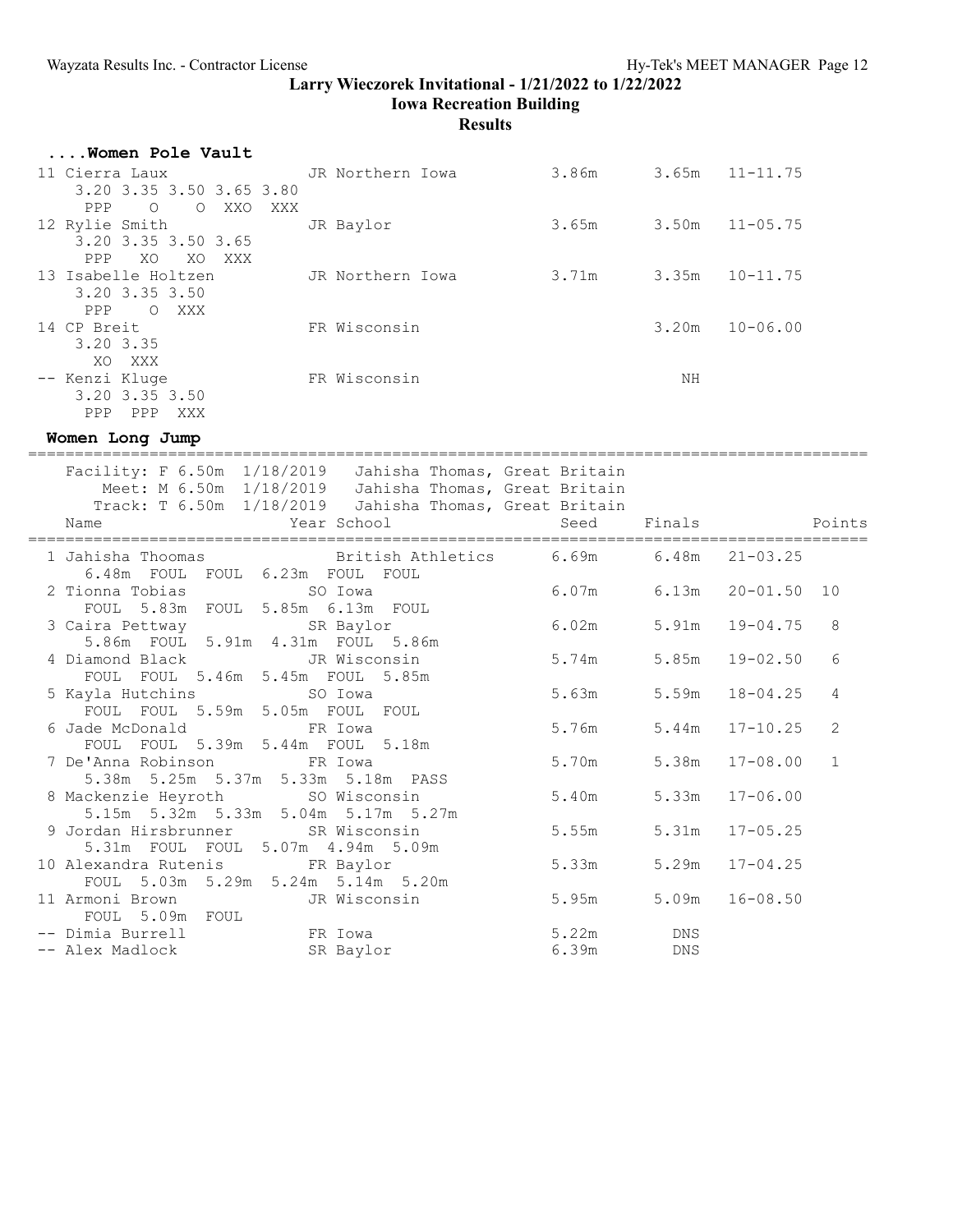### **Larry Wieczorek Invitational - 1/21/2022 to 1/22/2022 Iowa Recreation Building Results**

**Women Triple Jump**

| Facility: F 13.57m 1/28/2017 Jhoanmy Luque, Iowa State<br>Meet: M 13.43m 1/20/2018 Tori Franklin, Oiselle<br>Track: T 13.57m 1/28/2017 Jhoanmy Luque, Iowa State<br>Year School<br>Name  |                                 | Seed Finals | Points       |        |
|------------------------------------------------------------------------------------------------------------------------------------------------------------------------------------------|---------------------------------|-------------|--------------|--------|
| 1 Deborah Obadofin SO Purdue<br>FOUL FOUL FOUL 11.79m 11.48m 11.70m                                                                                                                      | 12.45m   11.79m   38-08.25   10 |             |              |        |
| 2 Kayla Hutchins 50 Iowa<br>FOUL FOUL 11.54m FOUL FOUL FOUL                                                                                                                              | $12.75m$ $11.54m$ $37-10.50$    |             |              | 8      |
| 3 Diamond Black Government JR Wisconsin<br>FOUL FOUL FOUL FOUL FOUL 11.49m                                                                                                               | $11.95m$ $11.49m$ $37-08.50$    |             |              | 6      |
|                                                                                                                                                                                          | 13.48m DNS<br>11.80m DNS        |             |              |        |
| Women Shot Put Premier                                                                                                                                                                   |                                 |             |              |        |
|                                                                                                                                                                                          |                                 |             |              |        |
| Facility: F 18.44m 1/17/2020 Rachel Fatherly, VelaasaTC/Garage<br>Meet: M 18.44m 1/17/2020 Rachel Fatherly, VelaasaTC/Garage                                                             |                                 |             |              |        |
| Track: T 18.44m 1/17/2020 Rachel Fatherly, VelaasaTC/Garage                                                                                                                              |                                 |             |              |        |
| Year School<br>Name<br>===================                                                                                                                                               | =====================           | Seed Finals |              | Points |
| SR Iowa<br>1 Nia Britt<br>14.86m  15.91m  FOUL  FOUL  15.93m  FOUL                                                                                                                       | 16.40m   15.93m   52-03.25   10 |             |              |        |
| 2 Makenna Wilson MA Unat-Northern Iowa 15.98m 15.82m 51-11.00<br>FOUL 15.07m 14.84m 15.05m FOUL 15.82m                                                                                   |                                 |             |              |        |
| 3 Nicole Berry Sand JR Iowa<br>FOUL 15.02m FOUL FOUL 14.40m 14.99m                                                                                                                       | 15.54m   15.02m   49-03.50      |             |              | 8      |
| 4 Kat Moody<br>SO Iowa<br>14.10m  14.20m  14.37m  FOUL  14.80m  15.02m                                                                                                                   | 16.65m   15.02m   49-03.50      |             |              | 6      |
| 5 Mikayla Deshazer JR Baylor<br>14.14m FOUL 14.56m 13.59m 14.67m 14.89m                                                                                                                  |                                 |             | $48 - 10.25$ | 4      |
| 6 Jamie Kofron<br>SO Iowa<br>11.68m  13.77m  13.80m  13.69m  14.13m  14.40m                                                                                                              |                                 |             | $47 - 03.00$ | 2      |
| 7 Marin Ehler<br>SO Northern Iowa<br>14.34m 13.05m 13.32m FOUL FOUL 13.99m                                                                                                               |                                 |             | $47 - 00.75$ | 1      |
| 8 Ianna Roach<br>SO Iowa<br>13.79m  14.20m  13.92m  FOUL  13.98m  FOUL                                                                                                                   |                                 |             | $46 - 07.25$ |        |
| 9 Katie Fare 6 19 FR Northern Iowa<br>FOUL 14.02m FOUL 12.85m 13.56m 13.59m                                                                                                              |                                 |             | $46 - 00.00$ |        |
| 10 Mari Shavers TR Northern Iowa<br>FOUL FOUL 12.31m                                                                                                                                     | 13.27m   12.31m   40-04.75      |             |              |        |
| -- Amaya King<br>JR Purdue                                                                                                                                                               | 15.89m                          | DNS         |              |        |
| Bre Nail<br>SO Mount Mercy                                                                                                                                                               | 13.40m                          | DNS         |              |        |
| Ikeava Bryant<br>FR Purdue                                                                                                                                                               | 12.37m                          | DNS         |              |        |
| -- Caitlin Thilges<br>JR Northern Iowa                                                                                                                                                   | 13.82m                          | SCR         |              |        |
| Women Weight Throw Premier                                                                                                                                                               |                                 |             |              |        |
| Facility: F 23.33m 1/18/2019<br>Kaitlyn Long, UNAT-Minnesota<br>Meet: M 23.33m 1/18/2019<br>Kaitlyn Long, UNAT-Minnesota<br>Track: T 23.33m<br>1/18/2019<br>Kaitlyn Long, UNAT-Minnesota |                                 |             |              |        |
| Year School<br>Name                                                                                                                                                                      | Seed                            | Finals      |              | Points |
| ===========<br>1 Nia Britt<br>SR Iowa<br>19.59m FOUL 20.35m FOUL FOUL FOUL                                                                                                               | 19.79m                          | 20.35m      | $66 - 09.25$ | 10     |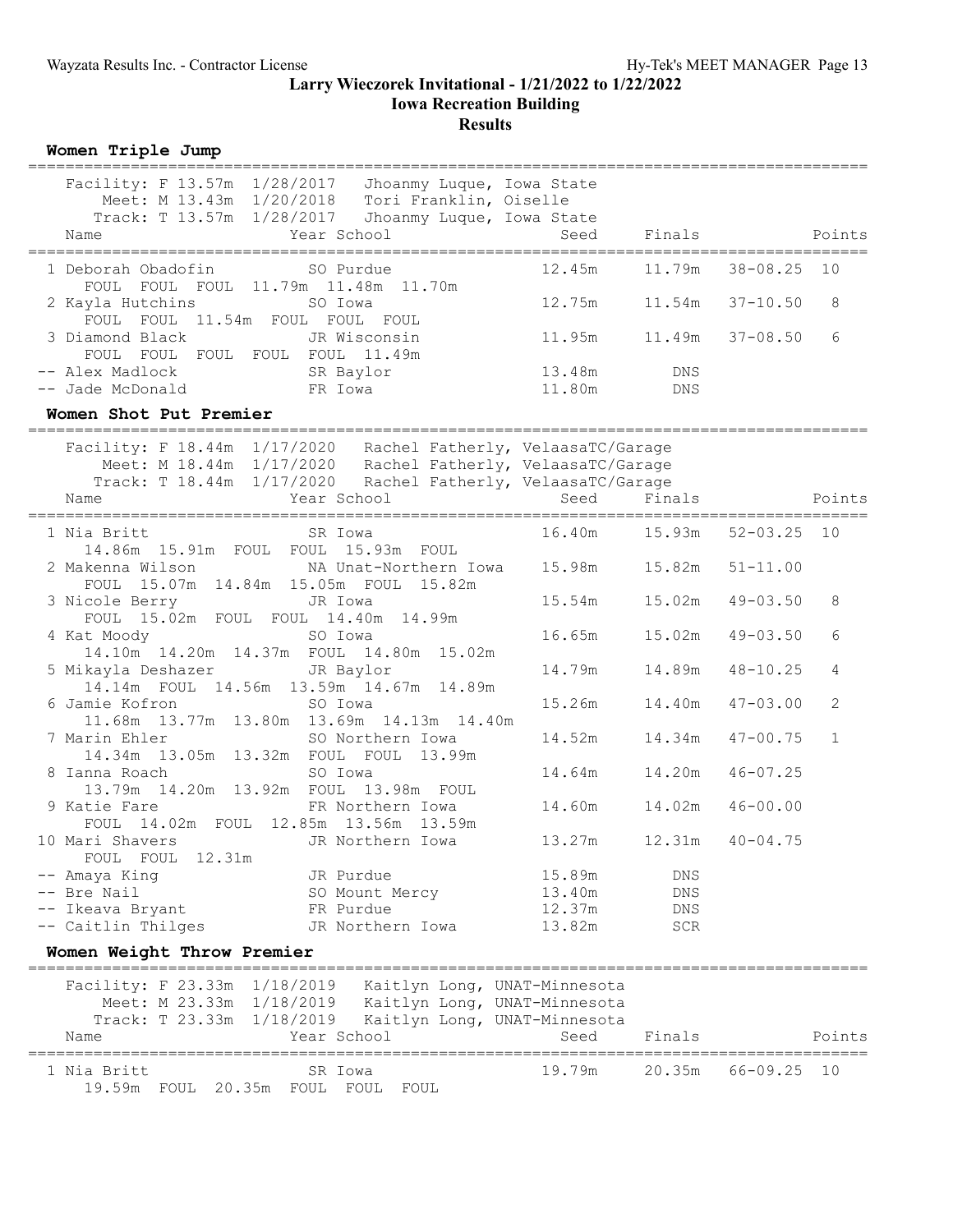## **Larry Wieczorek Invitational - 1/21/2022 to 1/22/2022 Iowa Recreation Building**

**Results**

|  |  |  |  |  | Women Weight Throw Premier |
|--|--|--|--|--|----------------------------|
|--|--|--|--|--|----------------------------|

| 2 Amanda Howe GR JR Iowa                                                       |                                                |                              |     | 20.67m 20.28m 66-06.50 8    |                |
|--------------------------------------------------------------------------------|------------------------------------------------|------------------------------|-----|-----------------------------|----------------|
|                                                                                | 19.65m  20.20m  19.73m  19.74m  20.28m  FOUL   |                              |     |                             |                |
|                                                                                |                                                |                              |     |                             | 6              |
|                                                                                | 17.48m  18.12m  18.78m  17.66m  19.39m  19.31m |                              |     |                             |                |
| 4 Mari Shavers           JR Northern Iowa         17.95m     18.53m   60-09.50 |                                                |                              |     |                             | $\overline{4}$ |
|                                                                                | 17.30m  17.23m  18.38m  18.40m  18.53m  17.14m |                              |     |                             |                |
| 5 Alivia Bauer                                                                 | FR Iowa                                        |                              |     | 18.11m  17.57m  57-07.75  2 |                |
| FOUL 17.57m 17.46m FOUL 17.28m 16.86m                                          |                                                |                              |     |                             |                |
| 6 Makenna Wilson         NA Unat-Northern Iowa   18.00m     17.53m             |                                                |                              |     | $57 - 06.25$                |                |
| FOUL FOUL 15.26m 17.53m FOUL                                                   | FOUL                                           |                              |     |                             |                |
|                                                                                |                                                |                              |     |                             |                |
|                                                                                | 16.94m 16.30m 16.28m 16.55m 16.70m 16.64m      |                              |     |                             |                |
| 8 Hannah Link SR Baylor                                                        |                                                | $17.22m$ $16.56m$ $54-04.00$ |     |                             |                |
| FOUL FOUL 16.43m 16.56m 16.54m 16.40m                                          |                                                |                              |     |                             |                |
| 9 Samone Turner SR Baylor<br>15.04m  15.31m  14.38m  FOUL  FOUL  FOUL          |                                                |                              |     |                             |                |
| -- Morgan Murff                 FR Purdue                         14.33m       |                                                |                              | DNS |                             |                |
| -- Caitlin Thilges TR Northern Iowa 17.46m                                     |                                                |                              | SCR |                             |                |
|                                                                                |                                                |                              |     |                             |                |

**Men 60 Meter Dash Premier**

## **8 Advance: Top 1 Each Heat plus Next 5 Best Times**

| Name |                                                                                                                                                                                                                                                                                                |                                                                        |                                                                                                                                                                                                                                                                                                                     |                                                                            |      |                                                                                                                                                                  |                                                                                                                                                              |                                                                                                                                                                                                             |
|------|------------------------------------------------------------------------------------------------------------------------------------------------------------------------------------------------------------------------------------------------------------------------------------------------|------------------------------------------------------------------------|---------------------------------------------------------------------------------------------------------------------------------------------------------------------------------------------------------------------------------------------------------------------------------------------------------------------|----------------------------------------------------------------------------|------|------------------------------------------------------------------------------------------------------------------------------------------------------------------|--------------------------------------------------------------------------------------------------------------------------------------------------------------|-------------------------------------------------------------------------------------------------------------------------------------------------------------------------------------------------------------|
|      |                                                                                                                                                                                                                                                                                                |                                                                        |                                                                                                                                                                                                                                                                                                                     |                                                                            |      |                                                                                                                                                                  |                                                                                                                                                              |                                                                                                                                                                                                             |
|      |                                                                                                                                                                                                                                                                                                |                                                                        |                                                                                                                                                                                                                                                                                                                     |                                                                            |      |                                                                                                                                                                  |                                                                                                                                                              |                                                                                                                                                                                                             |
|      |                                                                                                                                                                                                                                                                                                |                                                                        |                                                                                                                                                                                                                                                                                                                     |                                                                            |      |                                                                                                                                                                  |                                                                                                                                                              |                                                                                                                                                                                                             |
|      |                                                                                                                                                                                                                                                                                                |                                                                        |                                                                                                                                                                                                                                                                                                                     |                                                                            |      |                                                                                                                                                                  |                                                                                                                                                              |                                                                                                                                                                                                             |
|      |                                                                                                                                                                                                                                                                                                |                                                                        |                                                                                                                                                                                                                                                                                                                     |                                                                            |      |                                                                                                                                                                  |                                                                                                                                                              |                                                                                                                                                                                                             |
|      |                                                                                                                                                                                                                                                                                                |                                                                        |                                                                                                                                                                                                                                                                                                                     |                                                                            |      |                                                                                                                                                                  |                                                                                                                                                              |                                                                                                                                                                                                             |
|      |                                                                                                                                                                                                                                                                                                |                                                                        |                                                                                                                                                                                                                                                                                                                     |                                                                            |      |                                                                                                                                                                  |                                                                                                                                                              |                                                                                                                                                                                                             |
|      |                                                                                                                                                                                                                                                                                                |                                                                        |                                                                                                                                                                                                                                                                                                                     |                                                                            |      |                                                                                                                                                                  |                                                                                                                                                              |                                                                                                                                                                                                             |
|      |                                                                                                                                                                                                                                                                                                |                                                                        |                                                                                                                                                                                                                                                                                                                     |                                                                            |      |                                                                                                                                                                  |                                                                                                                                                              |                                                                                                                                                                                                             |
|      |                                                                                                                                                                                                                                                                                                |                                                                        |                                                                                                                                                                                                                                                                                                                     |                                                                            |      |                                                                                                                                                                  |                                                                                                                                                              |                                                                                                                                                                                                             |
|      |                                                                                                                                                                                                                                                                                                |                                                                        |                                                                                                                                                                                                                                                                                                                     |                                                                            |      |                                                                                                                                                                  |                                                                                                                                                              |                                                                                                                                                                                                             |
|      |                                                                                                                                                                                                                                                                                                |                                                                        |                                                                                                                                                                                                                                                                                                                     |                                                                            |      |                                                                                                                                                                  |                                                                                                                                                              |                                                                                                                                                                                                             |
|      |                                                                                                                                                                                                                                                                                                |                                                                        |                                                                                                                                                                                                                                                                                                                     |                                                                            |      |                                                                                                                                                                  | 3                                                                                                                                                            |                                                                                                                                                                                                             |
|      |                                                                                                                                                                                                                                                                                                |                                                                        |                                                                                                                                                                                                                                                                                                                     |                                                                            |      |                                                                                                                                                                  | $\mathfrak{Z}$                                                                                                                                               |                                                                                                                                                                                                             |
|      |                                                                                                                                                                                                                                                                                                |                                                                        |                                                                                                                                                                                                                                                                                                                     |                                                                            |      | 6.98                                                                                                                                                             | $1\,$                                                                                                                                                        |                                                                                                                                                                                                             |
|      |                                                                                                                                                                                                                                                                                                |                                                                        |                                                                                                                                                                                                                                                                                                                     |                                                                            |      | 6.99                                                                                                                                                             | $\mathfrak{Z}$                                                                                                                                               |                                                                                                                                                                                                             |
|      |                                                                                                                                                                                                                                                                                                |                                                                        |                                                                                                                                                                                                                                                                                                                     |                                                                            |      |                                                                                                                                                                  | $\mathbf 1$                                                                                                                                                  |                                                                                                                                                                                                             |
|      |                                                                                                                                                                                                                                                                                                |                                                                        |                                                                                                                                                                                                                                                                                                                     |                                                                            |      |                                                                                                                                                                  | $\overline{c}$                                                                                                                                               |                                                                                                                                                                                                             |
|      |                                                                                                                                                                                                                                                                                                |                                                                        |                                                                                                                                                                                                                                                                                                                     |                                                                            |      |                                                                                                                                                                  |                                                                                                                                                              | 1 7.061                                                                                                                                                                                                     |
|      |                                                                                                                                                                                                                                                                                                |                                                                        |                                                                                                                                                                                                                                                                                                                     |                                                                            |      |                                                                                                                                                                  |                                                                                                                                                              | 2 7.068                                                                                                                                                                                                     |
|      |                                                                                                                                                                                                                                                                                                |                                                                        |                                                                                                                                                                                                                                                                                                                     |                                                                            |      | 7.14                                                                                                                                                             | $\mathbf{1}$                                                                                                                                                 |                                                                                                                                                                                                             |
|      |                                                                                                                                                                                                                                                                                                |                                                                        |                                                                                                                                                                                                                                                                                                                     |                                                                            |      | DNS                                                                                                                                                              | 2                                                                                                                                                            |                                                                                                                                                                                                             |
|      |                                                                                                                                                                                                                                                                                                |                                                                        |                                                                                                                                                                                                                                                                                                                     |                                                                            | 6.91 | <b>DNS</b>                                                                                                                                                       | 3                                                                                                                                                            |                                                                                                                                                                                                             |
|      |                                                                                                                                                                                                                                                                                                |                                                                        |                                                                                                                                                                                                                                                                                                                     |                                                                            | 6.97 | DNS                                                                                                                                                              | $\overline{c}$                                                                                                                                               |                                                                                                                                                                                                             |
|      | Preliminaries<br>1 Brandon Carnes<br>2 Kalen Walker<br>3 Devin Ouinn<br>6 Isaiah Trousil<br>9 Gratt Reed<br>11 Aaron Mallett<br>12 Kalil Johnson<br>13 Ezra Lewellen<br>14 Laurenz Colbert<br>16 Austin West<br>17<br>18 Grant Conway<br>19 Justin Becker<br>-- James Carter<br>-- Kaleba Jack | 4 Lawrence Johnson<br>10 De'montray Callis<br>15 Deandre Stapleton Jr. | Year School<br>SO Iowa<br>5 Isaiah Cunningham SR Baylor<br>7 Kamden Jackson SO Baylor<br>8 Antonio Mitchell II SR Purdue<br>SO Iowa<br>FR Baylor<br>FR Iowa<br>ER Purdue<br>FR Baylor<br>SO Iowa<br>SO Iowa<br>Josh Braverman SR Iowa<br>SO Iowa<br>JR Purdue<br>-- Tyneilus Morrow FR Purdue<br>JR Iowa<br>FR Iowa | Unattached<br>Unattached<br>JR Wisconsin<br>SR Northern Iowa<br>Unattached |      | Facility: F 6.52 1/20/2018 Andre Ewers, Florida State<br>Meet: M 6.52 1/20/2018 Andre Ewers, Florida State<br>Track: T 6.52 1/20/2018 Andre Ewers, Florida State | Seed<br>6.53<br>6.69<br>6.54<br>6.70<br>6.72<br>6.72<br>6.68<br>6.77<br>6.77<br>6.69<br>6.80<br>6.95<br>6.80<br>6.86<br>6.91<br>7.11<br>6.80<br>6.88<br>6.85 | Prelims<br>H#<br>$6.650$ 3<br>$6.67Q$ 1<br>6.730 2<br>$6.66q$ 3<br>6.74q 2 6.738<br>6.74q 3 6.739<br>$6.81q$ 1<br>$6.82q$ 1<br>6.86 1 6.856<br>6.86 2 6.857<br>6.91<br>6.96<br>7.02<br>7.05<br>7.07<br>7.07 |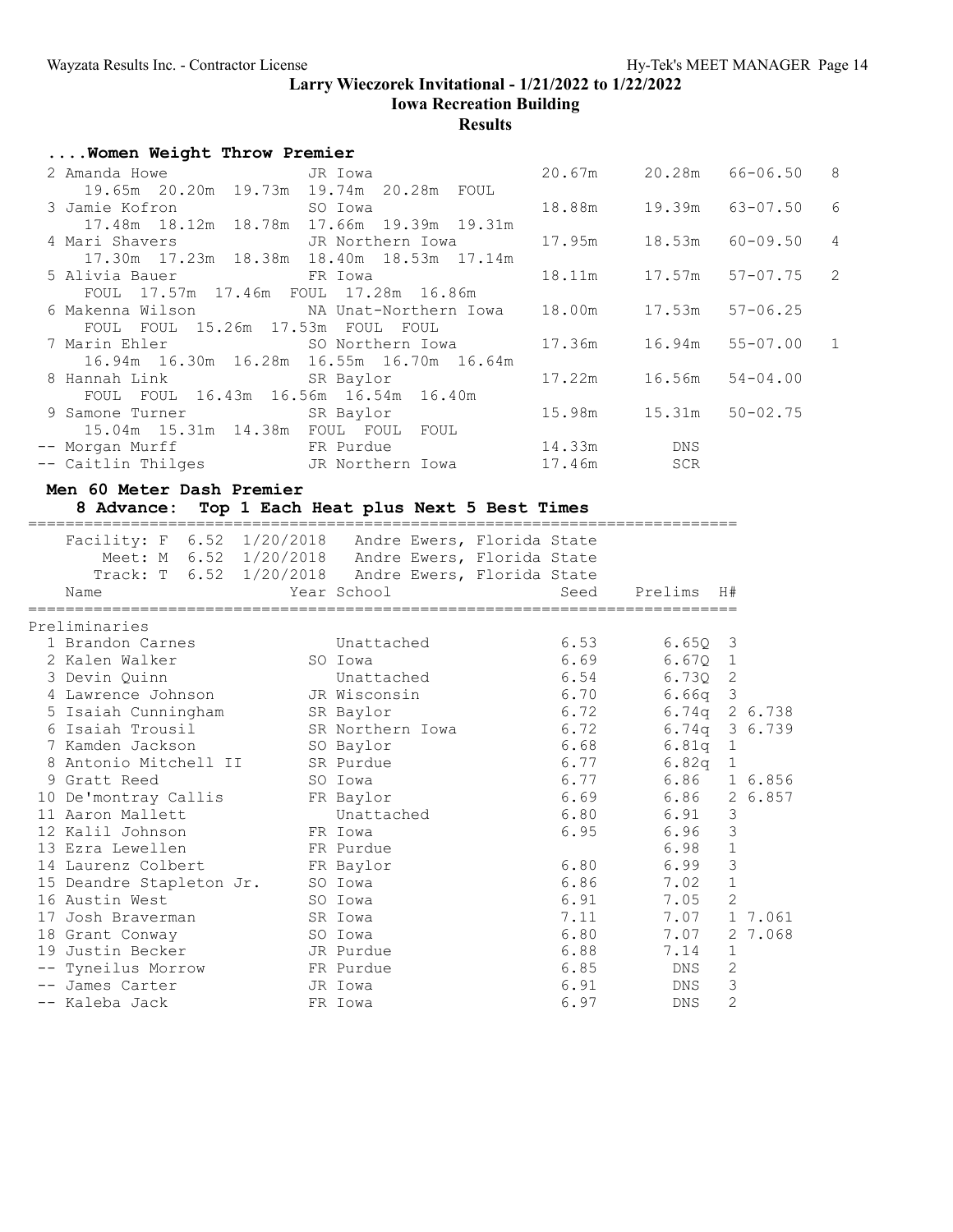**Iowa Recreation Building**

# **Results**

**Men 60 Meter Dash Premier**

| Facility: F 6.52 1/20/2018 Andre Ewers, Florida State<br>Name                                                                                                                                                                                                                                               | Meet: M 6.52 1/20/2018 Andre Ewers, Florida State<br>Track: T 6.52 1/20/2018 Andre Ewers, Florida State<br>Year School                                                  | Prelims                                                                                                           | Finals Points                                                                                                            |                                                                                                                                       |                                                     |
|-------------------------------------------------------------------------------------------------------------------------------------------------------------------------------------------------------------------------------------------------------------------------------------------------------------|-------------------------------------------------------------------------------------------------------------------------------------------------------------------------|-------------------------------------------------------------------------------------------------------------------|--------------------------------------------------------------------------------------------------------------------------|---------------------------------------------------------------------------------------------------------------------------------------|-----------------------------------------------------|
|                                                                                                                                                                                                                                                                                                             |                                                                                                                                                                         |                                                                                                                   |                                                                                                                          |                                                                                                                                       |                                                     |
| Finals<br>1 Brandon Carnes<br>2 Lawrence Johnson<br>3 Kalen Walker<br>4 Devin Quinn<br>5 Isaiah Cunningham<br>6 Isaiah Trousil<br>7 Antonio Mitchell II<br>8 Kamden Jackson                                                                                                                                 | Unattached<br>JR Wisconsin<br>SO Iowa<br>Unattached<br>SR Baylor<br>SR Northern Iowa<br>SR Purdue<br>SO Baylor                                                          | 6.65<br>6.66<br>6.67<br>6.73<br>6.74<br>6.74<br>6.82<br>6.81                                                      | 6.60<br>6.66<br>6.67<br>6.67<br>6.72<br>6.75<br>6.77<br>6.79                                                             | 10<br>8<br>6<br>4<br>2<br>$\mathbf{1}$                                                                                                | 6.661<br>6.666                                      |
| Men 200 Meter Dash Premier                                                                                                                                                                                                                                                                                  |                                                                                                                                                                         |                                                                                                                   |                                                                                                                          |                                                                                                                                       |                                                     |
| Facility: F 20.60 1/12/2019 Kenny Bednarek, Indian Hills CC<br>Name                                                                                                                                                                                                                                         | Meet: M 21.05 1/18/2019 Devin Quinn, Illinois<br>Track: T 20.60 1/12/2019 Kenny Bednarek, Indian Hills CC<br>Year School                                                | Seed                                                                                                              | Finals H# Points                                                                                                         |                                                                                                                                       |                                                     |
| =======================<br>1 Matthew Moorer<br>2 Chadrick Richards<br>3 Isaiah Trousil<br>4 Antonio Mitchell II<br>5 Isaiah Cunningham<br>6 Gratt Reed<br>7 Kamden Jackson<br>8 Howard Fields III<br>9 Justin Becker<br>10 De'montray Callis<br>11 Jamal Britt<br>12 Nathaniel Ezekiel<br>-- Austin Kresley | JR Baylor<br>FR Iowa<br>SR Northern Iowa<br>SR Purdue<br>SR Baylor<br>SO Iowa<br>SO Baylor<br>SR Baylor<br>JR Purdue<br>FR Baylor<br>Unattached<br>FR Baylor<br>FR Iowa | 20.90<br>21.34<br>21.28<br>21.60<br>20.93<br>21.44<br>21.11<br>21.20<br>21.42<br>21.35<br>21.60<br>21.50<br>21.10 | 21.22<br>21.34<br>21.48 3<br>21.74<br>21.76<br>21.77<br>21.78<br>21.81<br>22.01<br>22.11<br>22.25<br>22.29<br><b>SCR</b> | 4<br>4<br>$\mathbf 1$<br>$\overline{4}$<br>$\mathbf{2}$<br>3<br>3<br>$\overline{2}$<br>$\overline{2}$<br>$\mathbf{1}$<br>$\mathbf{1}$ | 10<br>8<br>6<br>$\overline{4}$<br>2<br>$\mathbf{1}$ |
| Men 200 Meter Dash                                                                                                                                                                                                                                                                                          |                                                                                                                                                                         |                                                                                                                   |                                                                                                                          |                                                                                                                                       |                                                     |
| Facility: F 20.60 1/12/2019 KennY Bednarek, Indian Hills CC<br>Name                                                                                                                                                                                                                                         | Meet: M 21.48 1/18/2019 Matthew Moorer, Baylor<br>Track: T 20.60 1/12/2019 Kenny Bednarek, Indian Hills CC<br>Year School                                               | Seed                                                                                                              | Finals                                                                                                                   | H#                                                                                                                                    |                                                     |
| 1 Jayson Baldridge<br>2 Dillon Bedell<br>3 Amir Harris<br>4 Elliott Harris<br>4 Laurenz Colbert<br>6 Ezra Lewellen<br>7 Connor Blough<br>8 Evan Schuster<br>9 Zamen Siyoum<br>10 Onal Mitchell<br>Tyneilus Morrow<br>-- Owen Schafer                                                                        | SR Baylor<br>SO Baylor<br>JR Purdue<br>FR Wisconsin<br>FR Baylor<br>FR Purdue<br>JR Northern Iowa<br>FR Iowa<br>FR Purdue<br>SO Northern Iowa<br>FR Purdue<br>FR Purdue | 21.83<br>22.02<br>21.94<br>21.80<br>21.85<br>21.90<br>21.81<br>21.85<br>22.20<br>21.65<br>23.00                   | 21.86<br>22.12<br>22.27<br>22.35<br>22.35<br>22.46<br>22.59<br>22.62<br>22.74<br>22.80<br>DNS<br>DNS                     | 3<br>2<br>2<br>4<br>3<br>2<br>4<br>3<br>3<br>4<br>1                                                                                   | 2 22.344<br>22.344                                  |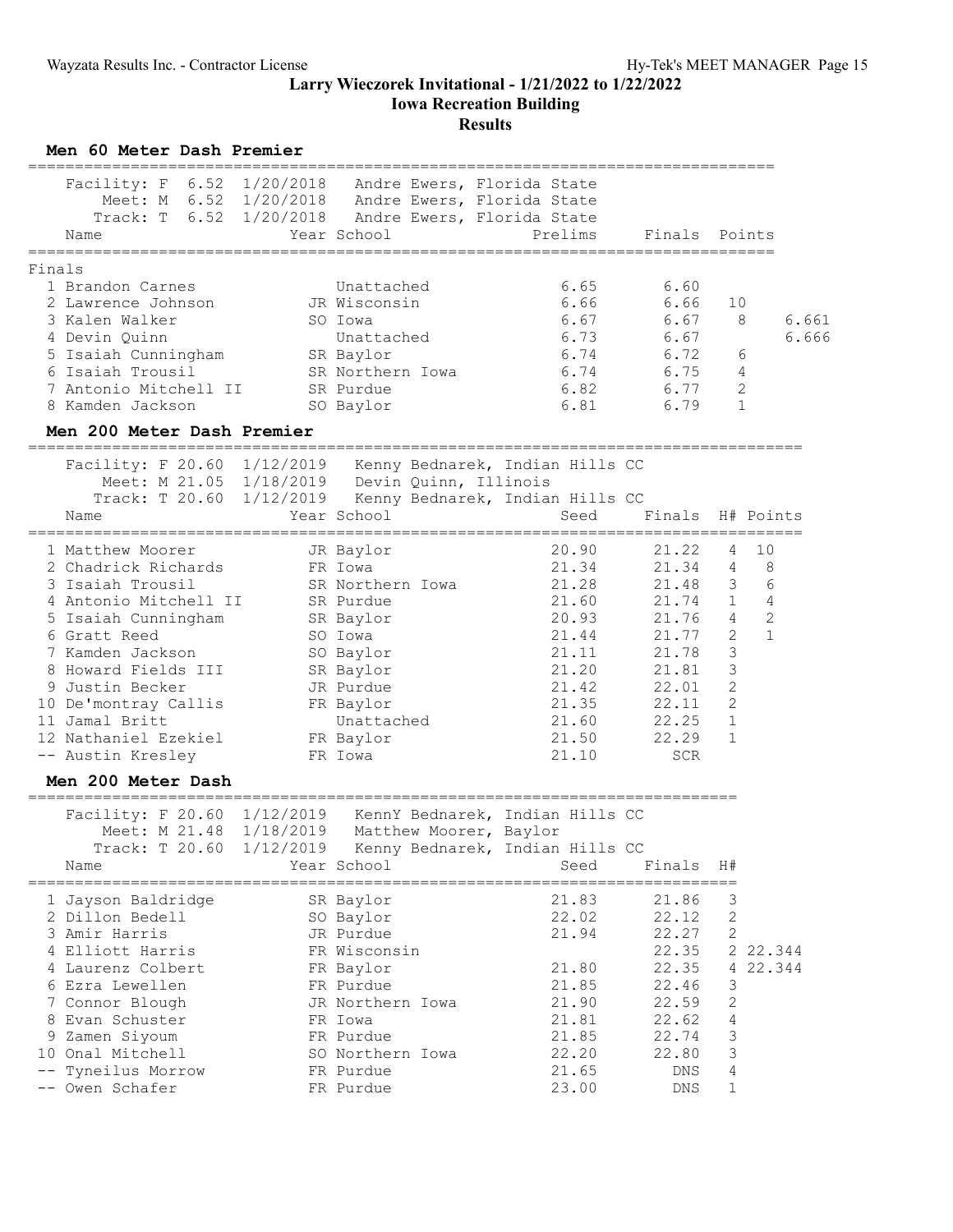# **Iowa Recreation Building**

## **Results**

| Men 200 Meter Dash |                  |       |     |
|--------------------|------------------|-------|-----|
| -- Ryan Farmer     | FR Purdue        | 22.50 | DNS |
| -- Paul Goins      | FR Purdue        |       | DNS |
| -- Bill Mukhtar    | FR Northern Iowa | 22.70 | SCR |
| -- Nolan Roethler  | SO Iowa          | 23.31 | SCR |

#### **Men 400 Meter Dash Premier**

===================================================================================  $FAG25 1/20/2018$  Fred Kerle

| Name                                                                                    | Facility: F 46.25 1/20/2018 Fred Kerley, Nike<br>Meet: M 46.25 1/20/2018 Fred Kerley, Nike<br>Track: T 46.25 1/20/2018 Fred Kerley, Nike<br>Year School |                | Seed Finals H# Points |                |                 |        |
|-----------------------------------------------------------------------------------------|---------------------------------------------------------------------------------------------------------------------------------------------------------|----------------|-----------------------|----------------|-----------------|--------|
| 1 Julien Gillum                       JR Iowa                                   JR Iowa | 22.969 (22.969) 46.874 (23.906)                                                                                                                         | 47.36          | 46.88                 |                | 4 10            |        |
| 2 Khullen Jefferson                                                                     | FR Iowa<br>22.358 (22.358) 47.125 (24.768)                                                                                                              | 47.11          | 47.13                 | $\overline{4}$ | 8               |        |
| 3 Phillip Jefferson FR Iowa                                                             | 22.944 (22.944) 48.809 (25.865)                                                                                                                         | 48.23          | 48.81                 | $\overline{3}$ | $6\overline{6}$ |        |
| 4 Everett Steward                                                                       | FR Iowa<br>23.335 (23.335) 48.950 (25.615)                                                                                                              | 48.39          | 48.95                 | 2              | $\overline{4}$  |        |
| 5 Elliott Harris FR Wisconsin                                                           | 23.253 (23.253) 49.458 (26.205)                                                                                                                         | 48.00          | 49.46                 | $\overline{4}$ | $\overline{2}$  |        |
| 6 Preston York                                                                          | on York<br>23.256 (23.256) FR Baylor<br>23.256 (23.256) 49.826 (26.570)                                                                                 |                | 49.83                 | 1              | $\mathbf{1}$    |        |
| 7 Evan Schuster                                                                         | FR Iowa<br>23.346 (23.346) 49.987 (26.641)                                                                                                              | 49.27          | 49.99<br>50.01        | 1<br>2         |                 |        |
| 8 Owen Schafer FR Purdue<br>9 Nolan Roethler SO Iowa                                    | 23.609 (23.609) 50.005 (26.396)                                                                                                                         | 48.70<br>49.69 | 50.63                 | $\mathbf{1}$   |                 |        |
| 10 Tate Hookham                                                                         | 23.798 (23.798) 50.630 (26.832)<br>SO Northern Iowa                                                                                                     | 49.50          | 50.69                 | $\mathbf{1}$   |                 | 50.682 |
| 11 Ryan Farmer                                                                          | 23.498 (23.498) 50.682 (27.184)<br>FR Purdue                                                                                                            | 48.20          | 50.69                 | $\mathcal{S}$  |                 | 50.685 |
| 12 Christopher DuPree SO Baylor                                                         | 23.140 (23.140) 50.685 (27.545)                                                                                                                         | 48.00          | 51.31                 | $\mathcal{E}$  |                 |        |
| 13 Liam Belson                                                                          | 23.317 (23.317) 51.307 (27.990)<br>JR Wisconsin<br>24.978 (24.978) 52.308 (27.331)                                                                      | 49.00          | 52.31 2               |                |                 |        |
| -- Davis Wenthe                                                                         | FR Wisconsin 48.70                                                                                                                                      |                | SCR                   |                |                 |        |
| -- Jenoah Mckiver Manuel PR Iowa<br>-- Drake Woody                                      | 46.83                                                                                                                                                   |                | SCR<br>SCR            |                |                 |        |
| -- Wayne Lawrence Jr.       JR Iowa<br>-- Chadrick Richards         FR Iowa             | FR Iowa<br>FR Iowa<br>18.73<br>19.73<br>19.73<br>19.73<br>19.73<br>19.73<br>19.73<br>19.73<br>19.73<br>19.73<br>19.73<br>19.73<br>19.746                |                | SCR<br><b>SCR</b>     |                |                 |        |

#### **Men 600 Meter Run Premier**

=================================================================================== Facility: F 1:16.40 1/19/2018 Erik Sowinski, Nike Meet: M 1:16.40 1/19/2018 Erik Sowinski, Nike Track: T 1:16.40 1/19/2018 Erik Sowinski, Nike Name The Year School Seed Finals H# Points =================================================================================== 1 Jenoah Mckiver FR Iowa 1:17.44 1:16.08F 4 10 23.477 (23.477) 48.761 (25.284) 1:16.073 (27.312) 2 Erik Sowinski Unattached 1:15.06 1:16.48 4 24.215 (24.215) 49.227 (25.013) 1:16.480 (27.253)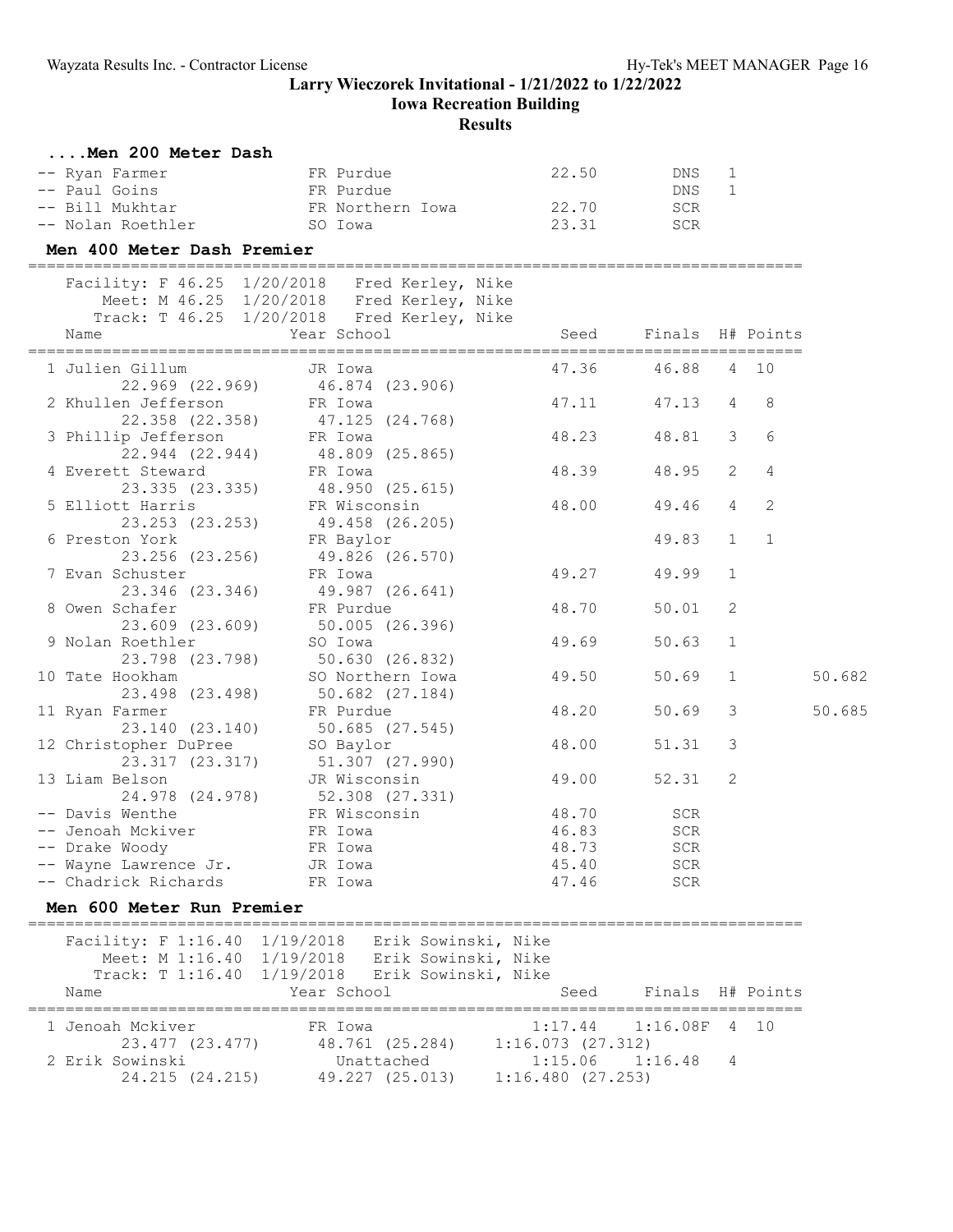**Iowa Recreation Building**

| Men 600 Meter Run Premier |                                                      |                       |              |
|---------------------------|------------------------------------------------------|-----------------------|--------------|
| 3 Austin Lietz            | Unattached                                           | $1:17.03$ $1:17.30$   | 1            |
| 23.802 (23.802)           | 49.724 (25.922)                                      | $1:17.298$ $(27.575)$ |              |
| 4 Antonio Abrego          | FR Iowa                                              | $1:18.37$ $1:17.78$   | 4            |
| 24.538 (24.538)           | 49.992 (25.455)                                      | $1:17.779$ $(27.788)$ |              |
| 5 Julien Gillum           | JR Iowa                                              | $1:17.13$ $1:17.87$   | 3            |
| 24.184 (24.184)           | 49.739 (25.556)                                      | $1:17.864$ (28.125)   |              |
| 6 Tyler Olson             | JR Iowa                                              | $1:17.83$ $1:17.94$   | 2            |
| 24.969 (24.969)           | 50.763 (25.794)                                      | $1:17.939$ $(27.176)$ |              |
| 7 Armando Bryson          | FR Iowa                                              | $1:18.65$ $1:18.49$   | $\mathbf{1}$ |
| 23.945 (23.945)           | 50.086 (26.142)                                      | $1:18.488$ $(28.402)$ |              |
| 8 Spencer Gudgel          | SO Iowa                                              | $1:17.38$ $1:18.51$   | 3            |
| 23.946 (23.946)           | 49.585 (25.639)                                      | $1:18.509$ (28.925)   |              |
| 9 Alec Still              | JR Iowa                                              | $1:19.10$ $1:18.59$   | $\mathbf 1$  |
| 24.250 (24.250)           | $50.296$ $(26.047)$                                  | $1:18.583$ (28.287)   |              |
| 10 Phillip Jefferson      | FR Iowa                                              | $1:19.00$ $1:19.29$   | 4            |
| 23.711 (23.711)           | 50.173 (26.462)                                      | 1:19.290(29.118)      |              |
| 11 Josh Andrews           | JR Iowa                                              | $1:18.65$ $1:19.90$   | 3            |
| 24.270 (24.270)           |                                                      | $1:19.892$ (29.087)   |              |
| 12 Jason Hoffman          | 50.805 (26.536)<br>FR Iowa                           | $1:19.66$ $1:19.96$   | 2            |
| 25.360 (25.360)           | 51.328 (25.969)                                      |                       |              |
|                           | JR Wisconsin                                         | $1:19.954$ $(28.626)$ |              |
| 13 Colin Enz              |                                                      | $1:18.34$ $1:20.13$   | 3            |
| 24.406 (24.406)           | 50.568 (26.162)                                      | $1:20.121$ $(29.554)$ |              |
| 14 Drake Woody            | FR Iowa                                              | $1:20.00$ $1:22.13$   | $\mathbf 1$  |
| 24.590 (24.590)           | 51.139 (26.549)                                      | $1:22.121$ (30.982)   |              |
| 15 Jabari Bryant          | SO Purdue                                            | $1:19.80$ $1:22.20$   | 2            |
| 24.704 (24.704)           | 52.071 (27.367)                                      | $1:22.192$ (30.122)   |              |
| -- Jim Warren             | Unattached                                           | 1:17.74<br>DNS        | 2            |
| -- Wayne Lawrence Jr.     | JR Iowa                                              | 1:16.55<br>SCR        |              |
| Men 600 Meter Run         |                                                      |                       |              |
|                           | Facility: F 1:16.40 1/19/2018 Erik Sowinski, Nike    |                       |              |
|                           | Meet: M 1:18.60 1/17/2020 George Caddick, Unattached |                       |              |
|                           | Track: T 1:16.40 1/19/2018 Erik Sowinski, Nike       |                       |              |
| Name                      | Year School                                          | Seed Finals H#        |              |
|                           |                                                      |                       |              |
| 1 Chase Knoche            | FR Northern Iowa                                     | 1:22.00<br>1:21.48    | 2            |
|                           | 25.300 (25.300) 52.055 (26.756) 1:21.475 (29.420)    |                       |              |
| 2 Liam Belson             | JR Wisconsin                                         | $1:21.75$ $1:22.09$   | 2            |
| 25.446 (25.446)           | 52.470 (27.024)                                      | $1:22.083$ $(29.614)$ |              |
| 3 Daniel Klysh            | FR Iowa                                              | 1:22.00<br>1:22.13    | 1            |
| 25.731 (25.731)           | 52.992 (27.261)                                      | $1:22.126$ (29.134)   |              |
| 4 Ben Daumueller          | JR Northern Iowa                                     | 1:22.27<br>1:22.00    | 1            |
| 25.156 (25.156)           | 52.190 (27.034)                                      | $1:22.267$ (30.078)   |              |
| 5 Quinn Lansill           | FR Wisconsin                                         | 1:23.40<br>1:23.45    | 1            |
| 25.782 (25.782)           | 53.418 (27.636)                                      | $1:23.446$ (30.028)   |              |
| 6 Robert Hatch            | JR Wisconsin                                         | 1:20.05<br>1:23.82    | 2            |
| 24.865 (24.865)           | 52.088 (27.224)                                      | $1:23.812$ $(31.724)$ |              |
| 7 Bill Mukhtar            | FR Northern Iowa                                     | 1:23.00<br>1:24.20    | 1            |
| 25.571 (25.571)           | 53.202 (27.632)                                      | $1:24.191$ (30.989)   |              |
| -- Martin Strong          | FR Iowa                                              | 1:21.50<br><b>SCR</b> |              |
| -- Drake Hanson           | FR Northern Iowa                                     | 1:21.00<br>SCR        |              |
| -- Davis Wenthe           | FR Wisconsin                                         | 1:20.45<br>SCR        |              |
|                           |                                                      |                       |              |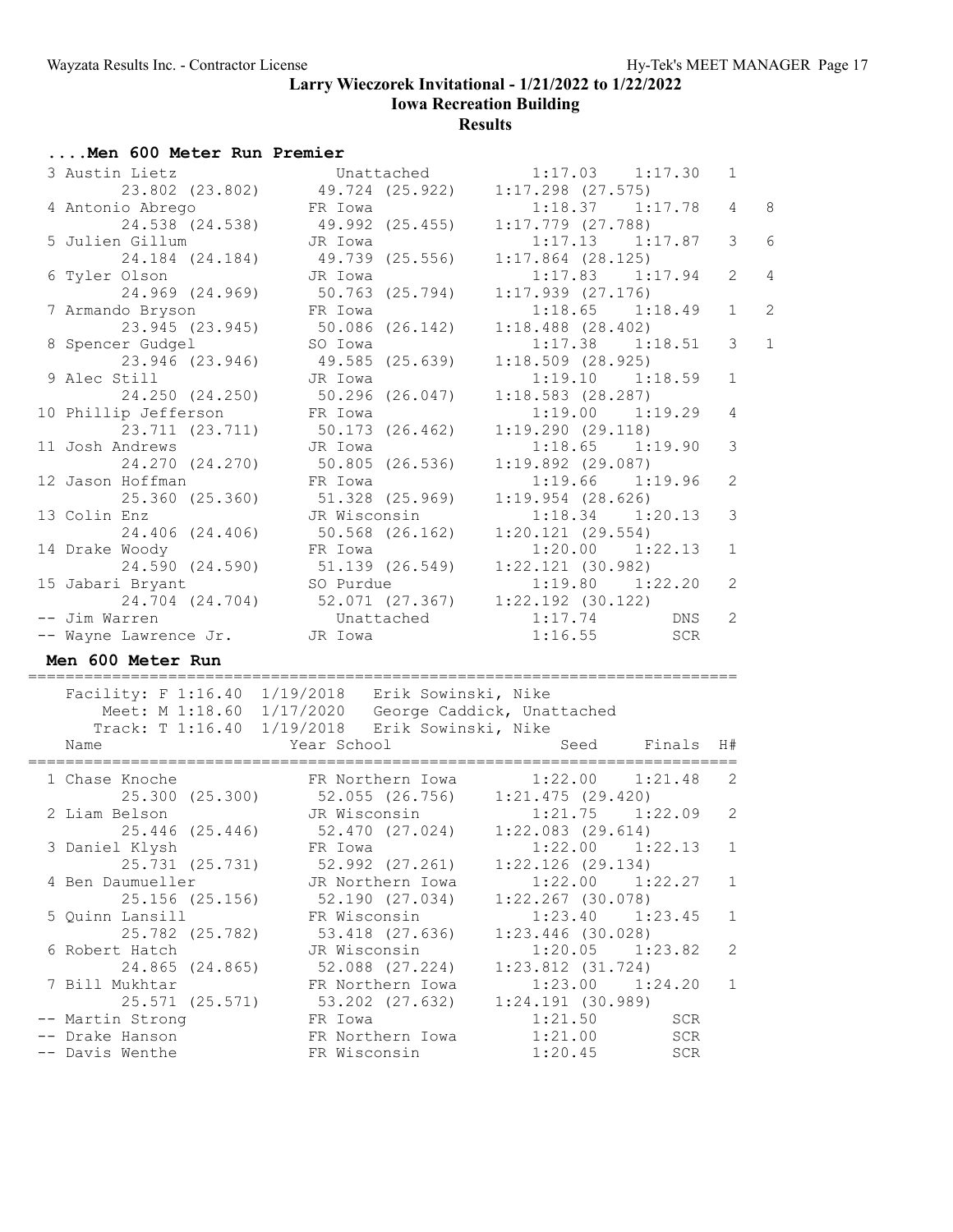## **Larry Wieczorek Invitational - 1/21/2022 to 1/22/2022 Iowa Recreation Building**

### **Results**

**Men 800 Meter Run Premier**

| Name                                 | Facility: F 1:48.04 1/23/2021 Erik Sowinski, Unattached<br>Meet: M 1:48.04 1/23/2021 Erik Sowinski, Unattached<br>Track: T 1:48.04 1/23/2021 Erik Sowinski, Unattached<br>Year School | Seed                  | Finals H# Points                                                                                      |
|--------------------------------------|---------------------------------------------------------------------------------------------------------------------------------------------------------------------------------------|-----------------------|-------------------------------------------------------------------------------------------------------|
| 1 Antonio Abrego                     | FR Iowa<br>26.429 (26.429) 53.157 (26.729)                                                                                                                                            | 1:49.90               | 1:48.88<br>2, 10<br>$1:21.200$ (28.043) $1:48.874$ (27.675)                                           |
| 2 Tyler Olson<br>25.850 (25.850)     | JR Iowa<br>52.343 (26.494)                                                                                                                                                            |                       | $1:49.11$ $1:49.60$<br>$2^{\circ}$<br>8<br>$1:20.752$ (28.409) $1:49.592$ (28.841)                    |
| 3 Alec Still<br>25.975 (25.975)      | JR Iowa<br>$52.558$ (26.583)<br>SO Tours                                                                                                                                              | 1:48.47               | $1:49.95$ 2 6<br>$1:20.921$ (28.364) $1:49.941$ (29.020)                                              |
| 4 Spencer Gudgel<br>26.142 (26.142)  | SO Iowa<br>53.011 (26.870)                                                                                                                                                            |                       | $1:50.20$ $1:51.41$ 2 4<br>$1:21.432$ (28.421) $1:51.402$ (29.970)                                    |
| 5 Armando Bryson<br>26.208 (26.208)  | FR Iowa<br>53.397 (27.190)                                                                                                                                                            |                       | $1:50.46$ $1:51.76$<br>$2 \left( \frac{1}{2} \right)$<br>2<br>$1:21.834$ (28.437) $1:51.759$ (29.925) |
| 6 Ansel Fellman<br>26.021 (26.021)   | SO Wisconsin<br>52.796 (26.776)                                                                                                                                                       |                       | $1:50.50$ $1:52.66$<br>2<br>$\overline{1}$<br>$1:21.152$ (28.356) $1:52.653$ (31.501)                 |
| 7 Craig Becker<br>25.901 (25.901)    | FR Northern Iowa<br>54.489 (28.588)                                                                                                                                                   |                       | $1:55.00$ $1:55.25$ 1<br>$1:24.382$ (29.894) $1:55.242$ (30.860)                                      |
| 8 Joseph Romanyk<br>26.170 (26.170)  | FR Purdue<br>54.432 (28.263)                                                                                                                                                          |                       | $1:54.80$ $1:55.41$<br>1<br>$1:24.684$ (30.252) $1:55.404$ (30.721)                                   |
| 9 Robert Hatch<br>26.558 (26.558)    | JR Wisconsin<br>55.792 (29.234)                                                                                                                                                       | 2:00.00               | 1:59.60 1<br>$1:27.674$ (31.882) $1:59.593$ (31.920)                                                  |
| 10 Mason Wolfe<br>26.389 (26.389)    | FR Purdue<br>55.498 (29.110)                                                                                                                                                          |                       | $1:54.07$ $2:10.15$ 1<br>$1:29.336$ (33.838) $2:10.143$ (40.808)                                      |
| -- Erik Sowinski                     | Unattached<br>25.611 (25.611) 51.995 (26.385) 1:20.096 (28.101)                                                                                                                       |                       | DNF<br>2                                                                                              |
| -- Martin Strong                     |                                                                                                                                                                                       | 1:53.50               | SCR                                                                                                   |
| -- Adam Spencer                      | FR Iowa<br>FR Wisconsin<br>FR Northern Iowa                                                                                                                                           | 1:50.09               | SCR                                                                                                   |
| -- Drake Hanson                      |                                                                                                                                                                                       | 1:50.57               | SCR                                                                                                   |
| -- Hudson Kugel                      | SR Wisconsin                                                                                                                                                                          | 1:52.00               | SCR                                                                                                   |
| Men 1 Mile Run                       |                                                                                                                                                                                       |                       |                                                                                                       |
|                                      | Facility: F 4:02.34 1972 Ken Popejoy, Michigan State<br>Meet: M 4:11.33 1/18/2020 Nick Rink, Minnesota<br>Track: T 4:02.79 1/20/2018 Carlos Villarreal, Arizona                       |                       |                                                                                                       |
| Name                                 | Year School                                                                                                                                                                           | Seed                  | Finals                                                                                                |
| 1 Kavanaugh FitzPatrick JR Wisconsin |                                                                                                                                                                                       |                       | $4:13.00$ $4:16.67$<br>$34.064$ (34.064) $1:06.572$ (32.508) $1:37.950$ (31.379) $2:09.962$ (32.012)  |
| 2:42.533(32.571)                     | $3:15.978$ $(33.446)$                                                                                                                                                                 |                       | $3:46.224$ (30.246) $4:16.670$ (30.446)                                                               |
| 2 Eli Ward                           | FR Iowa                                                                                                                                                                               | 4:12.00               | 4:19.29                                                                                               |
| 33.640 (33.640)                      | $1:06.061$ $(32.421)$                                                                                                                                                                 | $1:37.749$ $(31.688)$ | 2:09.740 (31.992)                                                                                     |
| $2:42.302$ $(32.563)$                | $3:15.738$ $(33.436)$                                                                                                                                                                 |                       | $3:47.783$ (32.045) $4:19.283$ (31.500)                                                               |
| 3 Karson Kleve                       | FR Northern Iowa                                                                                                                                                                      |                       | $4:19.37$ $4:19.69$                                                                                   |
| 34.318 (34.318)                      | $1:07.029$ $(32.712)$                                                                                                                                                                 |                       | $1:38.910$ (31.881) $2:11.955$ (33.045)                                                               |
| 2:44.483 (32.528)                    | $3:17.542$ (33.060)                                                                                                                                                                   |                       | $3:49.292$ (31.751) $4:19.686$ (30.394)                                                               |
| 4 Jack Pendergast                    | FR Iowa                                                                                                                                                                               |                       | 4:19.92                                                                                               |
| 34.095 (34.095)                      | 1:06.810(32.716)                                                                                                                                                                      | $1:38.632$ $(31.822)$ | 2:11.404 (32.773)                                                                                     |
| 2:44.391 (32.987)                    | 3:17.355(32.964)                                                                                                                                                                      |                       | $3:49.861$ (32.507) $4:19.916$ (30.055)                                                               |
| 5 Ian Geisler                        | FR Iowa                                                                                                                                                                               |                       | 4:21.09                                                                                               |
| 33.865 (33.865)                      |                                                                                                                                                                                       |                       | $1:06.335$ (32.470) $1:38.381$ (32.047) $2:11.654$ (33.273)                                           |

2:44.727 (33.073) 3:17.795 (33.068) 3:50.287 (32.493) 4:21.088 (30.801)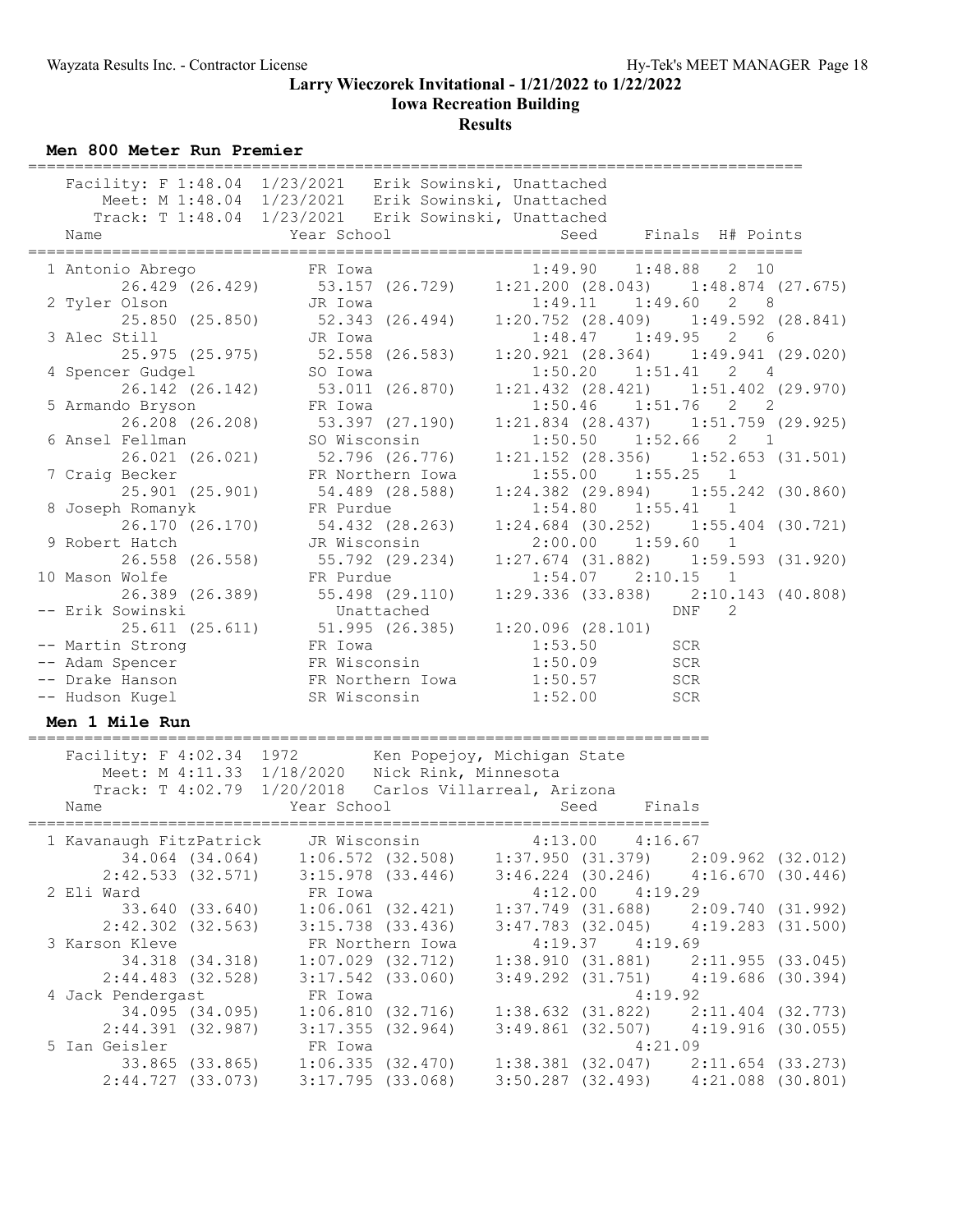**Iowa Recreation Building**

#### **Results**

### **....Men 1 Mile Run**

| 6 Andrew Kephart  | JR Northern Iowa  | $4:16.88$ $4:26.46$ |                   |
|-------------------|-------------------|---------------------|-------------------|
| 34.363 (34.363)   | 1:07.236 (32.874) | 1:39.241 (32.006)   | 2:12.282 (33.041) |
| 2:44.961 (32.679) | 3:18.786 (33.826) | 3:52.595 (33.809)   | 4:26.454 (33.859) |
| -- Will Arbanas   | FR Iowa           | 4:25.00             | DNS               |

#### **Men 1 Mile Run Premier**

================================================================================

| Facility: F 3:58.06 1/19/2019                                                                                         |                                             | Jonathan Davis, Illinois                                                      |                       |
|-----------------------------------------------------------------------------------------------------------------------|---------------------------------------------|-------------------------------------------------------------------------------|-----------------------|
| Meet: M 3:58.06 1/19/2019                                                                                             |                                             | Jonathan Davis, Illinois                                                      |                       |
| Track: T 3:58.06 1/19/2019                                                                                            |                                             | Jonathan Davis, Illinois                                                      |                       |
| Name                                                                                                                  | Year School                                 |                                                                               | Seed Finals Points    |
|                                                                                                                       |                                             |                                                                               |                       |
| 1 Olin Hacker SR Wisconsin 4:01.82 3:56.66F 10<br>30.664 (30.664) 59.439 (28.775) 1:29.948 (30.509) 2:00.348 (30.401) |                                             |                                                                               |                       |
|                                                                                                                       |                                             |                                                                               |                       |
|                                                                                                                       |                                             | 2:30.295 (29.947) 2:59.701 (29.407) 3:29.131 (29.430) 3:56.658 (27.528)       |                       |
| 2 Max Murphy FR Iowa                                                                                                  |                                             | $4:06.70$ $4:05.45$ 8                                                         |                       |
|                                                                                                                       |                                             | $31.338$ (31.338) $1:00.603$ (29.266) $1:30.646$ (30.043) $2:00.642$ (29.996) |                       |
|                                                                                                                       |                                             | $2:31.130$ (30.488) 3:01.978 (30.849) 3:33.180 (31.202) 4:05.446 (32.267)     |                       |
| 3 Christopher Collet SO Wartburg                                                                                      |                                             | $4:08.00$ $4:06.73$                                                           |                       |
|                                                                                                                       |                                             | 31.799 (31.799) 1:01.636 (29.837) 1:32.219 (30.584) 2:03.562 (31.343)         |                       |
|                                                                                                                       |                                             | 2:35.138 (31.576) 3:06.661 (31.524) 3:37.416 (30.755) 4:06.727 (29.311)       |                       |
| 4 Daniel Klysh                                                                                                        | FR Iowa                                     |                                                                               | $4:09.00$ $4:12.38$ 6 |
|                                                                                                                       |                                             | $32.045$ (32.045) 1:01.666 (29.622) 1:33.039 (31.373) 2:04.261 (31.222)       |                       |
|                                                                                                                       | $2:36.029$ $(31.768)$ $3:07.983$ $(31.955)$ | $3:40.251$ (32.268) $4:12.374$ (32.123)                                       |                       |
|                                                                                                                       |                                             | $4:08.69$ $4:12.68$ $4$                                                       |                       |
|                                                                                                                       |                                             | 31.661 (31.661) 1:01.232 (29.572) 1:31.858 (30.626) 2:03.036 (31.178)         |                       |
|                                                                                                                       |                                             | $2:34.283 (31.247) 3:06.371 (32.088) 3:39.100 (32.729) 4:12.675 (33.576)$     |                       |
| 6 Seb Gearhart                                                                                                        | SR Northern Iowa                            | $4:10.00$ $4:12.90$ 2                                                         |                       |
|                                                                                                                       |                                             | 31.775 (31.775) 1:01.453 (29.678) 1:32.114 (30.662) 2:03.333 (31.219)         |                       |
|                                                                                                                       |                                             | 2:34.923 (31.590) 3:07.746 (32.824) 3:40.927 (33.181) 4:12.891 (31.964)       |                       |
| 7 Kal Lewis                                                                                                           | FR Iowa                                     |                                                                               | $4:04.21$ $4:13.58$ 1 |
|                                                                                                                       |                                             | 30.989 (30.989) 59.876 (28.888) 1:30.260 (30.384) 2:01.200 (30.940)           |                       |
|                                                                                                                       |                                             | 2:32.695 (31.495) 3:05.360 (32.665) 3:38.894 (33.535) 4:13.577 (34.683)       |                       |
| 8 Jeff Roberts                                                                                                        | SR Iowa                                     | $4:07.88$ $4:16.23$                                                           |                       |
|                                                                                                                       |                                             | 32.238 (32.238) 1:01.932 (29.694) 1:32.500 (30.568) 2:03.785 (31.285)         |                       |
|                                                                                                                       |                                             | 2:35.555 (31.770) 3:08.186 (32.631) 3:41.625 (33.439) 4:16.230 (34.606)       |                       |
| -- Kavanaugh FitzPatrick JR Wisconsin                                                                                 |                                             |                                                                               | DNF                   |
|                                                                                                                       |                                             | 30.410 (30.410) 59.226 (28.816) 1:29.720 (30.494)                             |                       |
|                                                                                                                       |                                             |                                                                               |                       |
|                                                                                                                       |                                             |                                                                               |                       |
| -- Nick Hruskoci                                                                                                      |                                             | FR Wisconsin 4:08.00 SCR                                                      |                       |

#### **Men 3000 Meter Run Premier**

================================================================================ Facility: F 7:54.13 2006 Chris Solinsky, Wisconsin Meet: M 8:04.03 1/19/2019 Kieran Wood, Missouri Track: T 8:04.03 1/19/2019 Kieran Wood, Missouri Name Sear School Seed Finals Points ================================================================================ 1 Seth Hirsch JR Wisconsin 8:02.00 7:59.39M 10 31.476 (31.476) 1:03.045 (31.569) 1:35.040 (31.995) 2:07.269 (32.230) 2:39.631 (32.363) 3:12.037 (32.406) 3:44.441 (32.404) 4:16.695 (32.254) 4:48.856 (32.161) 5:21.399 (32.544) 5:53.715 (32.316) 6:26.094 (32.379) 6:58.343 (32.250) 7:29.434 (31.092) 7:59.389 (29.955)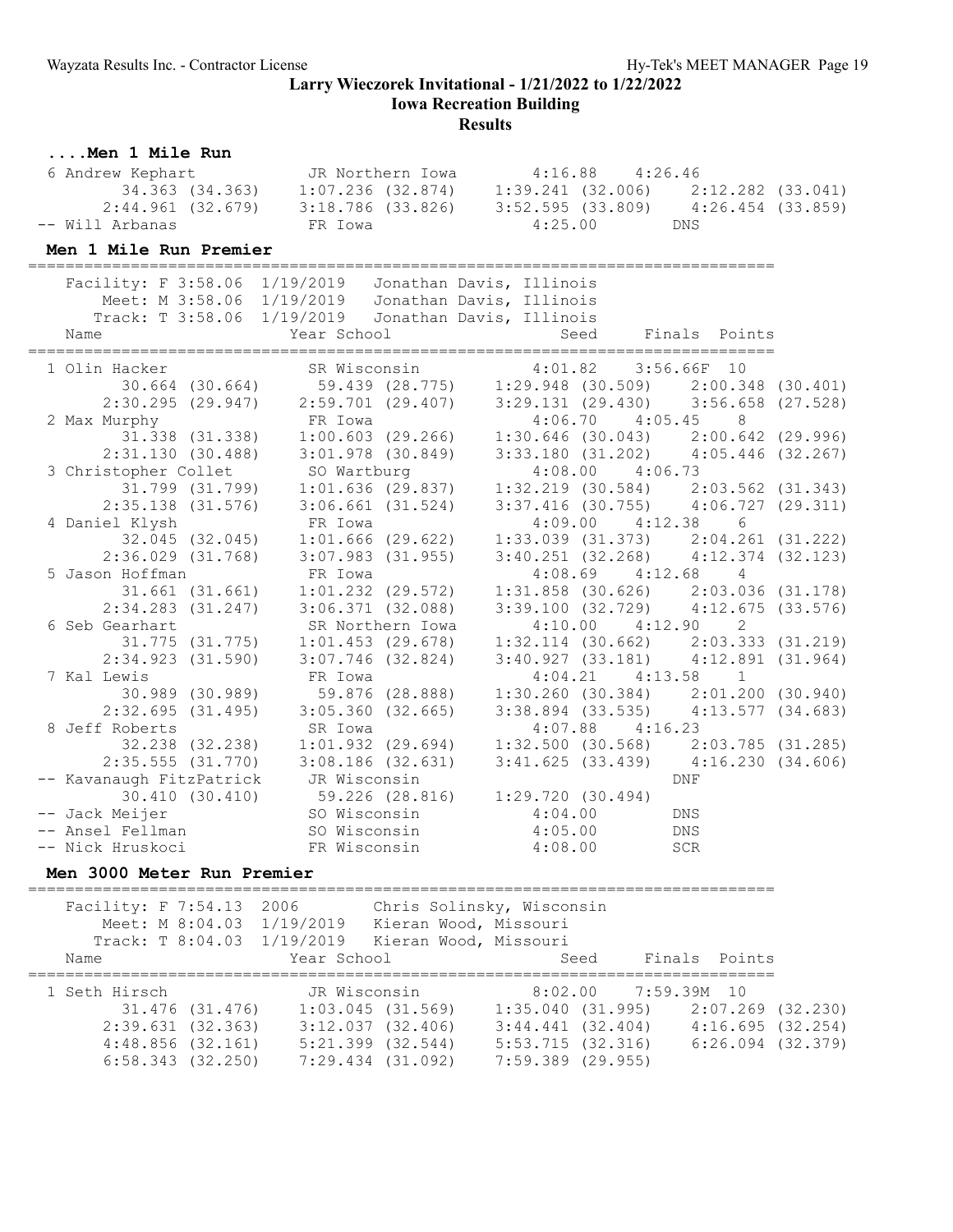**Iowa Recreation Building**

**Results**

## **....Men 3000 Meter Run Premier**

| 2 Nick Trattner       | FR Iowa                           | 8:12.68 8:10.03 8                                                          |                       |
|-----------------------|-----------------------------------|----------------------------------------------------------------------------|-----------------------|
|                       | 31.957 (31.957) 1:03.784 (31.828) | $1:36.559$ (32.775) 2:09.962 (33.403)                                      |                       |
| $2:43.461$ (33.500)   | $3:16.588$ (33.127)               | $3:49.208$ (32.620) $4:21.805$ (32.597)                                    |                       |
| $4:54.266$ $(32.461)$ | $5:27.287$ (33.022)               | $6:00.431$ (33.144) $6:32.988$ (32.558)                                    |                       |
| $7:05.612$ (32.624)   | $7:38.302$ $(32.691)$             | 8:10.025(31.723)                                                           |                       |
| 3 Noah Healy          | SR Iowa                           | $8:17.24$ $8:14.80$ 6                                                      |                       |
| 32.138 (32.138)       | 1:04.011(31.874)                  | $1:36.779$ (32.768) 2:10.146 (33.368)                                      |                       |
| $2:43.769$ (33.624)   | $3:16.801$ (33.032)               | $3:49.404$ (32.603) $4:22.015$ (32.611)                                    |                       |
| $4:54.483$ $(32.469)$ | 5:27.510(33.027)                  | $6:00.738$ (33.229) $6:33.736$ (32.998)                                    |                       |
| $7:07.352$ $(33.616)$ | $7:41.473$ $(34.122)$             | $8:14.792$ $(33.320)$                                                      |                       |
| 4 Spencer Moon        | SO Simpson (Iowa)                 | 8:20.00 8:18.61                                                            |                       |
| 33.566 (33.566)       | $1:05.606$ (32.040)               |                                                                            |                       |
| $2:44.043$ (32.719)   | $3:17.469$ $(33.426)$             | 1:38.159 (32.553) 2:11.324 (33.165)<br>3:51.045 (33.577) 4:25.181 (34.136) |                       |
| $4:59.624$ $(34.443)$ | $5:33.176$ (33.552)               | $6:06.679$ (33.504) $6:40.023$ (33.344)                                    |                       |
|                       |                                   |                                                                            |                       |
| $7:13.707$ (33.685)   | $7:46.948$ $(33.241)$             | 8:18.601(31.654)                                                           |                       |
| 5 Joe Freiburger      | SR Wartburg                       | 8:10.00 8:19.33                                                            |                       |
| 31.681 (31.681)       | $1:03.508$ (31.828)               | $1:36.297$ (32.789) $2:09.753$ (33.456)                                    |                       |
| 2:43.643(33.891)      | $3:17.192$ $(33.549)$             | 3:50.764 (33.572) 4:24.902 (34.139)<br>6:06.416 (33.481) 6:39.763 (33.347) |                       |
| 4:59.356(34.455)      | 5:32.936(33.580)                  |                                                                            |                       |
| $7:13.458$ (33.696)   | 7:46.523(33.065)                  | 8:19.323(32.800)                                                           |                       |
| 6 Konnor Sommer       | JR Iowa                           | 8:41.38 8:29.98 4                                                          |                       |
| 32.259 (32.259)       | 1:04.660(32.402)                  | $1:37.912$ (33.252) $2:11.432$ (33.520)                                    |                       |
| $2:44.524$ (33.092)   | $3:18.180$ $(33.657)$             | $3:52.073$ (33.893) $4:26.314$ (34.241)                                    |                       |
| $5:00.184$ $(33.870)$ | $5:34.541$ $(34.358)$             | $6:09.256$ (34.716) $6:44.544$ (35.288)                                    |                       |
| $7:20.216$ (35.672)   | 7:55.460(35.245)                  | 8:29.973(34.513)                                                           |                       |
| 7 Harry Dudley        | SR Simpson (Iowa)                 | 8:34.00 8:37.73                                                            |                       |
| 33.383 (33.383)       | $1:06.809$ $(33.427)$             | $1:40.801$ (33.992) $2:15.832$ (35.032)                                    |                       |
| $2:50.451$ (34.619)   | $3:24.949$ $(34.498)$             | $3:59.715$ (34.766) $4:34.477$ (34.763)                                    |                       |
| $5:09.376$ (34.900)   | 5:44.814(35.438)                  | 6:19.696 (34.883) 6:54.766 (35.070)                                        |                       |
| $7:29.773$ (35.007)   | $8:03.408$ $(33.636)$             | 8:37.725(34.317)                                                           |                       |
| 8 Oliver Paleen       | FR Wisconsin                      | 8:15.00 8:38.00 2                                                          |                       |
| 32.573 (32.573)       | $1:06.012$ $(33.439)$             | $1:39.582$ (33.571) $2:12.368$ (32.786)                                    |                       |
| $2:45.232$ $(32.864)$ | 3:18.890(33.658)                  | $3:52.893$ (34.004) $4:27.801$ (34.908)                                    |                       |
| $5:03.227$ $(35.426)$ | 5:39.690(36.464)                  | $6:16.536$ (36.846) $6:53.465$ (36.929)                                    |                       |
| 7:30.341(36.877)      | 8:05.978 (35.638)                 | 8:37.991(32.013)                                                           |                       |
| 9 Jack Pendergast     | FR Iowa                           | 8:43.08 8:39.38 1                                                          |                       |
| 32.798 (32.798)       | $1:06.278$ (33.480)               | $1:40.509$ (34.232) $2:15.507$ (34.999)                                    |                       |
| $2:49.762$ $(34.255)$ | 3:24.310(34.549)                  | $3:59.407$ (35.097) $4:34.116$ (34.710)                                    |                       |
| 5:09.117(35.001)      | $5:44.483$ (35.366)               | $6:19.923$ (35.440) $6:55.546$ (35.624)                                    |                       |
| $7:31.369$ $(35.823)$ | 8:07.070 (35.701)                 | $8:39.372$ $(32.303)$                                                      |                       |
| 10 Yohana Yual        | FR Iowa                           | $8:40.00$ $8:40.00$                                                        |                       |
| 32.098 (32.098)       | $1:05.904$ (33.806)               | $1:40.432$ $(34.528)$                                                      | 2:15.660(35.229)      |
| $2:50.061$ $(34.401)$ | $3:24.604$ $(34.543)$             | $3:59.483$ $(34.880)$                                                      | $4:33.822$ $(34.340)$ |
| $5:08.868$ (35.046)   | 5:44.116(35.249)                  | $6:19.174$ (35.058)                                                        | $6:54.444$ $(35.270)$ |
| $7:30.404$ $(35.961)$ | 8:05.782 (35.378)                 | 8:39.993 (34.212)                                                          |                       |
| 11 Ian Geisler        | FR Iowa                           | 8:30.00<br>8:41.99                                                         |                       |
| 33.186 (33.186)       | $1:06.558$ (33.372)               | $1:40.269$ $(33.712)$                                                      | 2:14.706 (34.437)     |
| 2:49.575(34.870)      | $3:24.649$ (35.074)               | 4:00.485(35.837)                                                           | 4:36.243 (35.758)     |
| $5:12.146$ (35.904)   | $5:48.146$ (36.000)               | $6:25.154$ (37.008)                                                        | $7:01.463$ (36.310)   |
| $7:36.912$ $(35.450)$ | $8:09.677$ (32.765)               | 8:41.987 (32.310)                                                          |                       |
| 12 Jack Gschwendtner  | FR Iowa                           | 8:40.00<br>8:54.20                                                         |                       |
| 33.126 (33.126)       | $1:07.187$ $(34.061)$             | 1:41.323(34.137)                                                           | $2:16.591$ (35.268)   |
| 2:51.338 (34.748)     | $3:26.982$ $(35.644)$             | $4:03.572$ (36.590)                                                        | $4:39.982$ $(36.410)$ |
| $5:16.228$ (36.246)   | $5:52.713$ (36.486)               | 6:29.115(36.402)                                                           | $7:05.691$ (36.576)   |
| 7:42.131(36.440)      | 8:18.848 (36.717)                 | 8:54.199 (35.352)                                                          |                       |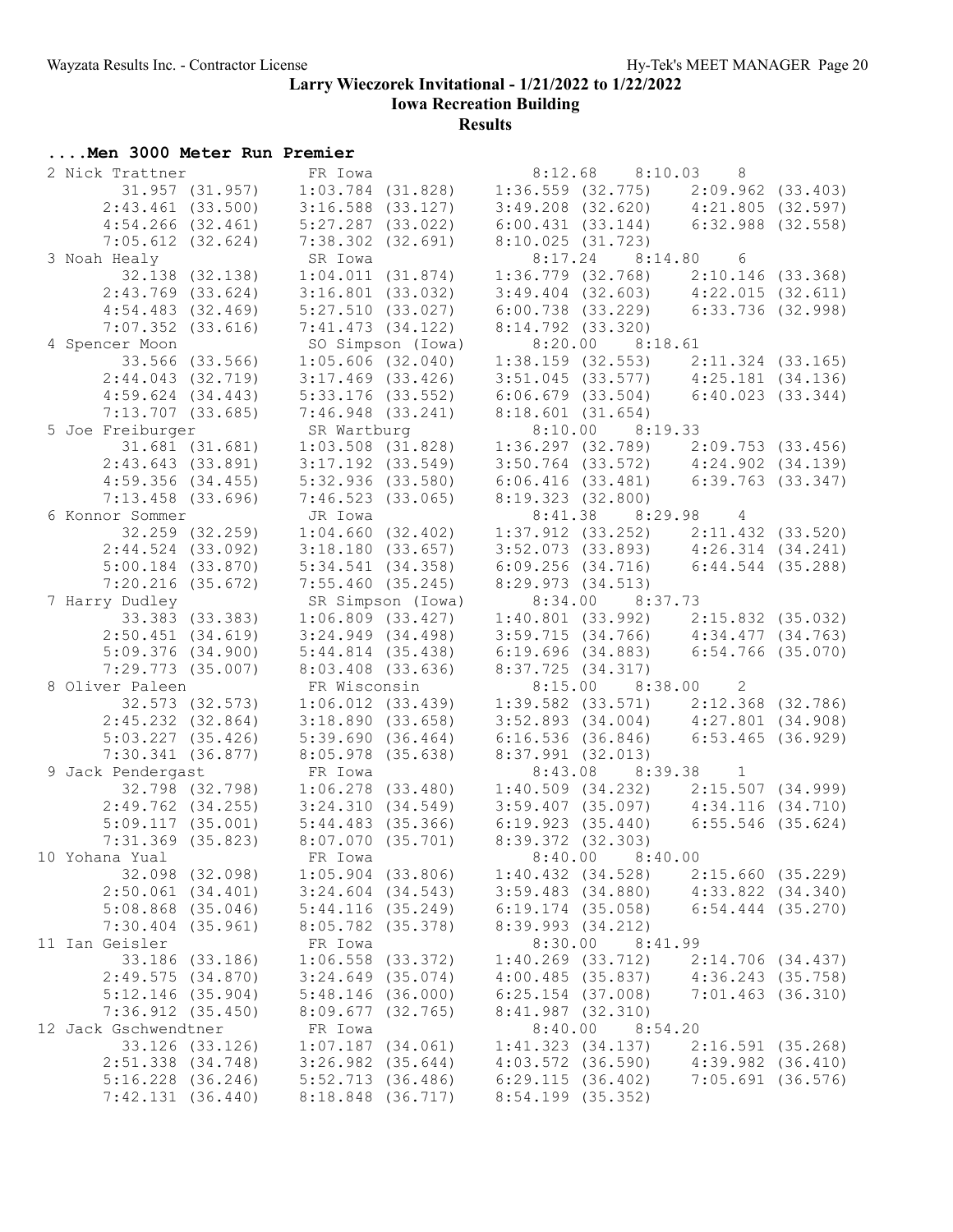**Iowa Recreation Building**

## **Results**

### **....Men 3000 Meter Run Premier**

| 13 Aidan King         |                 | FR Iowa               | 8:26.73 8:55.63       |                       |
|-----------------------|-----------------|-----------------------|-----------------------|-----------------------|
|                       | 32.962 (32.962) | $1:05.789$ (32.828)   | 1:39.778 (33.989)     | 2:14.190(34.412)      |
| $2:48.488$ $(34.298)$ |                 | $3:23.753$ (35.266)   | $4:00.050$ $(36.297)$ | $4:35.396$ $(35.347)$ |
| $5:11.658$ (36.263)   |                 | 5:48.640(36.982)      | 6:26.201 (37.561)     | 7:03.890 (37.689)     |
| $7:42.058$ $(38.169)$ |                 | 8:18.733(36.676)      | 8:55.630(36.898)      |                       |
| 14 Colin Hill         |                 | FR Iowa               | $8:40.00$ $9:18.26$   |                       |
|                       | 32.335 (32.335) | $1:06.394$ $(34.060)$ | 1:40.956 (34.562)     | 2:16.247 (35.292)     |
| 2:51.671(35.424)      |                 | $3:28.089$ $(36.418)$ | 4:05.721 (37.633)     | 4:43.990(38.269)      |
| $5:22.923$ $(38.933)$ |                 | $6:01.993$ (39.070)   | 6:41.199 (39.206)     | 7:21.102 (39.903)     |
| 8:00.945(39.844)      |                 | 8:40.136(39.192)      | 9:18.260(38.124)      |                       |
| -- Jack Meijer        |                 | SO Wisconsin          | 8:02.79               | DNF                   |
|                       | 31.413 (31.413) | 1:02.800(31.387)      | $1:34.813$ (32.014)   | 2:07.037 (32.224)     |
| 2:39.448 (32.411)     |                 | $3:11.814$ (32.366)   | $3:44.289$ (32.476)   | 4:16.845(32.556)      |
| -- Zach Abbey         |                 | FR Wartburg           | 8:20.00               | SCR                   |

### **Men 60 Meter Hurdles Premier**

**8 Advance: Top 1 Each Heat plus Next 5 Best Times**

|        |                                                        | ========== |                                                                                                          | ============================ |               |                |
|--------|--------------------------------------------------------|------------|----------------------------------------------------------------------------------------------------------|------------------------------|---------------|----------------|
|        | Facility: F 7.54 1/20/2018 Aries Merritt, Nike<br>Name |            | Meet: M 7.54 1/20/2018 Aries Merritt, NIke<br>Track: T 7.54 1/20/2018 Aries Merritt, Nike<br>Year School | Seed                         | Prelims       | H#             |
|        |                                                        |            |                                                                                                          | ------------------           |               |                |
|        | Preliminaries                                          |            |                                                                                                          |                              |               |                |
|        | 1 Aaron Mallett                                        |            | Unattached                                                                                               | 7.54                         | $7.68Q$ 2     |                |
|        | 2 Chris Douglas                                        |            | Unattached                                                                                               | 7.67                         | 7.690 1       |                |
|        | 3 Jamal Britt                                          |            | Unattached                                                                                               | 7.52                         | 7.80Q 3       |                |
|        | 4 Grant Conway                                         | SO Iowa    |                                                                                                          | 7.79                         | 7.77q 1       |                |
|        | 5 Elijah Morris                                        |            | SO Baylor                                                                                                | 7.91                         | $7.94q$ 3     |                |
|        | 6 Gratt Reed                                           |            | SO Iowa                                                                                                  | 7.81                         |               | 7.95q 2 7.943  |
|        | 7 Josh Braverman                                       |            | SR Iowa                                                                                                  | 7.82                         |               | 7.95q 3 7.950  |
|        | 8 Will Daniels                                         |            | Unattached                                                                                               | 8.24                         | $8.01q$ 2     |                |
|        | 9 Kalil Johnson                                        |            | FR Iowa                                                                                                  | 8.07                         | 8.17          | $1\,$          |
|        | 10 Jack Sumners                                        |            | SO Northern Iowa                                                                                         | 8.00                         | 8.21          | $\mathbf{2}$   |
|        | 11 Isaiah Martin                                       |            | SR Purdue                                                                                                | 8.14                         | 8.22          | $\mathcal{S}$  |
|        | 12 Jack Herkert                                        |            | SR Wisconsin                                                                                             |                              | 8.30          | $\mathfrak{Z}$ |
|        | 13 Zamen Siyoum                                        |            | FR Purdue                                                                                                | 8.10                         | 8.31          | $\overline{c}$ |
|        | 14 Cade Amborn                                         |            | SO Wisconsin                                                                                             | 8.36                         | 8.47          | $\mathbf{1}$   |
|        | 15 Zach Ziemek                                         |            | Unattached                                                                                               | 8.03                         | 8.48          | $\mathbf{1}$   |
|        | 16 Ouinn Lansill                                       |            | FR Wisconsin                                                                                             | 8.27                         | 8.63          | $\mathbf{1}$   |
|        | 17 Brody Lovell                                        |            | Unattached                                                                                               | 8.63                         | 8.77          | $\mathcal{S}$  |
|        | -- Max Herkert                                         |            | SO Wisconsin                                                                                             | 8.57                         | DNF           | $\mathbf{2}$   |
|        | -- Paul Goins                                          |            | FR Purdue                                                                                                | 8.19                         | <b>DNS</b>    | 3              |
|        | Men 60 Meter Hurdles Premier                           |            |                                                                                                          |                              |               |                |
|        | Facility: F 7.54 1/20/2018 Aries Merritt, Nike         |            |                                                                                                          |                              |               |                |
|        |                                                        |            | Meet: M 7.54 1/20/2018 Aries Merritt, NIke                                                               |                              |               |                |
|        |                                                        |            | Track: T 7.54 1/20/2018 Aries Merritt, Nike                                                              |                              |               |                |
|        | Name                                                   |            | Year School                                                                                              | Prelims                      | Finals Points |                |
| Finals |                                                        |            |                                                                                                          |                              |               |                |
|        | 1 Chris Douglas                                        |            | Unattached                                                                                               | 7.69                         | 7.61          |                |
|        | 2 Aaron Mallett                                        |            | Unattached                                                                                               | 7.68                         | 7.65          |                |

3 Jamal Britt Unattached 7.80 7.66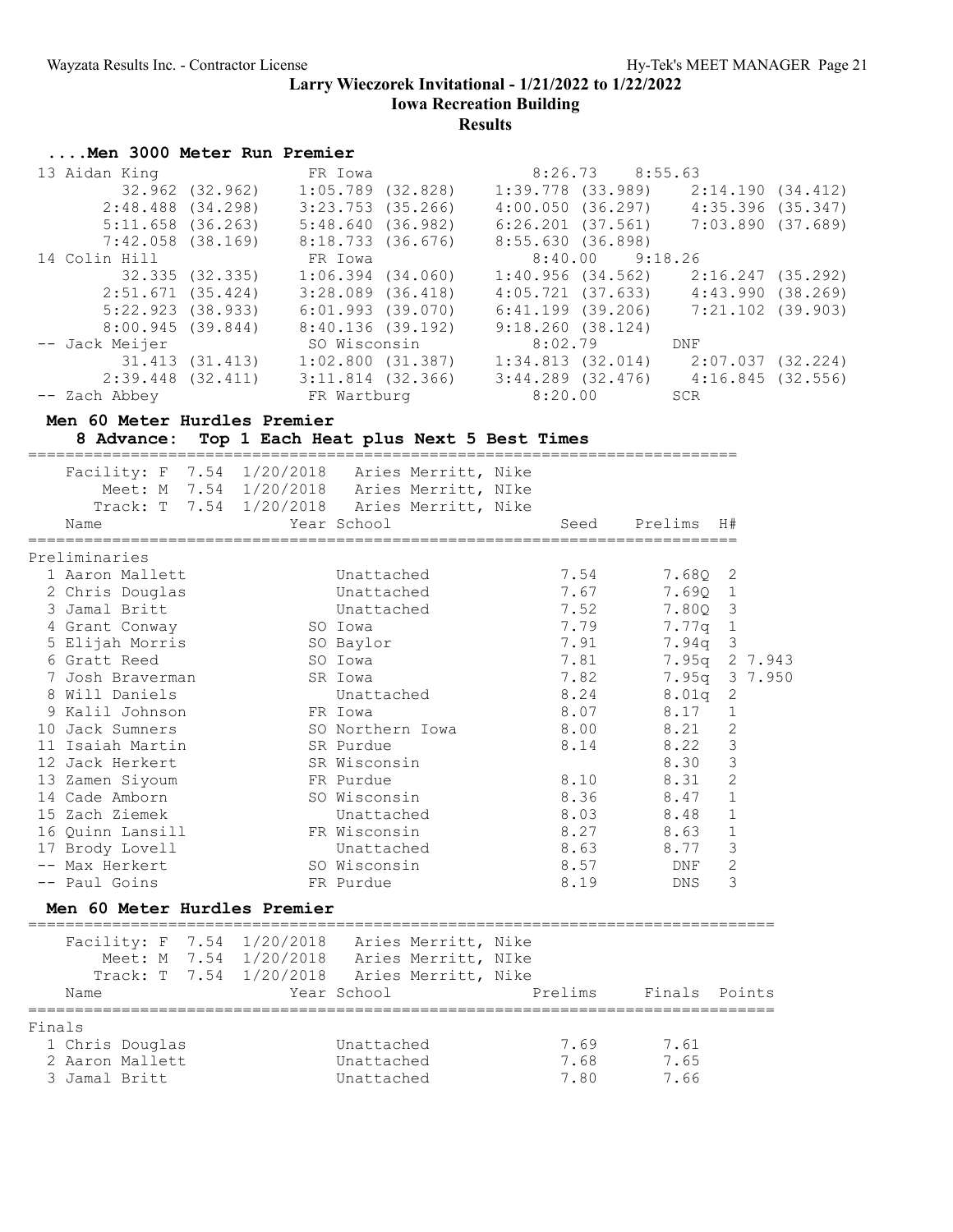**Iowa Recreation Building**

| Men 60 Meter Hurdles Premier          |                                                                                                                                                  |                                                                 |                                         |
|---------------------------------------|--------------------------------------------------------------------------------------------------------------------------------------------------|-----------------------------------------------------------------|-----------------------------------------|
|                                       |                                                                                                                                                  | 7.77                                                            | 7.85<br>10                              |
|                                       |                                                                                                                                                  | 7.95                                                            | 7.89 8                                  |
|                                       |                                                                                                                                                  | $7.94$<br>$7.95$<br>$7.95$<br>$7.96$<br>$7.95$<br>$7.96$<br>$4$ |                                         |
|                                       |                                                                                                                                                  |                                                                 |                                         |
| 8 Will Daniels                        | Unattached                                                                                                                                       | 8.01 8.01                                                       |                                         |
| Men 4x400 Meter Relay Premier         |                                                                                                                                                  |                                                                 |                                         |
|                                       | Facility: F 3:07.54 1/20/2018 Iowa, Iowa                                                                                                         |                                                                 |                                         |
|                                       | C Hofacker, D Frye, B Garron, M Harris                                                                                                           |                                                                 |                                         |
|                                       | Meet: M 3:07.54 1/20/2018 Iowa, Iowa                                                                                                             |                                                                 |                                         |
|                                       | C Hofacker, D Frye, B Garron, M Harris                                                                                                           |                                                                 |                                         |
|                                       | Track: T 3:07.54 1/20/2018 Iowa, Iowa<br>C Hofacker, D Frye, B Garron, M Harris                                                                  |                                                                 |                                         |
| School                                |                                                                                                                                                  |                                                                 | Seed Finals H# Points                   |
|                                       |                                                                                                                                                  |                                                                 |                                         |
| 1 Iowa 'A'                            |                                                                                                                                                  | $3:05.20$ $3:07.85$                                             | 2 10                                    |
|                                       | 1) Everett Steward FR<br>3) Jenoah Mckiver FR<br>48.588 (48.588) 1:34.693 (46.106) 2:20.257 (45.564) 3:07.846 (47.589)                           |                                                                 |                                         |
|                                       |                                                                                                                                                  |                                                                 |                                         |
|                                       |                                                                                                                                                  |                                                                 |                                         |
| 2 Baylor 'A'                          | 1) Matthew Moorer JR (2) Dillon Bedell SO                                                                                                        |                                                                 | $3:06.00$ $3:08.81$ 2 8                 |
|                                       | 3) Nathaniel Ezekiel FR 4) Howard Fields III SR                                                                                                  |                                                                 |                                         |
|                                       | 47.659 (47.659) 1:34.774 (47.116) 2:21.899 (47.125) 3:08.807 (46.908)                                                                            |                                                                 |                                         |
| 3 Unattached 'A'                      |                                                                                                                                                  |                                                                 |                                         |
|                                       | 1) Austin Lietz<br>1) Austin Lietz<br>3) Jim Warren<br>4) Erik Sowinski<br>48.199 (48.199) 1:35.156 (46.958) 2:22.615 (47.459) 3:09.515 (46.900) |                                                                 |                                         |
|                                       |                                                                                                                                                  |                                                                 |                                         |
|                                       |                                                                                                                                                  |                                                                 |                                         |
| 4 Baylor 'B'                          |                                                                                                                                                  |                                                                 | $3:13.00$ $3:15.24$ 1                   |
| 1) Preston York FR                    | 2) Jayson Baldridge SR<br>3) Isaiah Cunningham SR (4) Christopher DuPree SO                                                                      |                                                                 |                                         |
|                                       | 50.278 (50.278) 1:37.899 (47.621) 2:25.576 (47.677) 3:15.232 (49.657)                                                                            |                                                                 |                                         |
| 5 Iowa 'B'                            |                                                                                                                                                  | $3:09.50$ $3:15.63$ 1                                           |                                         |
|                                       |                                                                                                                                                  |                                                                 |                                         |
|                                       | 1) Phillip Jefferson FR (2) Drake Woody FR 3) Evan Schuster FR (3) 4) Nolan Roethler SO                                                          |                                                                 |                                         |
|                                       | 48.983 (48.983) 1:37.115 (48.132) 2:25.517 (48.403) 3:15.626 (50.109)                                                                            |                                                                 |                                         |
| 6 Purdue 'B'                          |                                                                                                                                                  |                                                                 | $3:15.00$ $3:17.14$ 1 6                 |
| 1)                                    | 2) Henry H.L. Lewis FR                                                                                                                           |                                                                 |                                         |
|                                       | 3) Mason Wolfe FR 4) Paul Goins FR<br>49.574 (49.574) 1:37.223 (47.650) 2:26.343 (49.120) 3:17.138 (50.795)                                      |                                                                 |                                         |
| 7 Northern Iowa 'A'                   |                                                                                                                                                  | 3:15.39                                                         | $3:17.84$ 1<br>4                        |
| 1) Onal Mitchell SO                   | 2) Connor Blough JR                                                                                                                              |                                                                 |                                         |
| 3) Chase Knoche FR                    | 4) Tate Hookham SO                                                                                                                               |                                                                 |                                         |
| 49.322 (49.322)                       | $1:38.201$ (48.879)                                                                                                                              |                                                                 | $2:28.176$ (49.976) $3:17.837$ (49.661) |
| -- Wisconsin 'A'                      |                                                                                                                                                  | 3:12.41                                                         | 2<br>DNF                                |
| 1) Elliott Harris FR                  | 2) Colin Enz JR                                                                                                                                  |                                                                 |                                         |
| 3) Robert Hatch JR<br>49.663 (49.663) | 4) Lawrence Johnson JR<br>$1:38.708$ (49.046)                                                                                                    | 2:29.499 (50.792)                                               |                                         |
| $--$ Iowa 'C'                         |                                                                                                                                                  | 3:13.00                                                         | DNS<br>1                                |
| 1)                                    | 2) Antonio Abrego FR                                                                                                                             |                                                                 |                                         |
| -- Wisconsin 'B'                      |                                                                                                                                                  | 3:18.00                                                         | DNS<br>1                                |
| 1) Ansel Fellman SO                   | 2) Liam Belson JR                                                                                                                                |                                                                 |                                         |
| 3) Quinn Lansill FR                   | 4) Adam Spencer FR                                                                                                                               |                                                                 |                                         |
| -- Purdue 'A'                         |                                                                                                                                                  | 3:12.50                                                         | SCR                                     |
| 1) Jabari Bryant SO                   | 2) Amir Harris JR                                                                                                                                |                                                                 |                                         |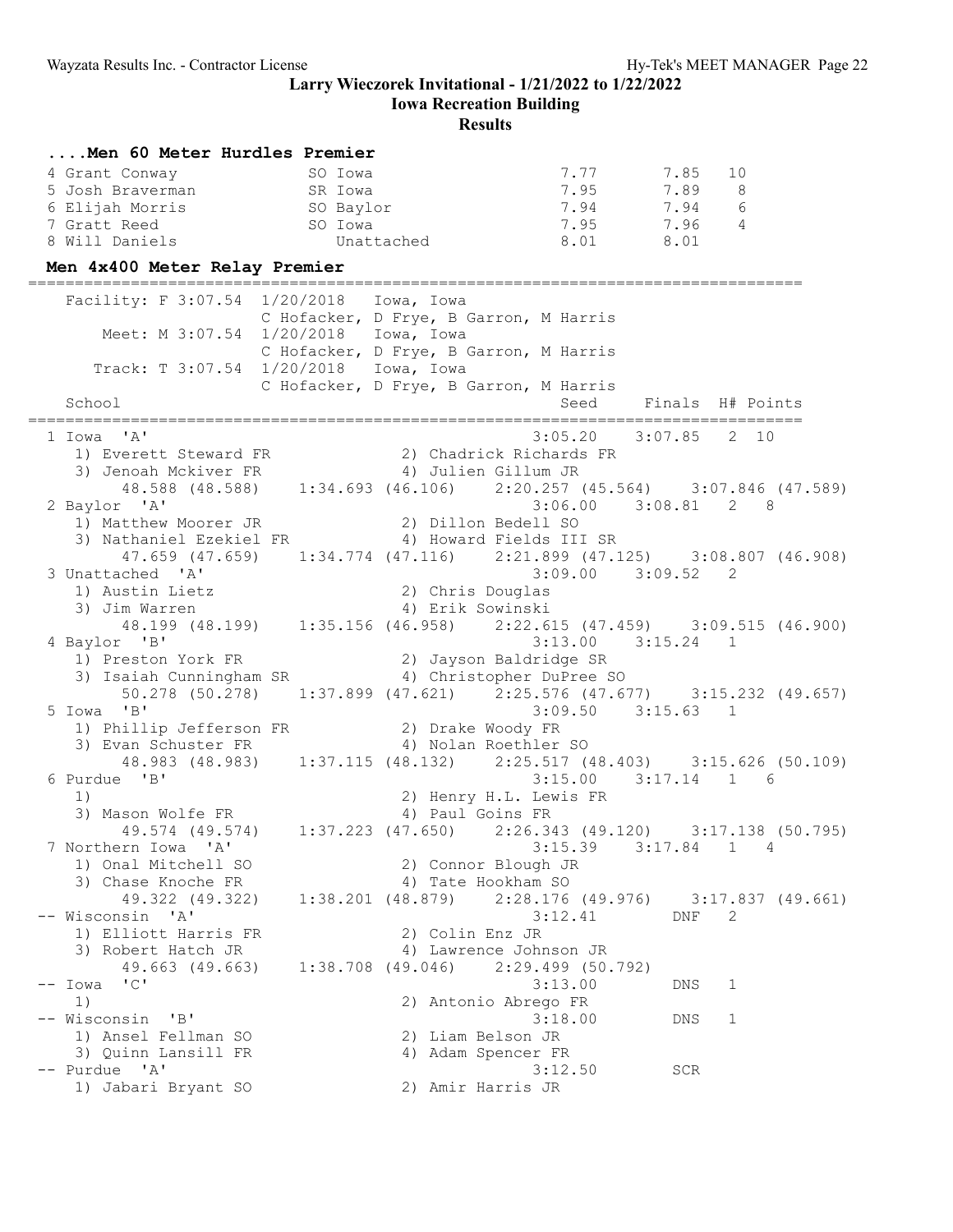### **Iowa Recreation Building**

## **Results**

**....Men 4x400 Meter Relay Premier**

| men tatoo meter nergy fremier<br>3) Owen Schafer FR<br>$\mathsf{L} \cup \mathsf{L}$<br>-- Iowa<br>1)<br>3)<br>Men High Jump                                | 4) Joseph Romanyk FR<br>2) Jason Hoffman FR<br>4) Josh Andrews JR | 3:14.50 | <b>SCR</b>                 |                   |        |
|------------------------------------------------------------------------------------------------------------------------------------------------------------|-------------------------------------------------------------------|---------|----------------------------|-------------------|--------|
| Facility: F 2.25m 1997<br>Meet: M 2.21m 1/18/2019 Roberto Vilches, Missouri<br>Track: T 2.22m 1/12/2019 Zack Anderson, South Dakota<br>Year School<br>Name | Staffan Strand, Minnesota                                         | Seed    | Finals                     |                   | Points |
| FR Purdue<br>1 Gage Ernsberger<br>1.70 1.75 1.80 1.85 1.90 1.95 2.00 2.03                                                                                  |                                                                   | 2.08m   | 2.00m                      | $6 - 06.75$ 10    |        |
| PPP PPP PPP<br>$\circ$<br>XO<br>2 Brody Lovell<br>1.70 1.75 1.80 1.85 1.90 1.95<br>PPP PPP                                                                 | O XXO XXX<br>Unattached                                           |         | 1.90m                      | $6 - 02.75$       |        |
| $\overline{O}$<br>$\circ$<br>O XXX<br>3 Keith Keahna<br>SO Iowa<br>1.70 1.75 1.80 1.85 1.90 1.95<br>PPP PPP PPP                                            |                                                                   | 1.95m   |                            | $1.90m$ $6-02.75$ | 8      |
| XO XXO XXX<br>-- Blair Brooks                                                                                                                              | SO Northern Iowa                                                  | 2.00m   | DNS                        |                   |        |
| -- Noah James<br>FR Iowa<br>Men Pole Vault                                                                                                                 |                                                                   | 1.90m   | SCR                        |                   |        |
| Facility: F 5.70m 1/18/2020 KC Lightfoot, Baylor<br>Meet: M 5.70m 1/18/2020 KC Lightfoot, Baylor<br>Track: T 5.70m 1/18/2020<br>Year School<br>Name        | KC Lightfoot, Baylor                                              | Seed    | Finals                     |                   | Points |
| 1 Matteo Capello                                                                                                                                           | JR Northern Iowa                                                  | 5.15m   | 5.05m                      | $16 - 06.75$      | 10     |
| 3.85 4.00 4.15 4.30 4.45 4.60 4.75 4.90 5.05 5.20<br>PPP PPP PPP<br>PPP PPP PPP PPP                                                                        | PPP<br>O XPP                                                      |         |                            |                   |        |
| 2 Nate Butler<br>FR Baylor<br>3.85 4.00 4.15 4.30 4.45 4.60 4.75 4.90 5.05                                                                                 |                                                                   | 4.81m   | 4.90m                      | $16 - 00.75$      | 8      |
| PPP PPP PPP PPP<br>$\circ$<br>$\circlearrowright$<br>3 Canon Melstrand<br>3.85 4.00 4.15 4.30 4.45 4.60 4.75 4.90 5.05                                     | $\overline{O}$<br>O XXX<br>SR Wisconsin                           | 4.83m   | 4.90m                      | $16 - 00.75$      | 6      |
| PPP PPP PPP PPP PPP 0 0 XO XXX<br>4 Brendan Safley TR Northern Iowa<br>3.85 4.00 4.15 4.30 4.45 4.60 4.75 4.90                                             |                                                                   |         | 4.88m  4.75m  15-07.00  4  |                   |        |
| PPP PPP PPP 0 0 0 0 XXX<br>5 Grant Gogel FR Purdue<br>3.85 4.00 4.15 4.30 4.45 4.60 4.75 4.90                                                              |                                                                   |         | $4.68m$ $4.75m$ $15-07.00$ |                   | 2      |
| PPP PPP PPP 0 0 XO 0 XXX<br>6 Logan Sandlin<br>FR Purdue<br>3.85 4.00 4.15 4.30 4.45 4.60 4.75                                                             |                                                                   |         | $4.53m$ $4.60m$ $15-01.00$ |                   | 1      |
| PPP PPP PPP 0 0 XO XXX<br>7 Cade Amborn<br>SO Wisconsin<br>3.85 4.00 4.15 4.30 4.45<br>PPP PPP 0 0 XXX                                                     |                                                                   |         | $4.50m$ $4.30m$ $14-01.25$ |                   |        |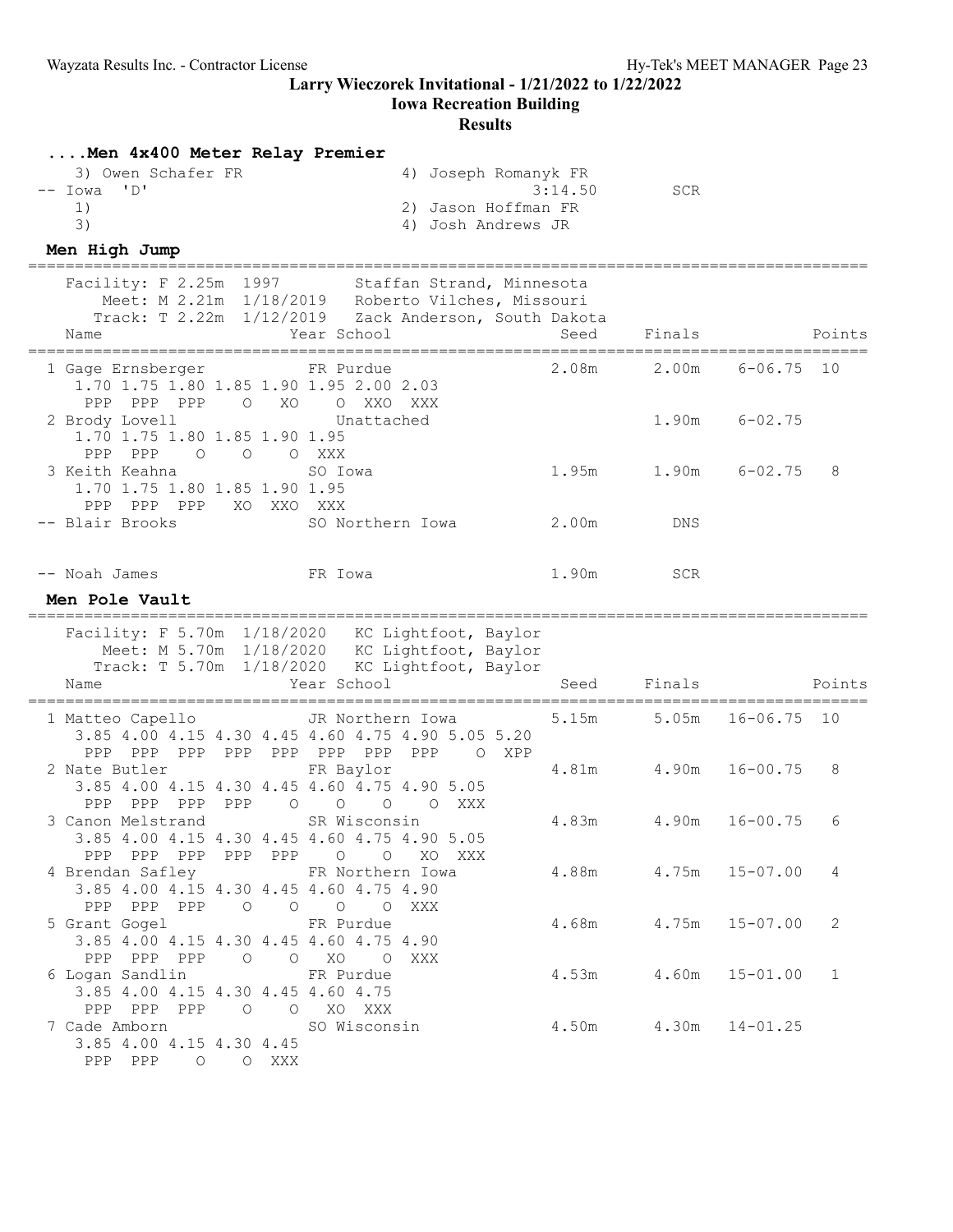**Iowa Recreation Building**

| Men Pole Vault                                                                               |                            |                      |                    |                |
|----------------------------------------------------------------------------------------------|----------------------------|----------------------|--------------------|----------------|
| 8 Jack Herkert<br>SR Wisconsin                                                               |                            |                      | $4.30m$ $14-01.25$ |                |
| 3.85 4.00 4.15 4.30 4.45                                                                     |                            |                      |                    |                |
| $\circ$<br>XO O O XXX<br>9 Isaiah Martin<br>SR Purdue                                        | $4.35m$ $4.30m$ $14-01.25$ |                      |                    |                |
| 3.85 4.00 4.15 4.30 4.45                                                                     |                            |                      |                    |                |
| $\circ$<br>O O XO XXX                                                                        |                            |                      |                    |                |
| -- Hunter Cook<br>Wisconsin                                                                  | 4.70m                      | ΝH                   |                    |                |
| 3.85 4.00 4.15 4.30                                                                          |                            |                      |                    |                |
| PPP PPP PPP XXX                                                                              |                            |                      |                    |                |
| SO Wisconsin<br>-- Max Herkert                                                               | 4.25m                      | NH                   |                    |                |
| 3.85 4.00<br>PPP XXX                                                                         |                            |                      |                    |                |
| SO Wisconsin<br>-- Chandlar Ifft                                                             | 4.90m                      | ΝH                   |                    |                |
| 3.85 4.00 4.15 4.30 4.45 4.60                                                                |                            |                      |                    |                |
| PPP PPP PPP PPP PPP XXX                                                                      |                            |                      |                    |                |
| Men Long Jump                                                                                |                            |                      |                    |                |
|                                                                                              |                            |                      |                    |                |
| Facility: F 8.07m 1/19/2018 Damar Forbes, Puma<br>Meet: M 8.07m 1/19/2018 Damar Forbes, Puma |                            |                      |                    |                |
| Track: T 8.07m 1/19/2018 Damar Forbes, Puma                                                  |                            |                      |                    |                |
| Year School<br>Name                                                                          |                            | Seed Finals          |                    | Points         |
|                                                                                              |                            |                      |                    |                |
|                                                                                              | 7.50m                      | 7.78m                | $25 - 06.25$       | 10             |
| 7.34m 7.72m 7.78m 7.41m 7.55m FOUL                                                           |                            |                      |                    |                |
| 2 James Carter<br>JR Iowa<br>7.36m 7.68m 7.21m 7.56m FOUL FOUL                               |                            | 7.75m 7.68m 25-02.50 |                    | 8              |
| 3 Safin Wills<br>JR Purdue                                                                   | 7.69m                      | 7.36m                | $24 - 01.75$       | 6              |
| 7.13m 7.22m 7.36m FOUL FOUL FOUL                                                             |                            |                      |                    |                |
| 4 Jack Herkert<br>SR Wisconsin                                                               |                            | 7.27m                | $23 - 10.25$       | 4              |
| 6.89m FOUL 7.08m 5.61m FOUL 7.27m                                                            |                            |                      |                    |                |
| 5 Lloyd Hill Jr.<br>SO Purdue                                                                | 7.36m                      | 7.23m                | $23 - 08.75$       | $\overline{2}$ |
| 6.88m 7.23m 7.12m FOUL FOUL FOUL                                                             |                            |                      |                    |                |
| 6 Zach Ziemek<br>Unattached<br>6.90m 7.04m FOUL 7.19m FOUL FOUL                              | 7.74m                      | 7.19m                | $23 - 07.25$       |                |
| 7 Deandre Stapleton Jr. SO Iowa                                                              | 7.41m                      | 6.93m                | $22 - 09.00$       | $\mathbf 1$    |
| FOUL FOUL 6.93m FOUL FOUL 6.80m                                                              |                            |                      |                    |                |
| SO Wisconsin<br>8 Cade Amborn                                                                | 6.95m                      | 6.69m                | $21 - 11.50$       |                |
| FOUL 6.69m 6.67m 6.60m FOUL 6.52m                                                            |                            |                      |                    |                |
| SO Wisconsin<br>9 Max Herkert                                                                | 6.65m                      | 6.55m                | $21 - 06.00$       |                |
| 5.99m 6.34m 6.55m FOUL FOUL FOUL                                                             |                            |                      |                    |                |
| 10 Ouinn Lansill<br>FR Wisconsin<br>FOUL FOUL FOUL 6.06m 6.39m FOUL                          | 6.58m                      | 6.39m                | $20 - 11.75$       |                |
| -- Kaleba Jack<br>FR Iowa                                                                    | 7.52m                      | FOUL                 |                    |                |
| FOUL FOUL<br>FOUL                                                                            |                            |                      |                    |                |
| SO Northern Iowa<br>-- Blair Brooks                                                          | 7.27m                      | DNS                  |                    |                |
| -- Jack Sumners<br>SO Northern Iowa                                                          | 7.25m                      | <b>SCR</b>           |                    |                |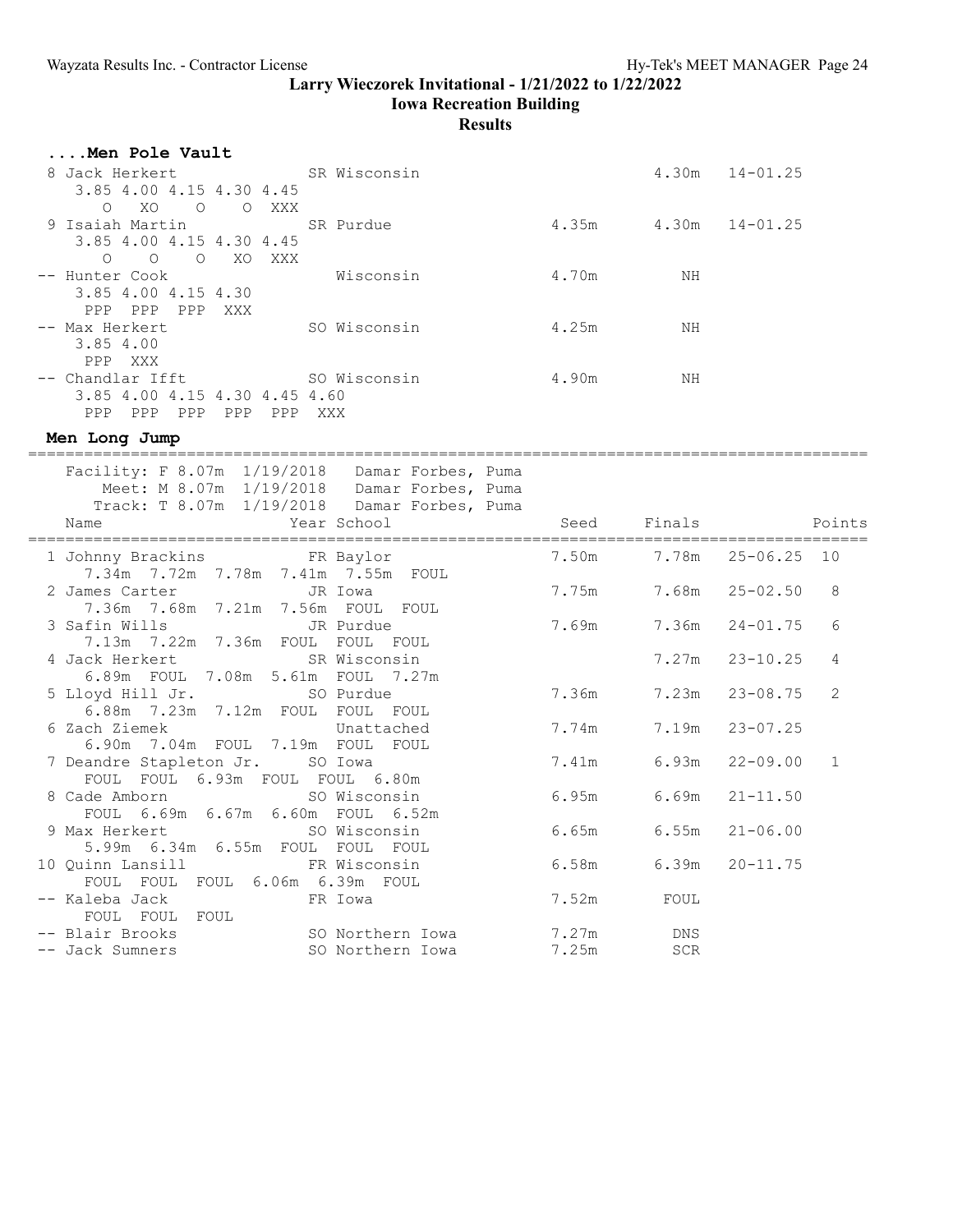### **Larry Wieczorek Invitational - 1/21/2022 to 1/22/2022 Iowa Recreation Building Results**

**Men Triple Jump**

| Facility: F 16.35m 1/20/2018 Troy Doris, Guyana<br>Meet: M 16.35m 1/20/2018 Troy Doris, Guyana<br>Track: T 16.35m 1/20/2018 Troy Doris, Guyana |                              |                            |                     |              |
|------------------------------------------------------------------------------------------------------------------------------------------------|------------------------------|----------------------------|---------------------|--------------|
| Year School<br>Name                                                                                                                            | Seed                         | Finals                     |                     | Points       |
| FOUL FOUL 15.59m 14.96m PASS 15.69m                                                                                                            |                              | 15.40m   15.69m            | $51 - 05.75$        | 10           |
| JR Iowa<br>2 James Carter<br>FOUL 15.11m 15.52m FOUL FOUL 15.64m                                                                               |                              | 16.08m   15.64m            | $51 - 03.75$        | 8            |
| SR Purdue<br>3 Tamar Greene<br>FOUL 15.55m 15.20m 15.33m 14.80m 14.06m                                                                         |                              | 16.28m   15.55m            | $51 - 00.25$        | 6            |
| 4 Lloyd Hill Jr. SO Purdue<br>13.73m  14.06m  14.75m  14.92m  14.67m  14.83m                                                                   | 15.22m                       | 14.92m                     | $48 - 11.50$        | 4            |
| 5 Blair Brooks<br>SO Northern Iowa<br>FOUL 14.16m 13.65m 13.98m 13.67m 14.46m                                                                  | 14.05m                       | 14.46m                     | $47 - 05.25$        | 2            |
| 6 Connor Barfknecht SR Wisconsin<br>14.18m  14.03m  13.39m  PASS  PASS  PASS                                                                   | 14.10m                       | 14.18m                     | $46 - 06.25$        | $\mathbf{1}$ |
| 7 Safin Wills<br>JR Purdue<br>13.75m FOUL FOUL FOUL 14.06m FOUL                                                                                | 16.08m                       | 14.06m                     | $46 - 01.50$        |              |
| -- Deandre Stapleton Jr. SO Iowa                                                                                                               | 14.83m                       | DNS                        |                     |              |
| -- Praise Aniamaka<br>FR Purdue                                                                                                                | 15.75m                       | DNS                        |                     |              |
| -- Peyton Frankenreider SR Wisconsin                                                                                                           | 14.61m                       | DNS                        |                     |              |
| Men Shot Put Premier                                                                                                                           |                              |                            |                     |              |
|                                                                                                                                                |                              |                            |                     |              |
| Facility: F 20.72m 1/17/2020 Nicholas Ponzio, VelaasaTC/Garage<br>Meet: M 20.72m 1/17/2020 Nicholas Ponzio, VelaasaTC/Garage                   |                              |                            |                     |              |
|                                                                                                                                                |                              |                            |                     |              |
|                                                                                                                                                |                              |                            |                     |              |
| Track: T 20.72m 1/17/2020 Nicholas Ponzio, VelaasaTC/Garage                                                                                    |                              |                            |                     |              |
| Year School<br>Name                                                                                                                            | Seed                         | Finals                     |                     | Points       |
| SR Northern Iowa<br>1 Darius King                                                                                                              | 20.14m  19.44m  63-09.50  10 |                            |                     |              |
| 18.50m  18.87m  FOUL  18.70m  19.06m  19.44m<br>2 Nikolas Curtiss<br>SR Iowa                                                                   | 19.78m                       | 19.12m                     | $62 - 08.75$        | 8            |
| 19.12m 18.12m FOUL FOUL FOUL FOUL<br>3 Kelly Cook Jr. SR Purdue                                                                                | 16.95m                       | 17.99m                     | $59 - 00.25$        | 6            |
| 16.04m  16.30m  FOUL  17.14m  17.99m  16.75m<br>4 Elijah Barnes Santa JR Iowa                                                                  |                              | 18.49m    17.45m           | $57 - 03.00$        | 4            |
| FOUL 17.45m FOUL FOUL 17.39m FOUL<br>5 Jordan Johnson<br>SO Iowa                                                                               |                              | 17.29m   17.06m   55-11.75 |                     | 2            |
| 15.44m 17.06m FOUL 15.81m FOUL FOUL                                                                                                            | 18.50m                       |                            | $16.97m$ $55-08.25$ |              |
| 16.81m  16.78m  FOUL  16.97m  FOUL  16.64m<br>7 Quintin Lyons<br>FR Iowa                                                                       | 17.05m                       | 16.70m                     | $54 - 09.50$        |              |
| FOUL 16.00m FOUL 16.06m 16.70m 16.57m<br>8 Dawson Ellingson<br>SO Iowa                                                                         | 17.74m                       | 16.08m                     | $52 - 09.25$        |              |
| FOUL FOUL 15.79m FOUL 16.08m FOUL<br>9 Chris Huisman<br>FR Purdue                                                                              | 14.60m                       | 15.12m                     | $49 - 07.25$        |              |
| 14.82m  15.12m  14.71m  14.93m  FOUL  14.14m<br>10 Austin West<br>SO Iowa<br>14.40m  13.37m  13.83m                                            | 13.76m                       | 14.40m                     | $47 - 03.00$        |              |
| 11 Will Daniels<br>Unattached<br>13.57m 13.73m FOUL                                                                                            | 14.15m                       | 13.73m                     | $45 - 00.50$        |              |